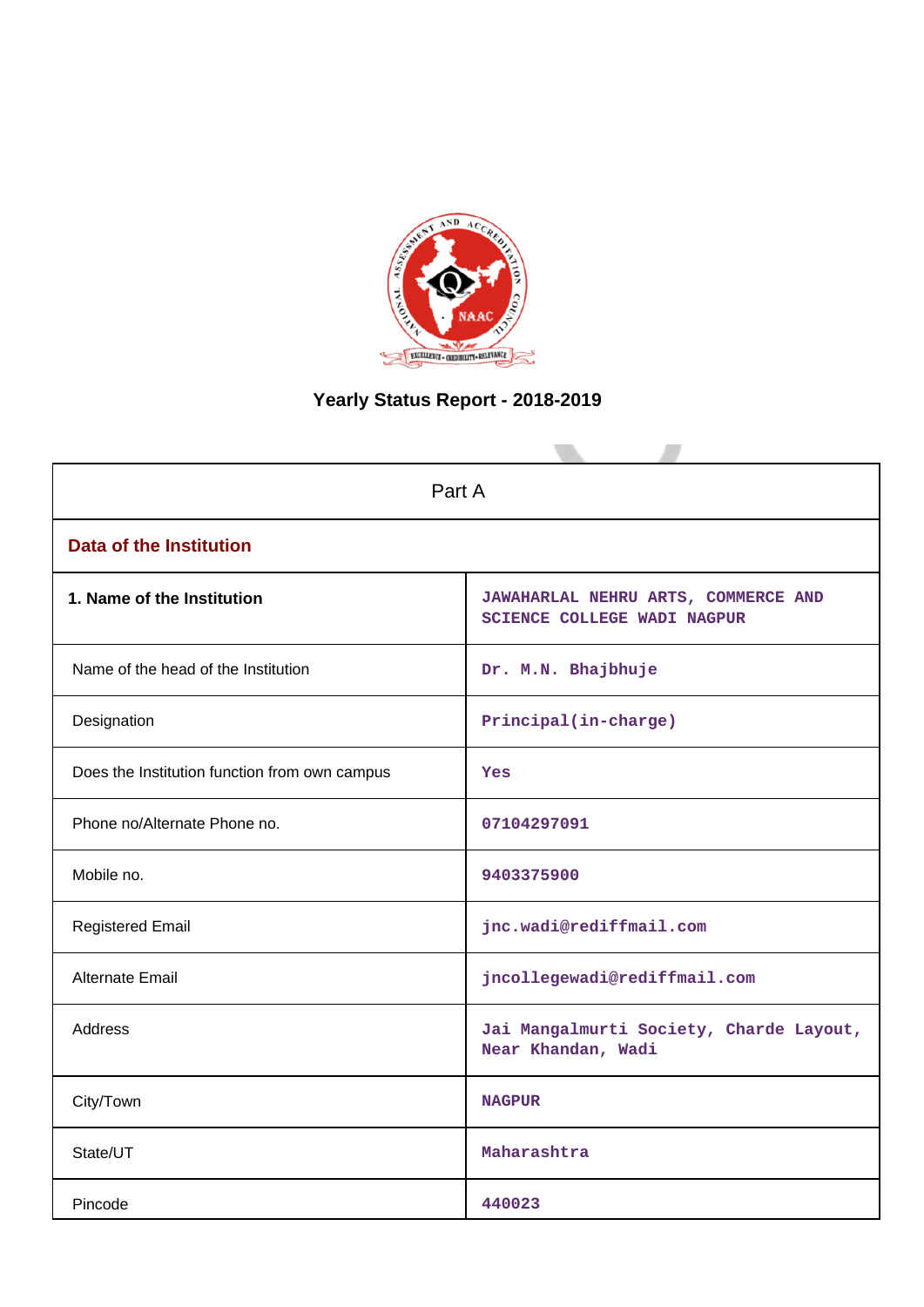| 2. Institutional Status                                                  |                                                                    |
|--------------------------------------------------------------------------|--------------------------------------------------------------------|
| Affiliated / Constituent                                                 | Affiliated                                                         |
| Type of Institution                                                      | Co-education                                                       |
| Location                                                                 | Rural                                                              |
| <b>Financial Status</b>                                                  | Self financed and grant-in-aid                                     |
| Name of the IQAC co-ordinator/Director                                   | Dr. Narendra V. Gharad                                             |
| Phone no/Alternate Phone no.                                             | 07104297091                                                        |
| Mobile no.                                                               | 9881341908                                                         |
| <b>Registered Email</b>                                                  | iqacjnc2020@gmail.com                                              |
| <b>Alternate Email</b>                                                   | jnc.wadi@rediffmail.com                                            |
| 3. Website Address                                                       |                                                                    |
| Web-link of the AQAR: (Previous Academic Year)                           | http://jncwadi.ac.in/uploaded_files/<br>AOAR-2017-2018.pdf         |
| 4. Whether Academic Calendar prepared during<br>the year                 | <b>Yes</b>                                                         |
| if yes, whether it is uploaded in the institutional website:<br>Weblink: | http://jncwadi.ac.in/uploaded files/ACA<br>DEMIC PLANNING-2019.pdf |

# **5. Accrediation Details**

| Cycle | Grade | <b>CGPA</b><br>Validity<br>Year of |              |                   |                          |
|-------|-------|------------------------------------|--------------|-------------------|--------------------------|
|       |       |                                    | Accrediation | Period From       | Period To                |
|       | $B+$  | 2.74                               | 2019         | $28 - Mar - 2019$ | $27 - \text{Mar} - 2024$ |
|       | в     | 71.20                              | 2005         | $11 - Apr - 2005$ | $10 - Apr - 2010$        |

# **6. Date of Establishment of IQAC 25-Jul-2006**

# **7. Internal Quality Assurance System**

| Quality initiatives by IQAC during the year for promoting quality culture |                 |                                       |
|---------------------------------------------------------------------------|-----------------|---------------------------------------|
| Item / Title of the quality initiative by<br>IQAC                         | Date & Duration | Number of participants/ beneficiaries |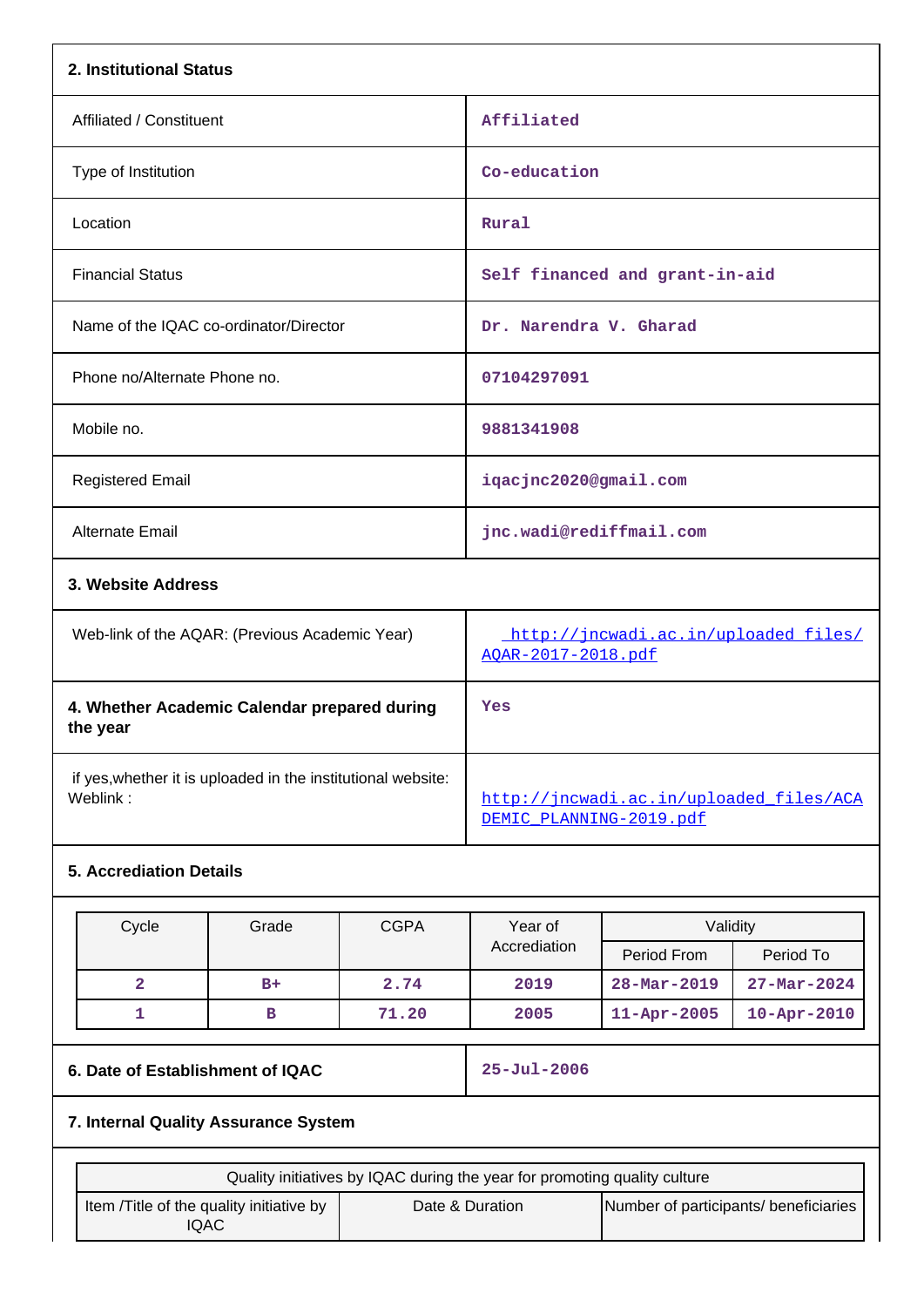| <b>Faculty Development</b><br>Programme                                                                           | $25 - Ju1 - 2018$<br>07        | 40  |
|-------------------------------------------------------------------------------------------------------------------|--------------------------------|-----|
| Certificate course in<br>basic applications of<br>Physics                                                         | $11 - \text{Feb} - 2019$<br>15 | 64  |
| Expert Talk (Stress<br>Management)                                                                                | $25 - Ju1 - 2018$<br>01        | 51  |
| Expert Talk<br>(Communication Skill)                                                                              | $04 - Aug - 2018$<br>01        | 55  |
| Expert Talk (Brain Memory<br>Protein)                                                                             | $02 - Sep - 2018$<br>01        | 135 |
| Expert Talk (Management<br>of Water Pollution by<br>algae)                                                        | $17 - Apr - 2019$<br>01        | 30  |
| Science Day Celebration<br>Student Seminar<br>Competition                                                         | $28 - \text{Feb} - 2019$<br>01 | 36  |
| Certificate course on<br>Water analysis and other<br>important techniques in<br>Industries.                       | $22 - Jan - 2019$<br>18        | 55  |
| Certificate Course in<br>Functional English                                                                       | $01 - Jan - 2019$<br>36        | 30  |
| World Earth Day: To<br>create Environment<br>Consciousness and<br>awareness to protect<br>endangered bird species | $22 - Apr - 2019$<br>01        | 19  |
|                                                                                                                   | View File                      |     |

# **8. Provide the list of funds by Central/ State Government- UGC/CSIR/DST/DBT/ICMR/TEQIP/World Bank/CPE of UGC etc.**

| Institution/Departmen<br>t/Faculty | Scheme | <b>Funding Agency</b> | Year of award with<br>duration | Amount |
|------------------------------------|--------|-----------------------|--------------------------------|--------|
| Nil                                | Nil    | Nil                   | 2019                           |        |
| No Files Uploaded !!!              |        |                       |                                |        |

| 9. Whether composition of IQAC as per latest<br><b>NAAC</b> guidelines:                                 | Yes       |
|---------------------------------------------------------------------------------------------------------|-----------|
| Upload latest notification of formation of IQAC                                                         | View File |
| 10. Number of IQAC meetings held during the<br>year :                                                   | 2         |
| The minutes of IQAC meeting and compliances to the<br>decisions have been uploaded on the institutional | Yes       |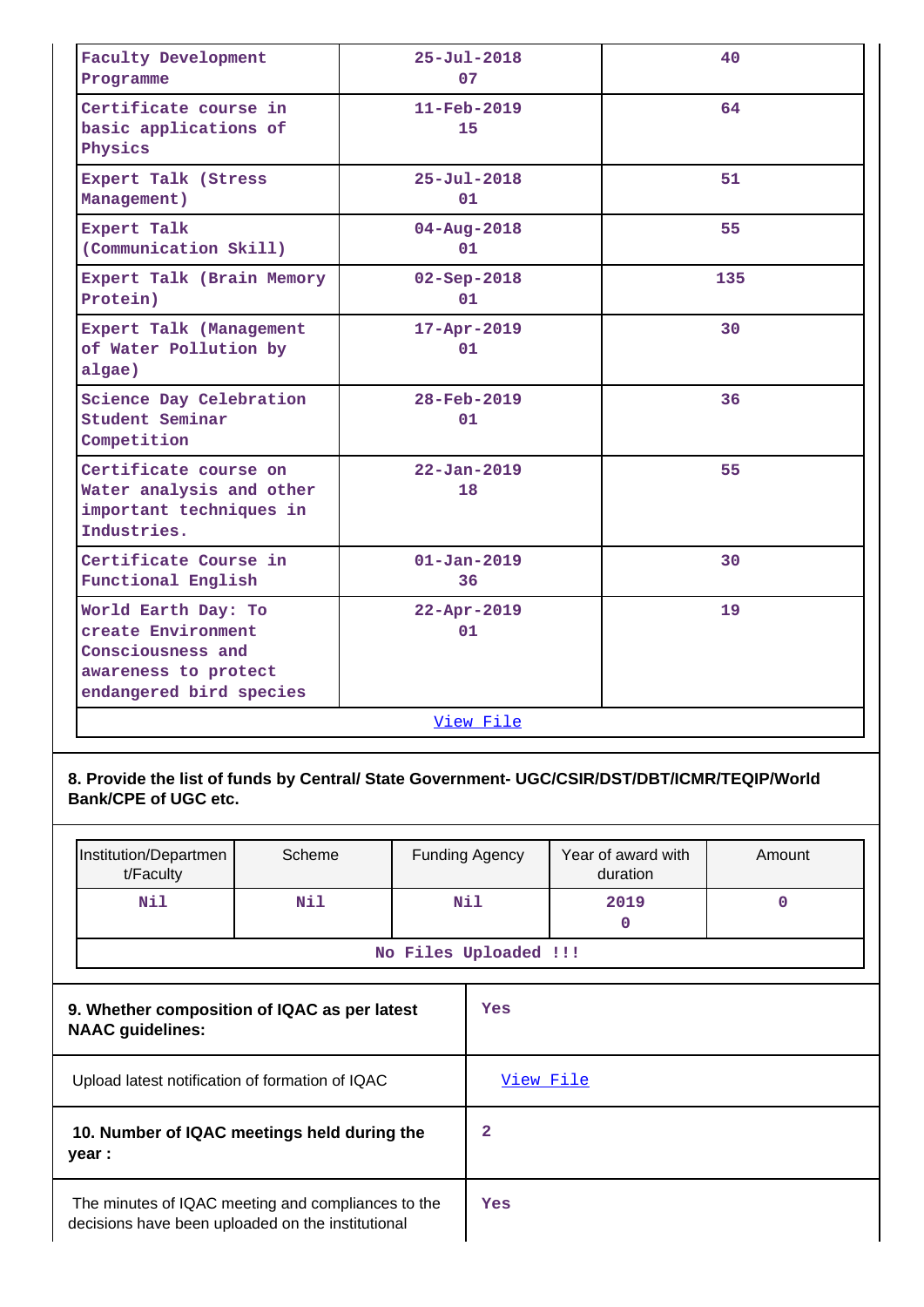| website                                                                                                           |           |
|-------------------------------------------------------------------------------------------------------------------|-----------|
| Upload the minutes of meeting and action taken report                                                             | View File |
| 11. Whether IQAC received funding from any of<br>the funding agency to support its activities<br>during the year? | No        |

**12. Significant contributions made by IQAC during the current year(maximum five bullets)**

**• Organized social activities • Organized Selfdefense program (swyamsidha) for girls • Organized General Awareness and Health Program • Organized Personality Development Program • Organized Faculty Development Program**

[View File](https://assessmentonline.naac.gov.in/public/Postacc/Contribution/10797_Contribution.xlsx)

**13. Plan of action chalked out by the IQAC in the beginning of the academic year towards Quality Enhancement and outcome achieved by the end of the academic year**

| Plan of Action                                                                                                       | Achivements/Outcomes                                                                                                                                                                |
|----------------------------------------------------------------------------------------------------------------------|-------------------------------------------------------------------------------------------------------------------------------------------------------------------------------------|
| Academic Calendar                                                                                                    | Academic Calendar is prepared to<br>implement it throughout the academic<br>session                                                                                                 |
| Formation of College Committees for the<br>current Academic Session 2018-2019.                                       | Under the chairmanship of Principal<br>various college committees are formed<br>for the conduction of different<br>activities in college.                                           |
| Apply to NAAC for 2nd cycle assessment                                                                               | In assessment of NAAC college get 'B+'<br>grade with CGPA 2.74                                                                                                                      |
| To encourage all departments to<br>organize programmes for students on<br>college level or department level.         | (a) Department of physics organized<br>'Certificate course in Basic<br>application of Physics' (b) Department<br>of Chemistry organized 'Certificate<br>course in Water management' |
| To conduct a faculty development<br>Programme                                                                        | Department of chemistry organized<br>'Faculty development programme'.                                                                                                               |
|                                                                                                                      | View File                                                                                                                                                                           |
| 14. Whether AQAR was placed before statutory<br>body?                                                                | <b>Yes</b>                                                                                                                                                                          |
| Name of Statutory Body                                                                                               | <b>Meeting Date</b>                                                                                                                                                                 |
| <b>IOAC</b>                                                                                                          | $16 - Aug - 2020$                                                                                                                                                                   |
| 15. Whether NAAC/or any other accredited<br>body(s) visited IQAC or interacted with it to<br>assess the functioning? | Yes                                                                                                                                                                                 |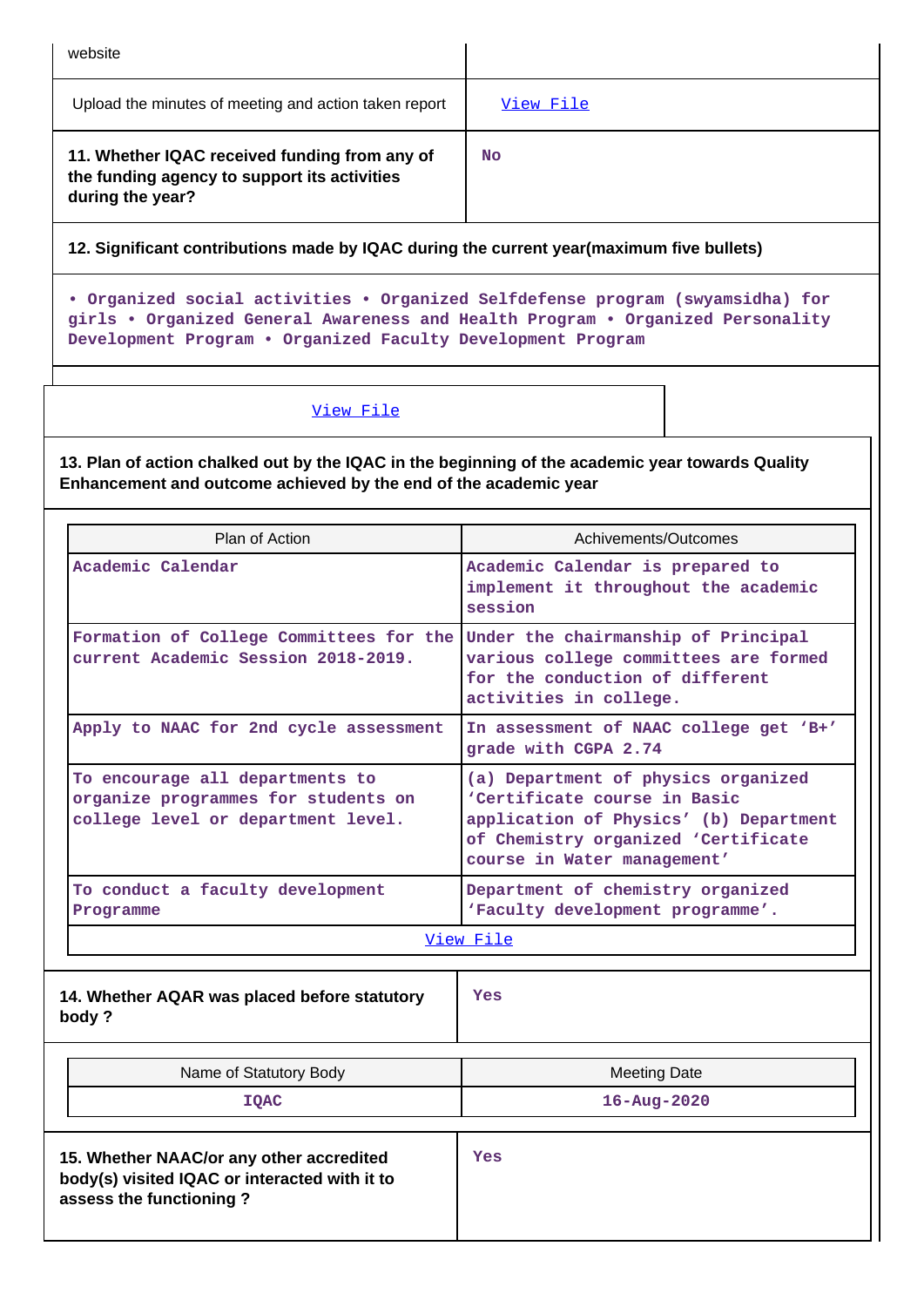| Date of Visit                                                                                       | $23 - \text{Mar} - 2019$                                                                                                                                                                                                                                                                                                                                                                                                                                                                                                                                                                                                                                                                                                                                                                                                                                                                                                                                                                                                                                                                                                                                                                                                                                                                                                                                                                                                                                                                                                                                                                                                                                                                                                                                          |
|-----------------------------------------------------------------------------------------------------|-------------------------------------------------------------------------------------------------------------------------------------------------------------------------------------------------------------------------------------------------------------------------------------------------------------------------------------------------------------------------------------------------------------------------------------------------------------------------------------------------------------------------------------------------------------------------------------------------------------------------------------------------------------------------------------------------------------------------------------------------------------------------------------------------------------------------------------------------------------------------------------------------------------------------------------------------------------------------------------------------------------------------------------------------------------------------------------------------------------------------------------------------------------------------------------------------------------------------------------------------------------------------------------------------------------------------------------------------------------------------------------------------------------------------------------------------------------------------------------------------------------------------------------------------------------------------------------------------------------------------------------------------------------------------------------------------------------------------------------------------------------------|
| 16. Whether institutional data submitted to<br>AISHE:                                               | Yes                                                                                                                                                                                                                                                                                                                                                                                                                                                                                                                                                                                                                                                                                                                                                                                                                                                                                                                                                                                                                                                                                                                                                                                                                                                                                                                                                                                                                                                                                                                                                                                                                                                                                                                                                               |
| Year of Submission                                                                                  | 2019                                                                                                                                                                                                                                                                                                                                                                                                                                                                                                                                                                                                                                                                                                                                                                                                                                                                                                                                                                                                                                                                                                                                                                                                                                                                                                                                                                                                                                                                                                                                                                                                                                                                                                                                                              |
| Date of Submission                                                                                  | $24 - Jul - 2019$                                                                                                                                                                                                                                                                                                                                                                                                                                                                                                                                                                                                                                                                                                                                                                                                                                                                                                                                                                                                                                                                                                                                                                                                                                                                                                                                                                                                                                                                                                                                                                                                                                                                                                                                                 |
| 17. Does the Institution have Management<br><b>Information System?</b>                              | Yes                                                                                                                                                                                                                                                                                                                                                                                                                                                                                                                                                                                                                                                                                                                                                                                                                                                                                                                                                                                                                                                                                                                                                                                                                                                                                                                                                                                                                                                                                                                                                                                                                                                                                                                                                               |
| If yes, give a brief descripiton and a list of modules<br>currently operational (maximum 500 words) | The College has a Centralized campus<br>Management System (CCMS ) in place for<br>the smooth functioning of the college.<br>The everyday operations in college<br>system involve handling of vast<br>quantities of information. The CCMS is<br>useful for the administration of the<br>office, students and the staff for<br>maintaining the data. The college is<br>using the software cloud based ERP by<br>MasterSoft ERP Solutions Pvt. Ltd for<br>this purpose. By the use of this<br>software: • All the activities and<br>tasks of campus can be manage from<br>single platform. . Students can apply<br>for admission online and pay fee<br>online. . All admission related<br>documents are digitally saved. .<br>Various receipts can be easily<br>categorized and a statement can be<br>generated in the form of a Daily<br>Collection Register. . Information<br>about all the enrolled students in<br>various programmes as the college is<br>permanently affiliated with Rashtrasant<br>Tukadoji Maharaj Nagpur University,<br>Nagpur. . Information about all the<br>category wise students. . Information<br>about all the students who are eligible<br>for various scholarships schemes made<br>available by Government of Maharashtra.<br>• Sorting of student details according<br>to gender, caste, category, religion<br>and region is possible. . Information<br>about the annual budget of the college.<br>. Information about salary components<br>of teaching and nonteaching staff of<br>the college. Library is a main Learning<br>resource has Integrated Library<br>Management System - ILMS. The software<br>used is libman. . Information regarding<br>all the books present in the library is<br>available in the software. . The |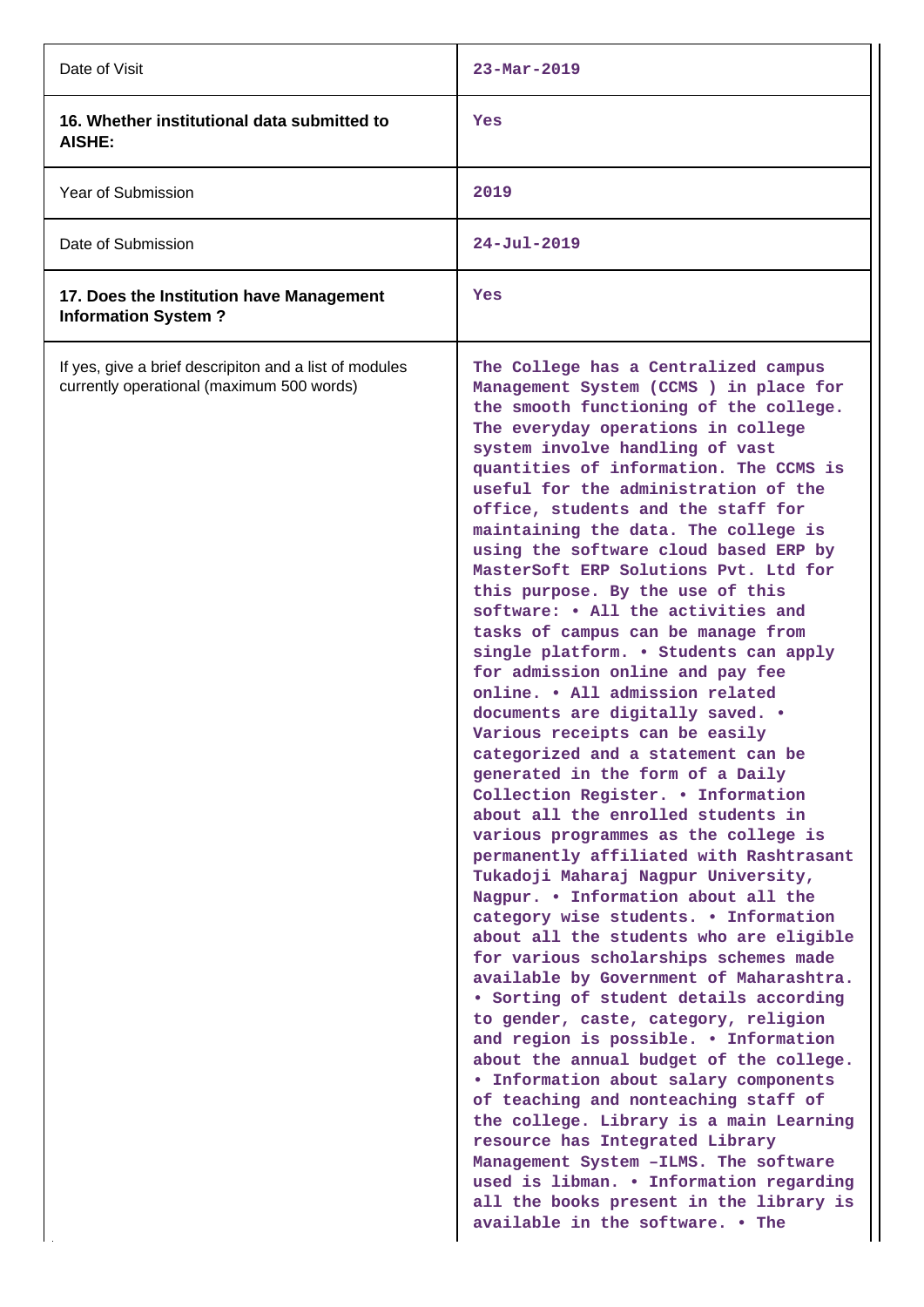**'Libman' library management software to issue the books to the students. • Library had subscribed 'NList', INFLIBNET online Ebooks and Ejournals for the students and research scholar.**

# **Part B**

### **CRITERION I – CURRICULAR ASPECTS**

#### **1.1 – Curriculum Planning and Implementation**

 1.1.1 – Institution has the mechanism for well planned curriculum delivery and documentation. Explain in 500 words

 **Effective Curriculum Delivery through well planned and documented process Response: The college is affiliated to Rashtrasant Tukadoji Maharaj Nagpur University, Nagpur and it follows the curriculum in the best of spirit designed by the university. When the Academic session begins, the IQAC directs the various departments to prepare teaching plan on the basis of university syllabus for effective execution of curriculum. Accordingly, all the departments prepare an academic teaching plan which includes lecture hours and topics to be taught by faculties. Proposed extra- curricular activities of the department are integrated in the academic calendar of the college. The heads of the concern departments, allot the topics/ units to concerned faculty. Principal conducts the meeting of all heads of the departments and inform the changes if any in the curriculum. Academic teaching plan is discussed and approved. The college forms a committee to frame the Time-table as par the direction given in the University academic calendar. Members of time-table committee frame the time-table and allot the periods as per workloads of the subject prescribed by University. Faculties prepare academic teaching plan for lecture hours and other co-curricular activities. The curriculum deliveries cover regular teaching –learning transactions in scheduled classes for theory and practical's. Apart from classroom teaching. Special learning opportunities are made available through study tours, projects, expert talk by renowned faculties and participation in workshops/ seminars/ conferences / competitions. The academic calendar of the college covers holistic learning through workshops on personality development; extracurricular activities; sport activities; service and extension related learning through rural/tribal visits, is encouraged. The College provides digital teaching aids, ICT devices; wellequipped labs, charts, text and reference books, magazines, journals, digital class rooms, library facility, etc. for effective teaching learning process. All the faculties are encouraged by the college to participate in workshops on curriculum for the effective execution of the syllabus they are also allowed to attend the orientation, refresher courses, faculty improvement program.** 1.1.2 – Certificate/ Diploma Courses introduced during the academic year Certificate Diploma Courses Dates of Introduction Duration Focus on employ ability/entreprene urship **Skill** Development  **Nil Nil Nil 0 Nil Nil**

**1.2 – Academic Flexibility**

1.2.1 – New programmes/courses introduced during the academic year

| Programme/Course<br>Programme Specialization |  | Dates of Introduction |
|----------------------------------------------|--|-----------------------|
| No Data Entered/Not Applicable !!!           |  |                       |
| No file uploaded.                            |  |                       |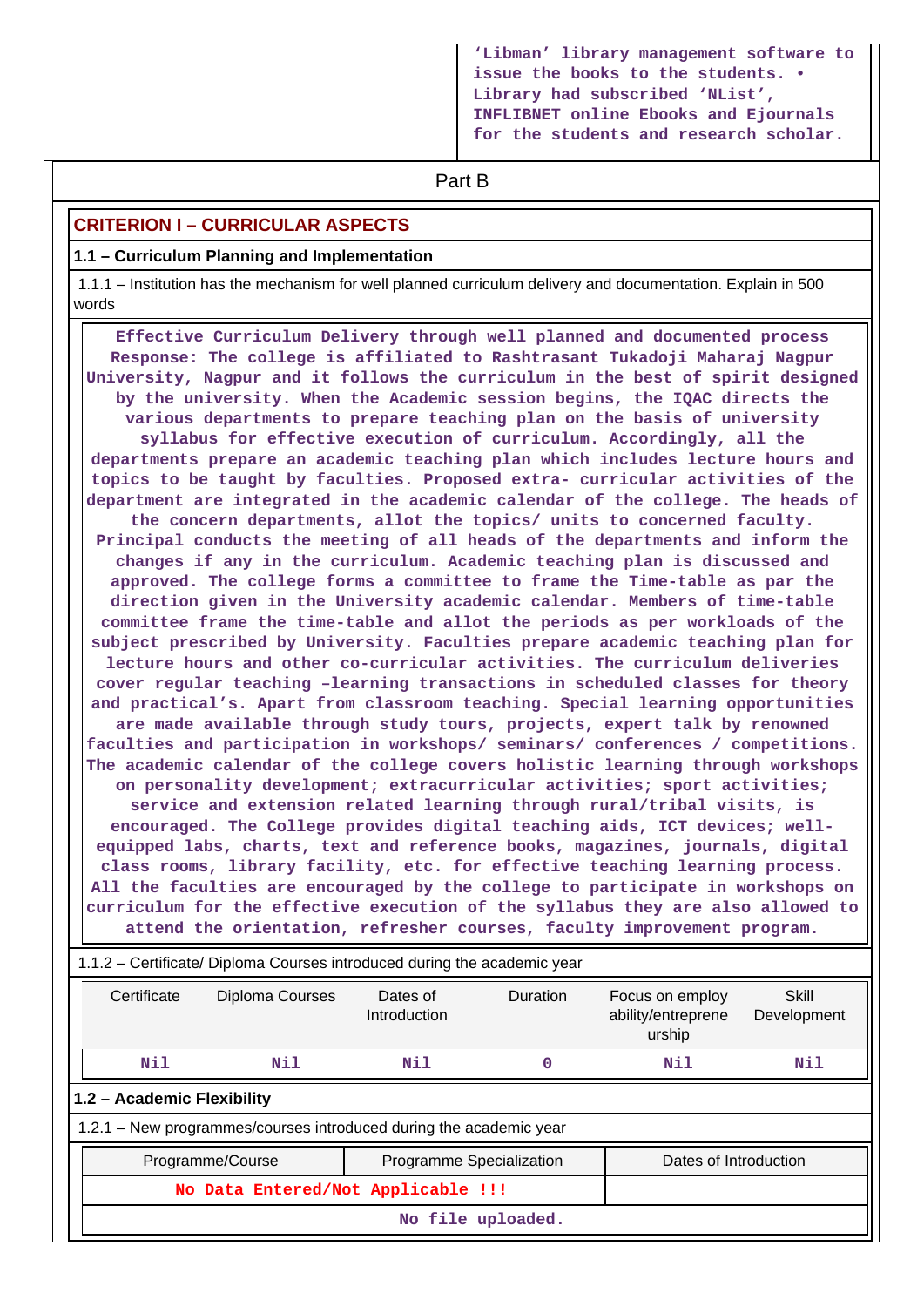| Name of programmes adopting<br><b>CBCS</b>                                                 | Programme Specialization                                                                      | Date of implementation of<br><b>CBCS/Elective Course System</b> |
|--------------------------------------------------------------------------------------------|-----------------------------------------------------------------------------------------------|-----------------------------------------------------------------|
| <b>MCom</b>                                                                                | Commerce                                                                                      | 15/06/2018                                                      |
|                                                                                            | 1.2.3 - Students enrolled in Certificate/ Diploma Courses introduced during the year          |                                                                 |
|                                                                                            | Certificate                                                                                   | Diploma Course                                                  |
| <b>Number of Students</b>                                                                  | Nil                                                                                           | Nil                                                             |
| 1.3 - Curriculum Enrichment                                                                |                                                                                               |                                                                 |
|                                                                                            | 1.3.1 – Value-added courses imparting transferable and life skills offered during the year    |                                                                 |
| <b>Value Added Courses</b>                                                                 | Date of Introduction                                                                          | Number of Students Enrolled                                     |
| Certificate course in<br>basic applications of<br>Physics                                  | 11/02/2019                                                                                    | 64                                                              |
| Science Day Celebration<br>Seminar Competition                                             | 28/02/2019                                                                                    | 36                                                              |
| Certificate course on<br>Concepts in Basic Botany                                          | 22/07/2018                                                                                    | 161                                                             |
| Guest Lecture (Dept of<br>Zoology) (series)                                                | 16/10/2018                                                                                    | 128                                                             |
| Guest Lecture (Dept of<br>Economics) (series)                                              | 26/06/2018                                                                                    | 76                                                              |
| Guest lecture (Dept of<br>Physics) (series)                                                | 12/09/2018                                                                                    | 80                                                              |
| Certificate course on<br>Water analysis and other<br>important techniques in<br>Industries | 22/01/2019                                                                                    | 55                                                              |
| Workshop on Personality<br>Development                                                     | 12/07/2018                                                                                    | 68                                                              |
|                                                                                            | View File                                                                                     |                                                                 |
| 1.3.2 – Field Projects / Internships under taken during the year                           |                                                                                               |                                                                 |
| Project/Programme Title                                                                    | Programme Specialization                                                                      | No. of students enrolled for Field<br>Projects / Internships    |
| <b>BSC</b>                                                                                 | Visit to Apiculture<br>Unit at Wardha by<br>Department of Zoology                             | 28                                                              |
| <b>BSC</b>                                                                                 | Intercollegiate wild<br>life photography<br>competition organized by<br>Department of Zoology | 49                                                              |
| <b>BSC</b>                                                                                 | Bird Watching Program<br>at Gorewada by Department<br>of Zoology                              | 105                                                             |
| <b>BSC</b>                                                                                 | World Earth Day<br>organized by Faculty of                                                    | 34                                                              |

Ш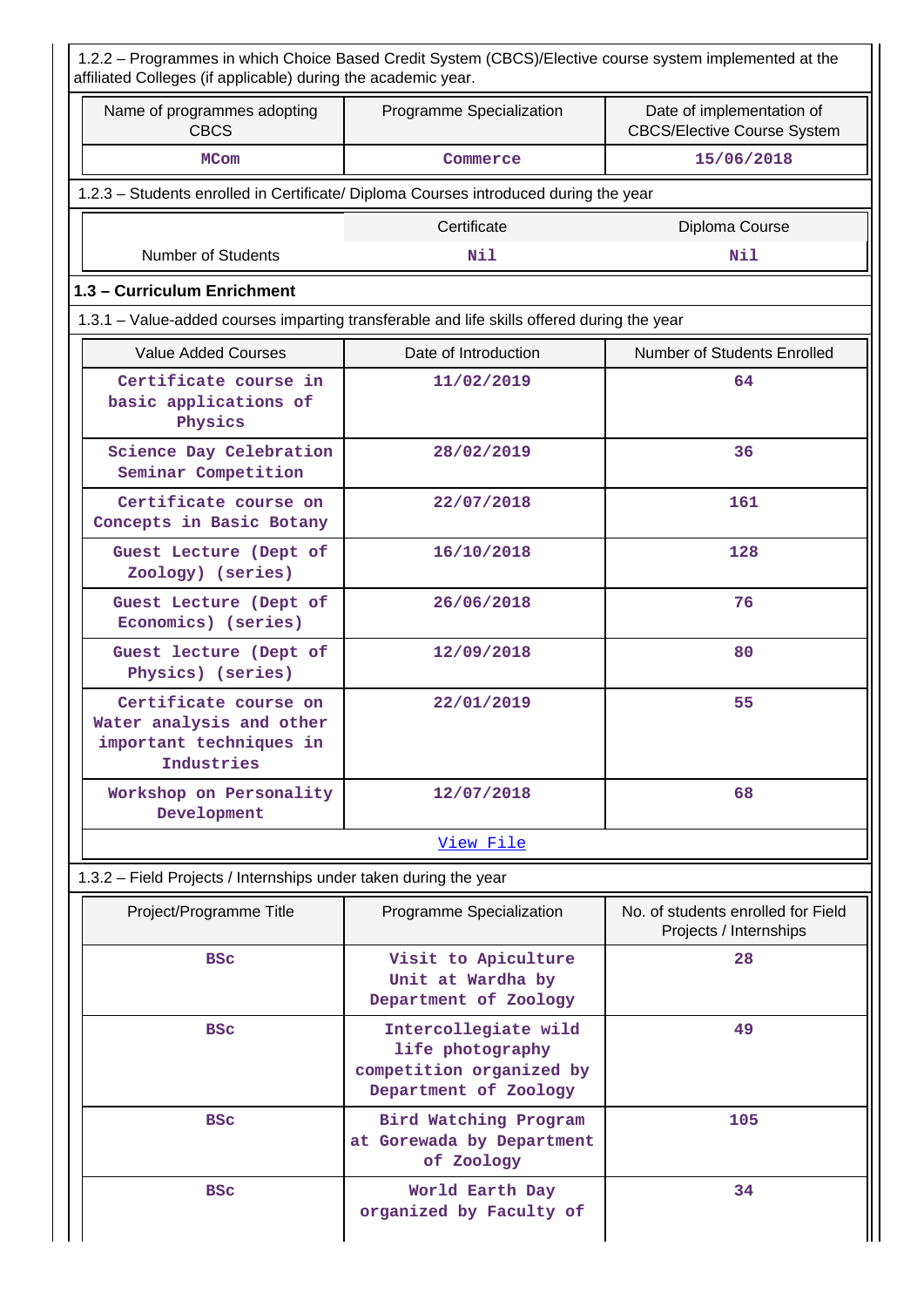| Science               |                                                                         |                                                              |                       |    |  |  |  |  |  |
|-----------------------|-------------------------------------------------------------------------|--------------------------------------------------------------|-----------------------|----|--|--|--|--|--|
|                       | <b>BSC</b>                                                              | Biotechnology Centre by<br>Department of Botany &<br>Zoology | Visit to Rajiv Gandhi | 25 |  |  |  |  |  |
|                       | View File                                                               |                                                              |                       |    |  |  |  |  |  |
| 1.4 - Feedback System |                                                                         |                                                              |                       |    |  |  |  |  |  |
|                       | 1.4.1 – Whether structured feedback received from all the stakeholders. |                                                              |                       |    |  |  |  |  |  |
| <b>Students</b>       |                                                                         |                                                              | Yes                   |    |  |  |  |  |  |
| <b>Teachers</b>       |                                                                         |                                                              | Yes                   |    |  |  |  |  |  |
| Employers             |                                                                         |                                                              | No                    |    |  |  |  |  |  |
| Alumni                |                                                                         |                                                              | Yes                   |    |  |  |  |  |  |
| Parents               |                                                                         |                                                              | Yes                   |    |  |  |  |  |  |

 1.4.2 – How the feedback obtained is being analyzed and utilized for overall development of the institution? (maximum 500 words)

#### Feedback Obtained

**The feedback forms are prepared by IQAC to the seek information through quantitative as well as qualitative questions. The feedback is taken on a range of parameters such as teaching learning, course content, infrastructure, opportunities, laboratory and library resources, etc. The feedback thus collected is analyzed by IQAC the report is submitted to principal who then acts upon it wherever necessary. The feedback on course contents of the curriculum was collected. The questions which were asked covered various aspects of the curriculum, including, the frequency of up-gradation, the structuring of the course contents, size of the syllabus, the ability of the content to encourage students to explore a particular subject more, the capacity of the course to generate employable workforce, the capacity to strengthen analytical skills and conceptual thinking ability. As per the overall response received, the courses have been designed in a satisfactory way however, most of the respondents felt a need of frequent up-gradations. Also most of the respondents agree that there is a need of increasing the skill based component.**

# **CRITERION II – TEACHING- LEARNING AND EVALUATION**

### **2.1 – Student Enrolment and Profile**

#### 2.1.1 – Demand Ratio during the year

| Name of the<br>Programme | Programme<br>Specialization | Number of seats<br>available | Number of<br>Application received | <b>Students Enrolled</b> |  |  |  |  |
|--------------------------|-----------------------------|------------------------------|-----------------------------------|--------------------------|--|--|--|--|
| <b>BA</b>                | Arts                        | 220                          | 165                               | 165                      |  |  |  |  |
| <b>BCom</b>              | Commerce                    | 144                          | 142                               | 136                      |  |  |  |  |
| <b>BSC</b>               | Science                     | 144                          | 150                               | 143                      |  |  |  |  |
| <b>MCom</b>              | Commerce                    |                              | 50                                | 50                       |  |  |  |  |
| View File                |                             |                              |                                   |                          |  |  |  |  |

#### **2.2 – Catering to Student Diversity**

2.2.1 – Student - Full time teacher ratio (current year data)

| Year | Number of | Number of                                               | Number of | Number of         | Number of |  |
|------|-----------|---------------------------------------------------------|-----------|-------------------|-----------|--|
|      |           | students enrolled Students enrolled   fulltime teachers |           | fulltime teachers | teachers  |  |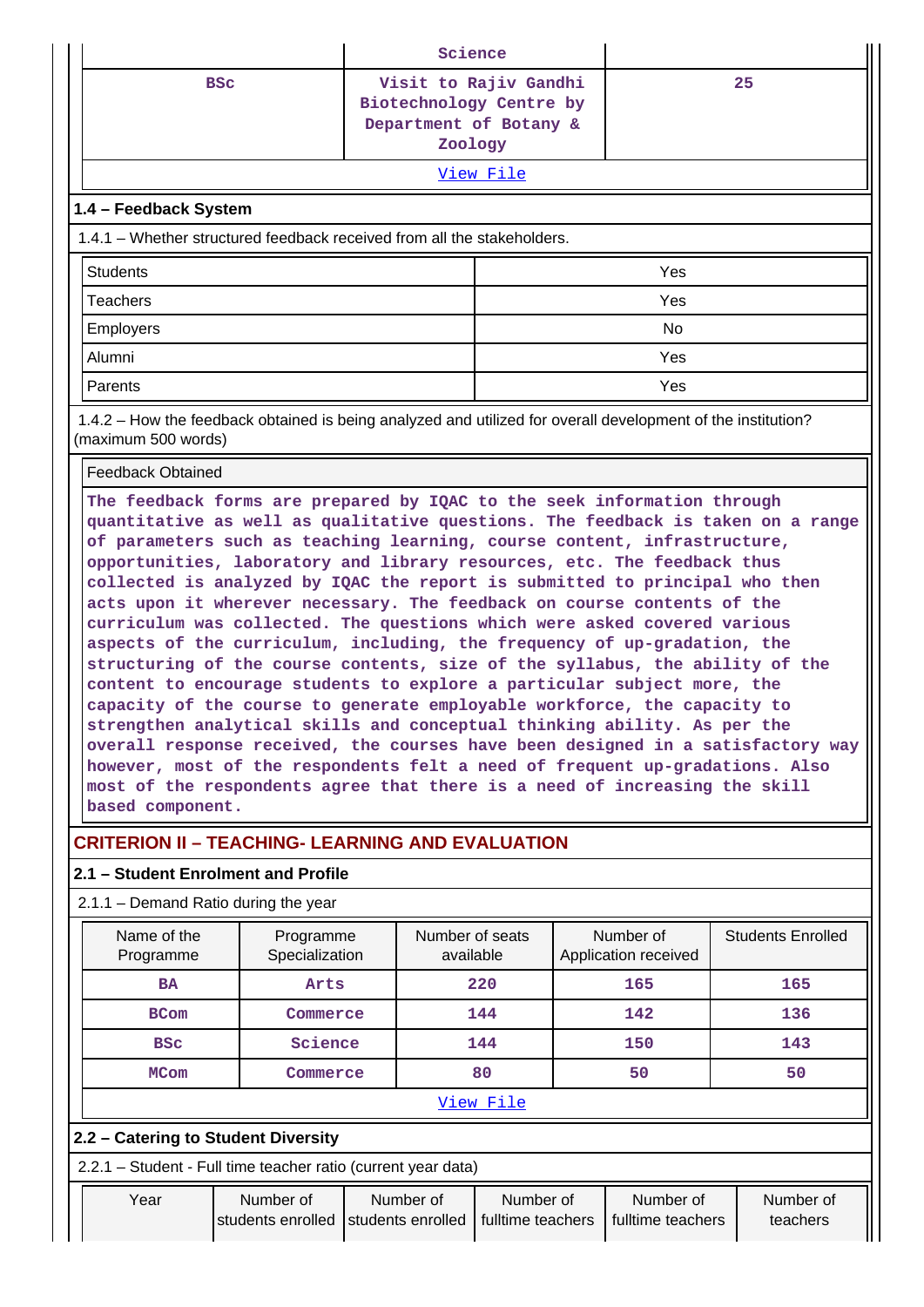|                                                                                                                                                                                                                                                                                                                                                                                                                                                                                                                                                                                                                                                                                                                                                                                                                                                                                                                                                                                                                                                                                                                                                                                                                                                                                                                                                                                                                                                                                                                                                                                                                                                                                                                                                                                                                                                                                                                                                                                                                                                                                                                                                                                                                | in the institution<br>(UG)                                |                         |  | in the institution<br>(PG)                     | available in the<br>institution<br>teaching only UG<br>courses |  | available in the<br>institution<br>teaching only PG<br>courses |                | teaching both UG<br>and PG courses                                                                                  |  |
|----------------------------------------------------------------------------------------------------------------------------------------------------------------------------------------------------------------------------------------------------------------------------------------------------------------------------------------------------------------------------------------------------------------------------------------------------------------------------------------------------------------------------------------------------------------------------------------------------------------------------------------------------------------------------------------------------------------------------------------------------------------------------------------------------------------------------------------------------------------------------------------------------------------------------------------------------------------------------------------------------------------------------------------------------------------------------------------------------------------------------------------------------------------------------------------------------------------------------------------------------------------------------------------------------------------------------------------------------------------------------------------------------------------------------------------------------------------------------------------------------------------------------------------------------------------------------------------------------------------------------------------------------------------------------------------------------------------------------------------------------------------------------------------------------------------------------------------------------------------------------------------------------------------------------------------------------------------------------------------------------------------------------------------------------------------------------------------------------------------------------------------------------------------------------------------------------------------|-----------------------------------------------------------|-------------------------|--|------------------------------------------------|----------------------------------------------------------------|--|----------------------------------------------------------------|----------------|---------------------------------------------------------------------------------------------------------------------|--|
| 2018                                                                                                                                                                                                                                                                                                                                                                                                                                                                                                                                                                                                                                                                                                                                                                                                                                                                                                                                                                                                                                                                                                                                                                                                                                                                                                                                                                                                                                                                                                                                                                                                                                                                                                                                                                                                                                                                                                                                                                                                                                                                                                                                                                                                           |                                                           | 754                     |  | 64                                             | 24                                                             |  |                                                                | Nill           | 24                                                                                                                  |  |
| 2.3 - Teaching - Learning Process                                                                                                                                                                                                                                                                                                                                                                                                                                                                                                                                                                                                                                                                                                                                                                                                                                                                                                                                                                                                                                                                                                                                                                                                                                                                                                                                                                                                                                                                                                                                                                                                                                                                                                                                                                                                                                                                                                                                                                                                                                                                                                                                                                              |                                                           |                         |  |                                                |                                                                |  |                                                                |                |                                                                                                                     |  |
| 2.3.1 – Percentage of teachers using ICT for effective teaching with Learning Management Systems (LMS), E-<br>learning resources etc. (current year data)                                                                                                                                                                                                                                                                                                                                                                                                                                                                                                                                                                                                                                                                                                                                                                                                                                                                                                                                                                                                                                                                                                                                                                                                                                                                                                                                                                                                                                                                                                                                                                                                                                                                                                                                                                                                                                                                                                                                                                                                                                                      |                                                           |                         |  |                                                |                                                                |  |                                                                |                |                                                                                                                     |  |
| Number of<br><b>Teachers on Roll</b>                                                                                                                                                                                                                                                                                                                                                                                                                                                                                                                                                                                                                                                                                                                                                                                                                                                                                                                                                                                                                                                                                                                                                                                                                                                                                                                                                                                                                                                                                                                                                                                                                                                                                                                                                                                                                                                                                                                                                                                                                                                                                                                                                                           | Number of<br>teachers using<br>ICT (LMS, e-<br>Resources) |                         |  | <b>ICT Tools and</b><br>resources<br>available | Number of ICT<br>enabled<br>Classrooms                         |  | Numberof smart<br>classrooms                                   |                | E-resources and<br>techniques used                                                                                  |  |
| 24                                                                                                                                                                                                                                                                                                                                                                                                                                                                                                                                                                                                                                                                                                                                                                                                                                                                                                                                                                                                                                                                                                                                                                                                                                                                                                                                                                                                                                                                                                                                                                                                                                                                                                                                                                                                                                                                                                                                                                                                                                                                                                                                                                                                             |                                                           | 22                      |  | 7                                              | 14                                                             |  |                                                                | $\overline{7}$ | <b>Nill</b>                                                                                                         |  |
|                                                                                                                                                                                                                                                                                                                                                                                                                                                                                                                                                                                                                                                                                                                                                                                                                                                                                                                                                                                                                                                                                                                                                                                                                                                                                                                                                                                                                                                                                                                                                                                                                                                                                                                                                                                                                                                                                                                                                                                                                                                                                                                                                                                                                |                                                           |                         |  |                                                | View File of ICT Tools and resources                           |  |                                                                |                |                                                                                                                     |  |
| View File of E-resources and techniques used                                                                                                                                                                                                                                                                                                                                                                                                                                                                                                                                                                                                                                                                                                                                                                                                                                                                                                                                                                                                                                                                                                                                                                                                                                                                                                                                                                                                                                                                                                                                                                                                                                                                                                                                                                                                                                                                                                                                                                                                                                                                                                                                                                   |                                                           |                         |  |                                                |                                                                |  |                                                                |                |                                                                                                                     |  |
| 2.3.2 - Students mentoring system available in the institution? Give details. (maximum 500 words)                                                                                                                                                                                                                                                                                                                                                                                                                                                                                                                                                                                                                                                                                                                                                                                                                                                                                                                                                                                                                                                                                                                                                                                                                                                                                                                                                                                                                                                                                                                                                                                                                                                                                                                                                                                                                                                                                                                                                                                                                                                                                                              |                                                           |                         |  |                                                |                                                                |  |                                                                |                |                                                                                                                     |  |
| Mentoring is a support service available to all students in this college. Our students are grouped and assigned to<br>the care of faculty for mentoring. A mentor is an adviser, role model and friend who maintains a personal<br>developmental relationship with the mentee. Mentoring involves face to face communication and provides<br>psychological support relevant to work, career and professional development. The mentors encourage academic<br>progress and psychological wellbeing of their mentees. They are also entrusted with the task of monitoring the<br>attendance and academic progress of the students. They also provide primary psychological counselling to those<br>who need them and refer them for more professional counselling, if required. Through commitment in a caring<br>way, taking part in the learning process and by taking the path with learner, the mentor helps the mentee to<br>develop the whole person, to expand and realize potentialities. Mentoring is the foundation of a lasting<br>professional network. Mentors identify skill gaps in mentees in order to expand and realize their potentialities.<br>Mentoring enables mentees to gain invaluable insight beyond their own education and experience and gives<br>them the edge with support and guidance. Having gained an insider's perspective and clear understanding of<br>career options, the mentor introduces mentees to diverse perspectives, experience and resources. The college<br>conducts parents' teacher meetings every year to discuss the academic progress of the mentee and invite<br>suggestions from parents and suggest ways in which parents can be more supportive of the mentee. The<br>mentors maintain the biographic details of each individual mentee including educational background and socio-<br>economic status. They also maintain record of their class attendance, class-performance and academic<br>progress. The mentors use both formal and informal means of mentoring. The mentor system, apart from its<br>formal part, also exists as a robust informal mechanism to boost inclusiveness, gender sensitivity and social<br>responsibility of students. |                                                           |                         |  |                                                |                                                                |  |                                                                |                |                                                                                                                     |  |
| Number of students enrolled in the<br>institution                                                                                                                                                                                                                                                                                                                                                                                                                                                                                                                                                                                                                                                                                                                                                                                                                                                                                                                                                                                                                                                                                                                                                                                                                                                                                                                                                                                                                                                                                                                                                                                                                                                                                                                                                                                                                                                                                                                                                                                                                                                                                                                                                              |                                                           |                         |  |                                                | Number of fulltime teachers                                    |  |                                                                |                | Mentor: Mentee Ratio                                                                                                |  |
|                                                                                                                                                                                                                                                                                                                                                                                                                                                                                                                                                                                                                                                                                                                                                                                                                                                                                                                                                                                                                                                                                                                                                                                                                                                                                                                                                                                                                                                                                                                                                                                                                                                                                                                                                                                                                                                                                                                                                                                                                                                                                                                                                                                                                | 818                                                       |                         |  |                                                | 24                                                             |  |                                                                |                | 1:34                                                                                                                |  |
| 2.4 - Teacher Profile and Quality                                                                                                                                                                                                                                                                                                                                                                                                                                                                                                                                                                                                                                                                                                                                                                                                                                                                                                                                                                                                                                                                                                                                                                                                                                                                                                                                                                                                                                                                                                                                                                                                                                                                                                                                                                                                                                                                                                                                                                                                                                                                                                                                                                              |                                                           |                         |  |                                                |                                                                |  |                                                                |                |                                                                                                                     |  |
| 2.4.1 - Number of full time teachers appointed during the year                                                                                                                                                                                                                                                                                                                                                                                                                                                                                                                                                                                                                                                                                                                                                                                                                                                                                                                                                                                                                                                                                                                                                                                                                                                                                                                                                                                                                                                                                                                                                                                                                                                                                                                                                                                                                                                                                                                                                                                                                                                                                                                                                 |                                                           |                         |  |                                                |                                                                |  |                                                                |                |                                                                                                                     |  |
| No. of sanctioned<br>positions                                                                                                                                                                                                                                                                                                                                                                                                                                                                                                                                                                                                                                                                                                                                                                                                                                                                                                                                                                                                                                                                                                                                                                                                                                                                                                                                                                                                                                                                                                                                                                                                                                                                                                                                                                                                                                                                                                                                                                                                                                                                                                                                                                                 |                                                           | No. of filled positions |  | Vacant positions                               |                                                                |  | Positions filled during<br>the current year                    |                | No. of faculty with<br>Ph.D                                                                                         |  |
| 30                                                                                                                                                                                                                                                                                                                                                                                                                                                                                                                                                                                                                                                                                                                                                                                                                                                                                                                                                                                                                                                                                                                                                                                                                                                                                                                                                                                                                                                                                                                                                                                                                                                                                                                                                                                                                                                                                                                                                                                                                                                                                                                                                                                                             |                                                           | 24                      |  |                                                | 6                                                              |  | <b>Nill</b>                                                    |                | 23                                                                                                                  |  |
| International level from Government, recognised bodies during the year)                                                                                                                                                                                                                                                                                                                                                                                                                                                                                                                                                                                                                                                                                                                                                                                                                                                                                                                                                                                                                                                                                                                                                                                                                                                                                                                                                                                                                                                                                                                                                                                                                                                                                                                                                                                                                                                                                                                                                                                                                                                                                                                                        |                                                           |                         |  |                                                |                                                                |  |                                                                |                | 2.4.2 - Honours and recognition received by teachers (received awards, recognition, fellowships at State, National, |  |
| Year of Award<br>Name of full time teachers<br>Name of the award,<br>Designation<br>fellowship, received from<br>receiving awards from<br>state level, national level,<br>Government or recognized<br>international level<br>bodies                                                                                                                                                                                                                                                                                                                                                                                                                                                                                                                                                                                                                                                                                                                                                                                                                                                                                                                                                                                                                                                                                                                                                                                                                                                                                                                                                                                                                                                                                                                                                                                                                                                                                                                                                                                                                                                                                                                                                                            |                                                           |                         |  |                                                |                                                                |  |                                                                |                |                                                                                                                     |  |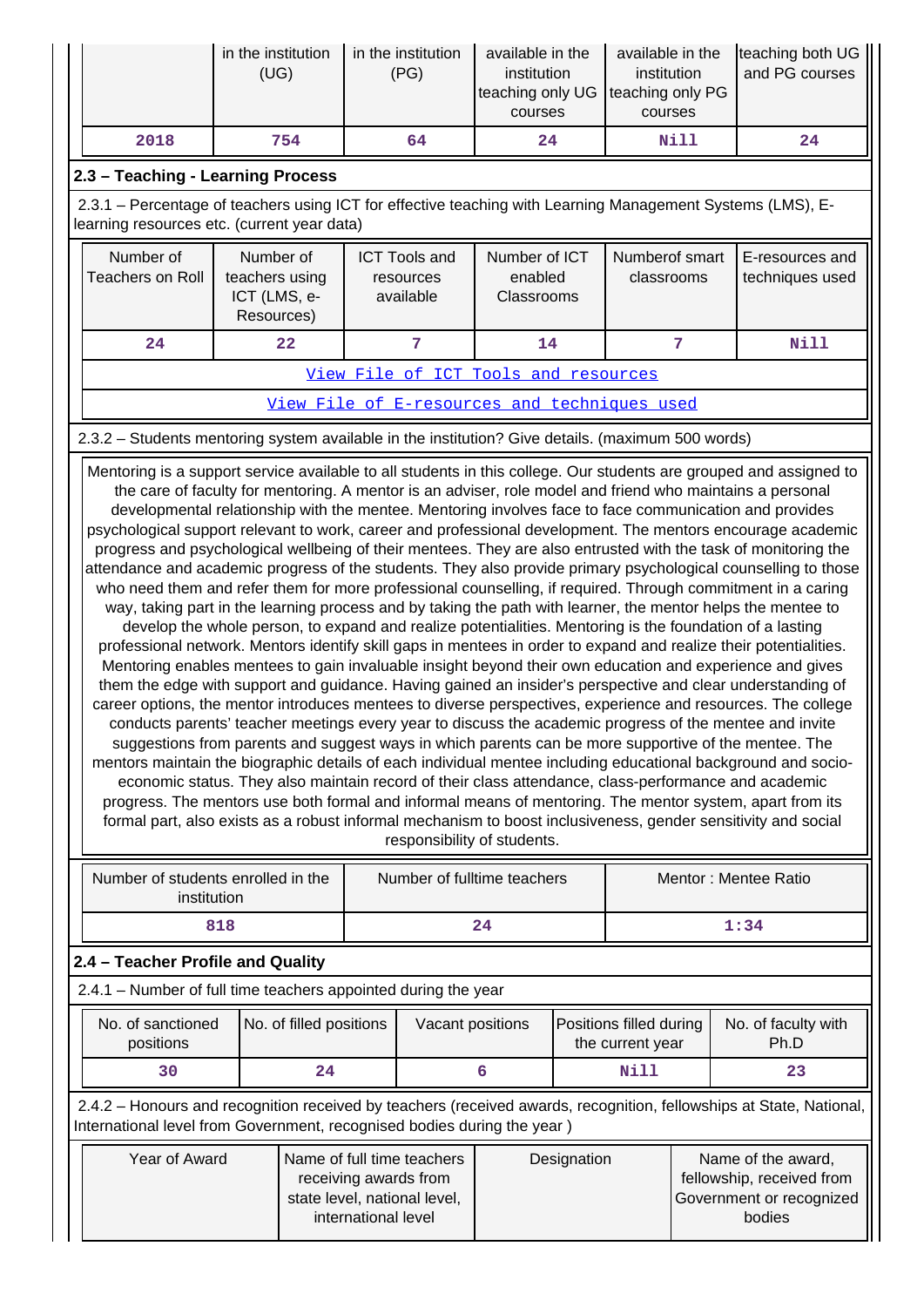| 2018      | Dr. Rajendra K.<br>Wanare      | Associate<br>Professor | Glory of India<br>(Gold Medalist)                                                                                                    |  |  |  |  |  |  |
|-----------|--------------------------------|------------------------|--------------------------------------------------------------------------------------------------------------------------------------|--|--|--|--|--|--|
| 2018      | Dr. Miss Manisha<br>Bhatkulkar | Assistant<br>Professor | <b>SCIENTIST OF THE</b><br>YEAR-2018 Awarded<br>at International<br>Conference on<br>Environmental<br>Ecology Dt- 18-20<br>Feb 2019. |  |  |  |  |  |  |
| 2019      | Dr. Miss Manisha<br>Bhatkulkar | Assistant<br>Professor | <b>WOMEN ACHIVER</b><br><b>AWARD By Times</b><br>Group of India and<br>Richa Jain Clinic.<br>Dt- 5 April 2019.                       |  |  |  |  |  |  |
| View File |                                |                        |                                                                                                                                      |  |  |  |  |  |  |

## **2.5 – Evaluation Process and Reforms**

 2.5.1 – Number of days from the date of semester-end/ year- end examination till the declaration of results during the year

| Programme Name | Programme Code            | Semester/year      | Last date of the last<br>semester-end/year-<br>end examination | Date of declaration of<br>results of semester-<br>end/ year- end<br>examination |
|----------------|---------------------------|--------------------|----------------------------------------------------------------|---------------------------------------------------------------------------------|
| <b>BA</b>      | B.A.-I YEAR               | SEMESTER-I         | 04/01/2019                                                     | 16/02/2019                                                                      |
| <b>BA</b>      | <b>B.A.-II YEAR</b>       | SEMESTER-III       | 09/01/2019                                                     | 16/02/2019                                                                      |
| <b>BA</b>      | <b>B.A.-III YEAR</b>      | <b>SEMESTER-V</b>  | 04/01/2019                                                     | 06/02/2019                                                                      |
| <b>BA</b>      | B.A.-I YEAR               | SEMESTER-II        | 26/06/2019                                                     | 16/08/2019                                                                      |
| <b>BA</b>      | <b>B.A.-II YEAR</b>       | SEMESTER-IV        | 21/06/2019                                                     | 19/07/2019                                                                      |
| <b>BA</b>      | <b>B.A.-III YEAR</b>      | <b>SEMESTER-VI</b> | 26/06/2019                                                     | 11/07/2019                                                                      |
| <b>BCom</b>    | B.COM.-I YEAR             | SEMESTER-I         | 10/12/2018                                                     | 06/02/2019                                                                      |
| <b>BCom</b>    | <b>B.COM-II YEAR</b>      | SEMESTER-III       | 13/12/2018                                                     | 11/02/2019                                                                      |
| <b>BCom</b>    | B.COM.-III<br><b>YEAR</b> | SEMESTER-V         | 12/12/2018                                                     | 06/02/2019                                                                      |
| <b>BCom</b>    | <b>B.COM.-I YEAR</b>      | SEMESTER-II        | 26/04/2019                                                     | 21/06/2019                                                                      |
|                |                           | <u>View File</u>   |                                                                |                                                                                 |

2.5.2 – Reforms initiated on Continuous Internal Evaluation(CIE) system at the institutional level (250 words)

 **The following major reforms suggested by the university have been adopted by the college: • In order to monitor the examination and evaluation routine processes, examination section of the college is equipped with internet, CCTV, software, photocopier, scanners and printers. • Appointment of College Examination Officer (CEO) • Online submission of examination forms. • Online availability of hall tickets. • Exam committee members work as internal squad • In order to control the misconduct of students during the examination, college staff members are appointed as invigilators • From the year 2016-17, university has started an online question paper delivery system. • Online submission of practical and internal assessment marks • Examination of the course of Environmental Studies is conducted for the students of second year. The college has its own system wherein an examination committee is formed. This committee conducts the terminal examination at the end of every semester. Examination committee ensures effective implementation of term examination. The results are**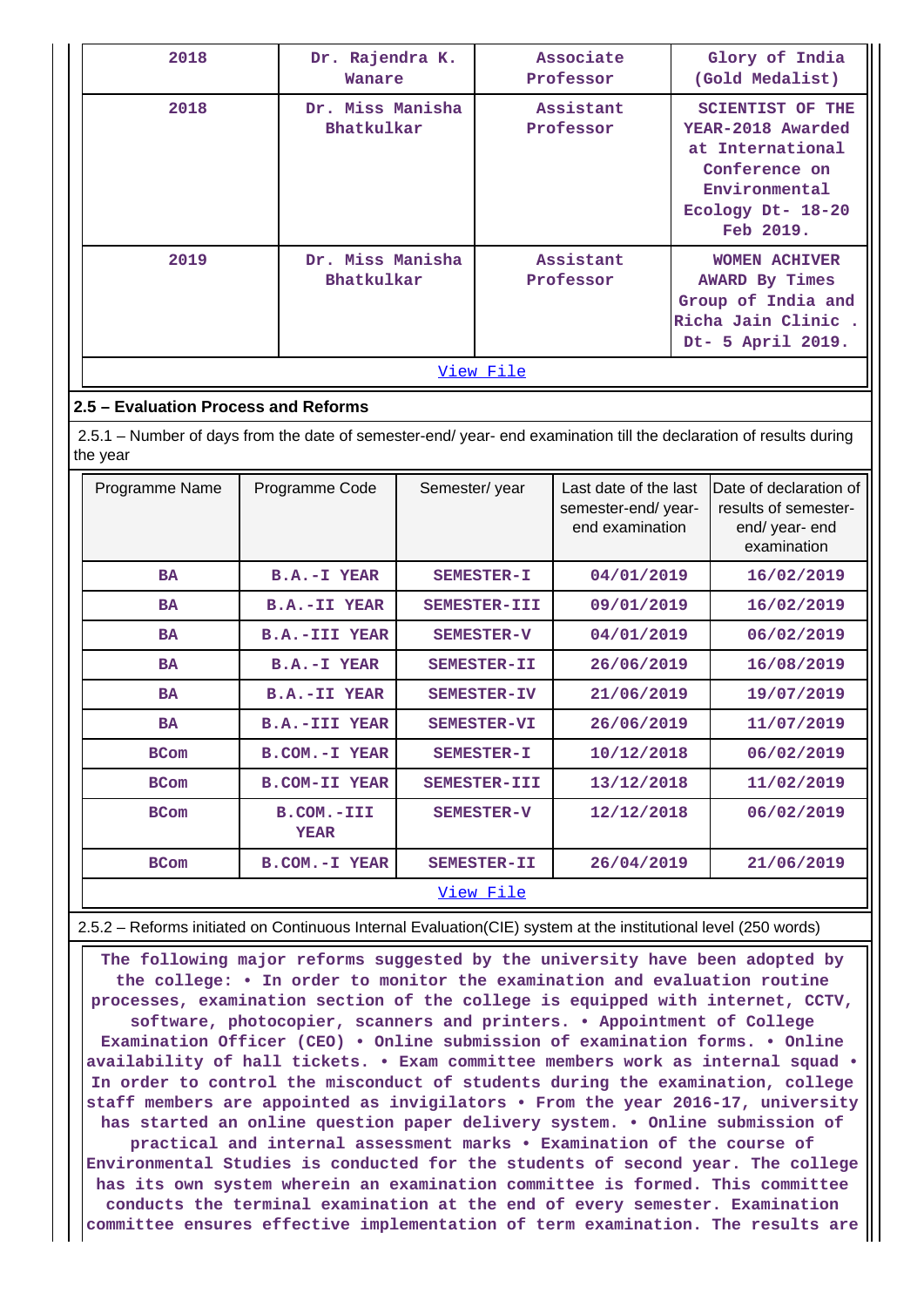**communicated to the students. The staff members conduct internal evaluations using various methods/techniques like open book test/viva-voice, question answer session, class room quiz, unit test, etc. Syllabus based small assignments and projects are given to the students. A few departments also organize seminars/ presentation. On the basis of various components of internal assessment, the performance of the student is examined by the teachers. A few examination assessment approaches followed by different departments are as follows • Regularity/ attendance of the student in the theory class/ practical. • Score of objective test / unit test. • Assignment • Small projects based on syllabus. • Seminars/ presentation/power point presentation. Viva-voce**

 2.5.3 – Academic calendar prepared and adhered for conduct of Examination and other related matters (250 words)

 **The academic calendar of the college constituting the co-curricular, extracurricular and teaching schedule for the upcoming session is discussed and finalized according to the calendar of the University, in the IQAC meeting. While preparing the academic calendar, the dates of examinations are primarily decided and thereafter the other activities are planned. Various committees for academic as well as co-curricular activities are also formed in the meeting. The college time table committee prepare time table for each faculty based on the infrastructure available in the institution. Representation of each faculty is taken into consideration at the time of constitution of various committees. Academic calendar is also displayed in the college prospectus and distributed it to the students at the time of their admission in the college and the academic session 2018-19 was no exception. The internal evaluation for the undergraduate students of Arts, Commerce and Science for Semester I, III and V are conducted in the month of November and December. For Arts and Commerce, the university has allotted 20 marks for oral, assignments and overall performance of the student. For Science and subjects which require a practical examination, university has allotted 20marks for practical examination and 10 marks for internal evaluation. The internal evaluation for Semester II, IV and VI are conducted in the month of February and March. The academic calendar contains the yearly schedule of the college ranging from the list of holidays, date schedule of the college examinations and other forms of evaluation such as evaluation through performance in Departmental seminar presentation etc. The tentative dates of activities of NSS, NCC, Centre for career development and Placement Cell are also given in the academic calendar. Schedule of other activities such as Parent-teacher meeting, College social and other cultural programmes, College sports, etc. are also provided in the academic calendar. The IQAC monitor all the academic activity which is planned as per the calendar. All the issues related to the calendar are discussed with the principal and faculties.**

#### **2.6 – Student Performance and Learning Outcomes**

 2.6.1 – Program outcomes, program specific outcomes and course outcomes for all programs offered by the institution are stated and displayed in website of the institution (to provide the weblink)

[http://jncwadi.ac.in/uploaded\\_files/Programme\\_Outcomes\\_updated.pdf](http://jncwadi.ac.in/uploaded_files/Programme_Outcomes_updated.pdf)

#### 2.6.2 – Pass percentage of students

| Programme<br>Code | Programme<br>Name | Programme<br>Specialization | Number of<br>students<br>appeared in the<br>final year<br>examination | Number of<br>students passed<br>in final year<br>examination | Pass Percentage |
|-------------------|-------------------|-----------------------------|-----------------------------------------------------------------------|--------------------------------------------------------------|-----------------|
| $_{\rm PG}$       | MCom              | <b>COMMERCE</b>             | 13                                                                    | $12 \overline{ }$                                            | 92.30           |
| UG                | <b>BSC</b>        | <b>SCIENCE</b>              | 44                                                                    | 43                                                           | 97.73           |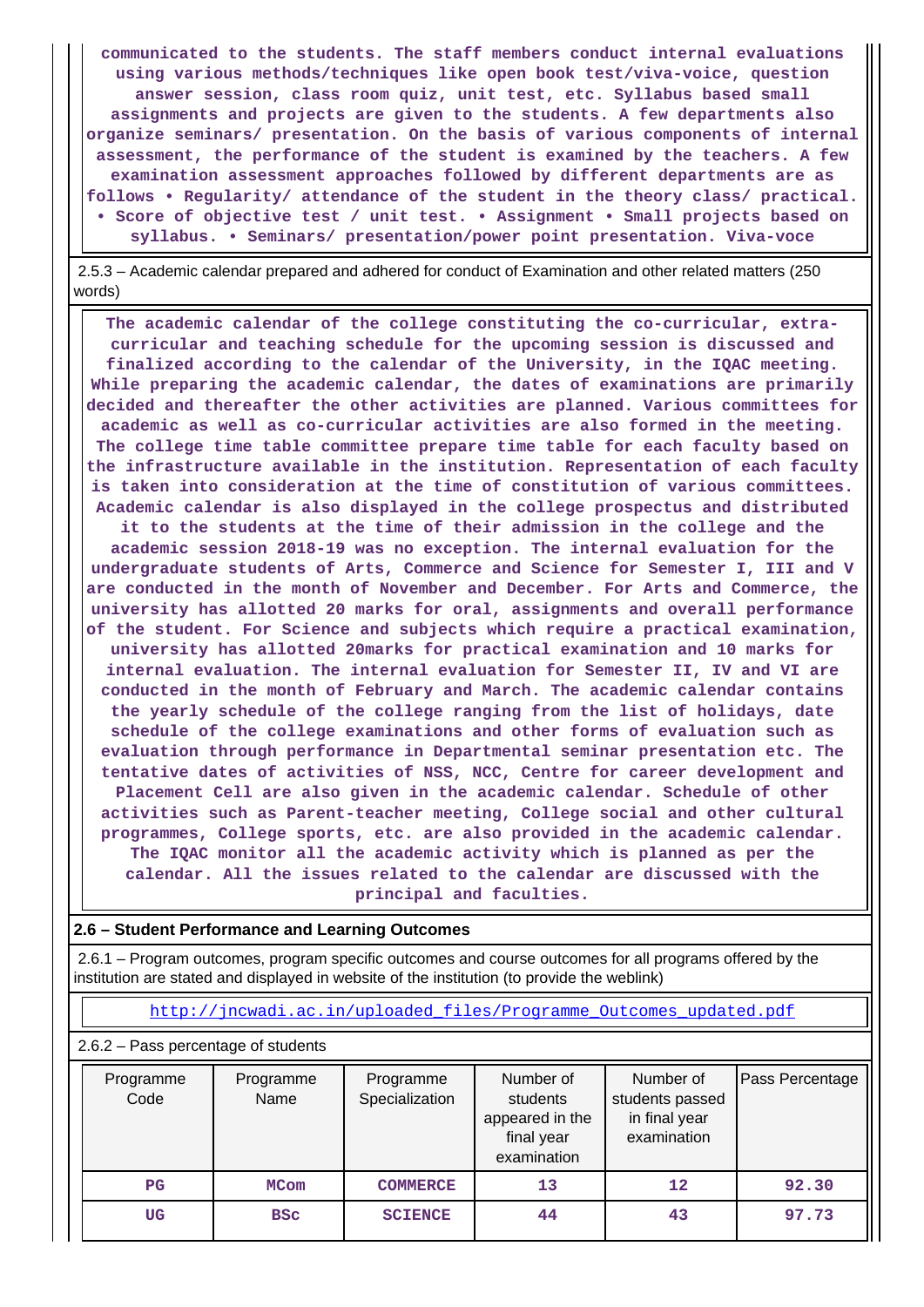| UG                                                                                                                                                                        |      | <b>BCom</b>            | <b>COMMERCE</b>                    | 42                            |   |                           | 42            | 100                                |  |
|---------------------------------------------------------------------------------------------------------------------------------------------------------------------------|------|------------------------|------------------------------------|-------------------------------|---|---------------------------|---------------|------------------------------------|--|
| UG                                                                                                                                                                        |      | <b>BA</b>              | <b>ARTS</b>                        | 12                            |   |                           | 12            | 100                                |  |
|                                                                                                                                                                           |      |                        |                                    | View File                     |   |                           |               |                                    |  |
| 2.7 - Student Satisfaction Survey                                                                                                                                         |      |                        |                                    |                               |   |                           |               |                                    |  |
| 2.7.1 – Student Satisfaction Survey (SSS) on overall institutional performance (Institution may design the<br>questionnaire) (results and details be provided as weblink) |      |                        |                                    |                               |   |                           |               |                                    |  |
|                                                                                                                                                                           |      |                        | No Data Entered/Not Applicable !!! |                               |   |                           |               |                                    |  |
| CRITERION III – RESEARCH, INNOVATIONS AND EXTENSION                                                                                                                       |      |                        |                                    |                               |   |                           |               |                                    |  |
| 3.1 - Resource Mobilization for Research                                                                                                                                  |      |                        |                                    |                               |   |                           |               |                                    |  |
| 3.1.1 – Research funds sanctioned and received from various agencies, industry and other organisations                                                                    |      |                        |                                    |                               |   |                           |               |                                    |  |
| Nature of the Project                                                                                                                                                     |      | Duration               |                                    | Name of the funding<br>agency |   | Total grant<br>sanctioned |               | Amount received<br>during the year |  |
|                                                                                                                                                                           |      |                        | No Data Entered/Not Applicable !!! |                               |   |                           |               |                                    |  |
|                                                                                                                                                                           |      |                        |                                    | No file uploaded.             |   |                           |               |                                    |  |
| 3.2 - Innovation Ecosystem                                                                                                                                                |      |                        |                                    |                               |   |                           |               |                                    |  |
| 3.2.1 – Workshops/Seminars Conducted on Intellectual Property Rights (IPR) and Industry-Academia Innovative<br>practices during the year                                  |      |                        |                                    |                               |   |                           |               |                                    |  |
| Title of workshop/seminar<br>Name of the Dept.<br>Date                                                                                                                    |      |                        |                                    |                               |   |                           |               |                                    |  |
| No Data Entered/Not Applicable !!!                                                                                                                                        |      |                        |                                    |                               |   |                           |               |                                    |  |
| 3.2.2 - Awards for Innovation won by Institution/Teachers/Research scholars/Students during the year                                                                      |      |                        |                                    |                               |   |                           |               |                                    |  |
| Title of the innovation                                                                                                                                                   |      | Name of Awardee        |                                    | Awarding Agency               |   | Date of award             |               | Category                           |  |
|                                                                                                                                                                           |      |                        | No Data Entered/Not Applicable !!! |                               |   |                           |               |                                    |  |
|                                                                                                                                                                           |      |                        |                                    | No file uploaded.             |   |                           |               |                                    |  |
| 3.2.3 - No. of Incubation centre created, start-ups incubated on campus during the year                                                                                   |      |                        |                                    |                               |   |                           |               |                                    |  |
| Incubation<br>Center                                                                                                                                                      | Name |                        | Sponsered By                       | Name of the<br>Start-up       |   | Nature of Start-<br>up    |               | Date of<br>Commencement            |  |
|                                                                                                                                                                           |      |                        | No Data Entered/Not Applicable !!! |                               |   |                           |               |                                    |  |
|                                                                                                                                                                           |      |                        |                                    | No file uploaded.             |   |                           |               |                                    |  |
| 3.3 - Research Publications and Awards                                                                                                                                    |      |                        |                                    |                               |   |                           |               |                                    |  |
| 3.3.1 - Incentive to the teachers who receive recognition/awards                                                                                                          |      |                        |                                    |                               |   |                           |               |                                    |  |
| <b>State</b>                                                                                                                                                              |      |                        |                                    | National                      |   |                           | International |                                    |  |
|                                                                                                                                                                           |      |                        | No Data Entered/Not Applicable !!! |                               |   |                           |               |                                    |  |
| 3.3.2 - Ph. Ds awarded during the year (applicable for PG College, Research Center)                                                                                       |      |                        |                                    |                               |   |                           |               |                                    |  |
|                                                                                                                                                                           |      | Name of the Department |                                    |                               |   | Number of PhD's Awarded   |               |                                    |  |
|                                                                                                                                                                           |      |                        | No Data Entered/Not Applicable !!! |                               |   |                           |               |                                    |  |
| 3.3.3 – Research Publications in the Journals notified on UGC website during the year                                                                                     |      |                        |                                    |                               |   |                           |               |                                    |  |
| <b>Type</b>                                                                                                                                                               |      |                        | Department                         | Number of Publication         |   |                           |               | Average Impact Factor (if<br>any)  |  |
| International                                                                                                                                                             |      |                        | <b>COMMERCE</b>                    |                               | 2 |                           |               | 7.12                               |  |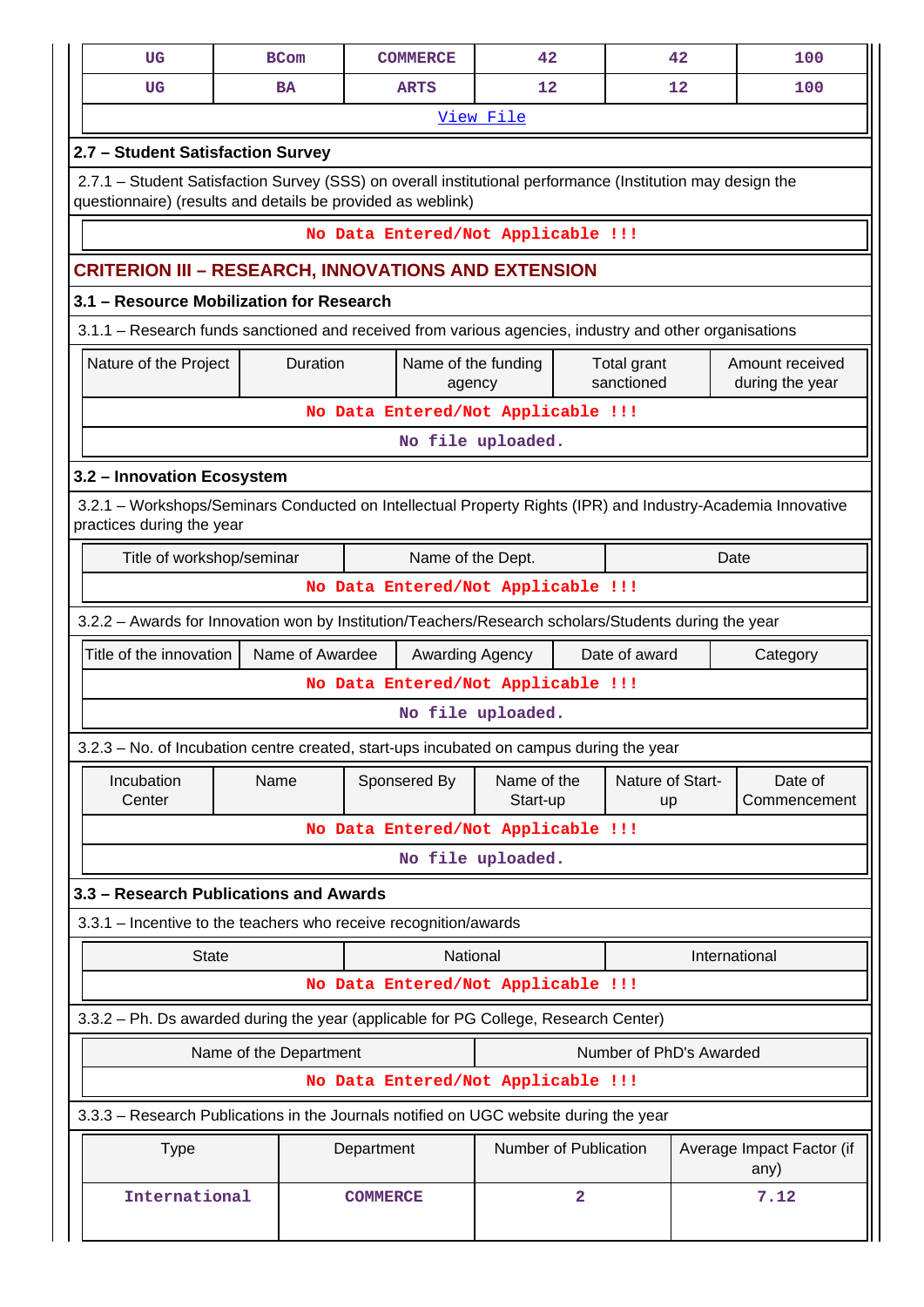| International                                                                                                                                                         |                                                          | <b>BOTANY</b>                                                                                                                                    |                        |                       | 3                            |                                                                                                | 1.04                                                 |  |
|-----------------------------------------------------------------------------------------------------------------------------------------------------------------------|----------------------------------------------------------|--------------------------------------------------------------------------------------------------------------------------------------------------|------------------------|-----------------------|------------------------------|------------------------------------------------------------------------------------------------|------------------------------------------------------|--|
| International                                                                                                                                                         |                                                          | <b>CHEMISTRY</b>                                                                                                                                 |                        |                       | $\overline{\mathbf{2}}$      |                                                                                                | 0                                                    |  |
| International                                                                                                                                                         |                                                          | <b>PHYSICS</b>                                                                                                                                   |                        |                       | 1                            |                                                                                                | 5.87                                                 |  |
| National                                                                                                                                                              |                                                          | <b>COMMERCE</b>                                                                                                                                  |                        |                       | $\mathbf{2}$                 |                                                                                                | 0                                                    |  |
|                                                                                                                                                                       |                                                          |                                                                                                                                                  |                        | View File             |                              |                                                                                                |                                                      |  |
| Proceedings per Teacher during the year                                                                                                                               |                                                          | 3.3.4 - Books and Chapters in edited Volumes / Books published, and papers in National/International Conference                                  |                        |                       |                              |                                                                                                |                                                      |  |
|                                                                                                                                                                       | Department                                               |                                                                                                                                                  |                        | Number of Publication |                              |                                                                                                |                                                      |  |
|                                                                                                                                                                       | BOTANY (BOOKS PUBLISHED)                                 |                                                                                                                                                  |                        |                       |                              | 1                                                                                              |                                                      |  |
|                                                                                                                                                                       |                                                          | ECONOMICS (BOOKS PUBLISHED)                                                                                                                      |                        |                       |                              | $\overline{\mathbf{2}}$                                                                        |                                                      |  |
|                                                                                                                                                                       | LIBRARY (BOOKS PUBLISHED)                                |                                                                                                                                                  |                        |                       |                              | 1                                                                                              |                                                      |  |
|                                                                                                                                                                       | <b>PROCEEDINGS)</b>                                      | COMMERCE (PAPER IN CONFERENCE                                                                                                                    |                        |                       |                              | 3                                                                                              |                                                      |  |
|                                                                                                                                                                       | PROCEEDINGS)                                             | LIBRARY (PAPER IN CONFERENCE                                                                                                                     |                        |                       |                              | $\mathbf{1}$                                                                                   |                                                      |  |
|                                                                                                                                                                       |                                                          |                                                                                                                                                  |                        | View File             |                              |                                                                                                |                                                      |  |
| 3.3.5 - Bibliometrics of the publications during the last Academic year based on average citation index in Scopus/<br>Web of Science or PubMed/ Indian Citation Index |                                                          |                                                                                                                                                  |                        |                       |                              |                                                                                                |                                                      |  |
| Title of the<br>Paper                                                                                                                                                 | Name of<br>Author                                        | Title of journal                                                                                                                                 | Year of<br>publication |                       | <b>Citation Index</b>        | Institutional<br>affiliation as<br>mentioned in<br>the publication                             | Number of<br>citations<br>excluding self<br>citation |  |
| "A Novel<br>and Facile<br>Process<br>for the<br>Synthesis<br>of Thiopyr<br>imidines<br>and O-Gluc<br>osides",                                                         | Dr. R.K.<br>Wanare                                       | Asian<br>Journal of<br>Organic<br>and<br>Medicinal<br>Chemistry<br>$Vol.-4,$<br>Issue- $2,$<br>2019, pp.<br>$65 - 69.$                           | 2019                   |                       | $\mathbf 0$                  | Jawaharlal<br>Nehru<br>College,<br>Wadi,<br>Nagpur                                             | <b>Nill</b>                                          |  |
| "Determi<br>nation of<br>Antioxidan<br>t Activity<br>of<br>Phenolic<br>Extract"<br>"Ethnobo<br>tanical<br>Study of<br>Wild<br>Edible<br>Plants                        | Dr. Mrs.<br>C.S.<br>Laddha<br>Dr. Mrs.<br>C.S.<br>Laddha | Research<br>Reviews:<br>Journal of<br>Botany 201<br>$87(2):1-5p$<br>Research<br>Reviews: Jo<br>urnal of<br>Ecology<br>$20187(2)$ :<br>7-11p eISS |                        | 2018<br>2018          | $\mathbf{0}$<br>$\mathbf{0}$ | Jawaharlal<br>Nehru<br>College,<br>Wadi,<br>Nagpur<br>Jawaharlal<br>Nehru<br>College,<br>Wadi, | <b>Nill</b><br><b>Nill</b>                           |  |
| used by<br>Tribes of<br>Sawalikhur<br>$d''$ .                                                                                                                         |                                                          | $N: 2278 - 223$<br>$\Omega$                                                                                                                      |                        |                       |                              | Nagpur                                                                                         |                                                      |  |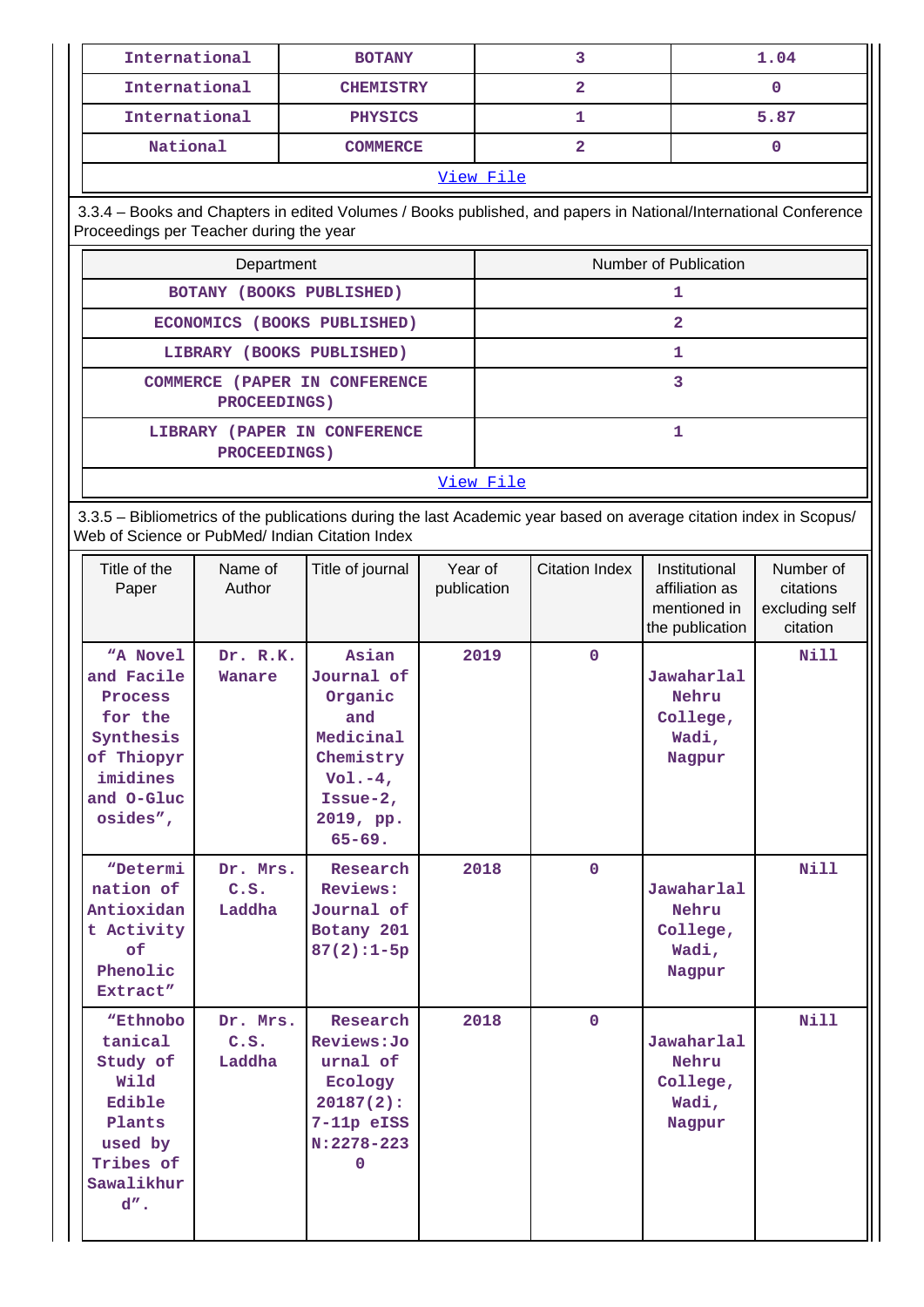| Study of<br>Traditiona<br>1 and<br>Innovative<br>Water Cons<br>ervation<br>Methods in<br>India<br>$(399 - 407)$                                                 | Dr. S.S.<br>Tekade         | Internat<br>ional<br>Journal of<br>management<br>, It Engin<br>eering<br><b>ISSN</b><br>2249-00558<br>Vol. 9<br>Issue $2(1)$                                    | 2019 | $\mathbf 0$  | Jawaharlal<br>Nehru<br>College,<br>Wadi,<br>Nagpur | <b>Nill</b> |
|-----------------------------------------------------------------------------------------------------------------------------------------------------------------|----------------------------|-----------------------------------------------------------------------------------------------------------------------------------------------------------------|------|--------------|----------------------------------------------------|-------------|
| A Study<br>of Impact<br>of IT Appl<br>ication in<br>Agricultur<br>e in<br>Nagpur<br>District<br>$(285 - 291)$                                                   | Dr. S.S.<br>Tekade         | <b>ELIXIR</b><br><b>ISSN</b><br>2277-3428                                                                                                                       | 2019 | $\mathbf 0$  | Jawaharlal<br>Nehru<br>College,<br>Wadi,<br>Nagpur | <b>Nill</b> |
| Study of<br>Socio-<br>Economic<br>Condition<br>of E-<br>Rickshaw<br>Pullers<br>$(117 - 123)$                                                                    | Dr. S.S.<br>Tekade         | Internat<br>ional<br>Journal of<br>Management<br>, It Engin<br>eering<br><b>ISSN</b><br>2249-0558<br>Vol. $8,$<br><b>Issue</b><br>$11(2)$ ,<br>November<br>2018 | 2018 | $\mathbf 0$  | Jawaharlal<br>Nehru<br>College,<br>Wadi,<br>Nagpur | <b>Nill</b> |
| Recent<br>business d<br>evelopment<br>in health<br>insurance<br>sector in<br>Indian $-$ A<br>case of<br>health<br>insurance<br>market in<br>Vidarbha<br>region. | Dr. Mrs.<br>N.H.<br>Kamble | ELIXIR-<br>Peer<br>Reviewed<br>National<br>Journal of<br>multidisci<br>plinary<br>Research                                                                      | 2019 | $\mathbf{O}$ | Jawaharlal<br>Nehru<br>College,<br>Wadi,<br>Nagpur | Nill        |
| A study<br>of effecti<br>veness of<br>IT<br>Services<br>in Banking<br>Business:<br>A case of<br>assess<br>various<br>aspects of                                 | Dr. S.K.<br>Shembekar      | <b>ELIXIR</b><br>Vol. VII<br>ISSN:<br>2277-3428                                                                                                                 | 2019 | $\mathbf{0}$ | Jawaharlal<br>Nehru<br>College,<br>Wadi,<br>Nagpur | <b>Nill</b> |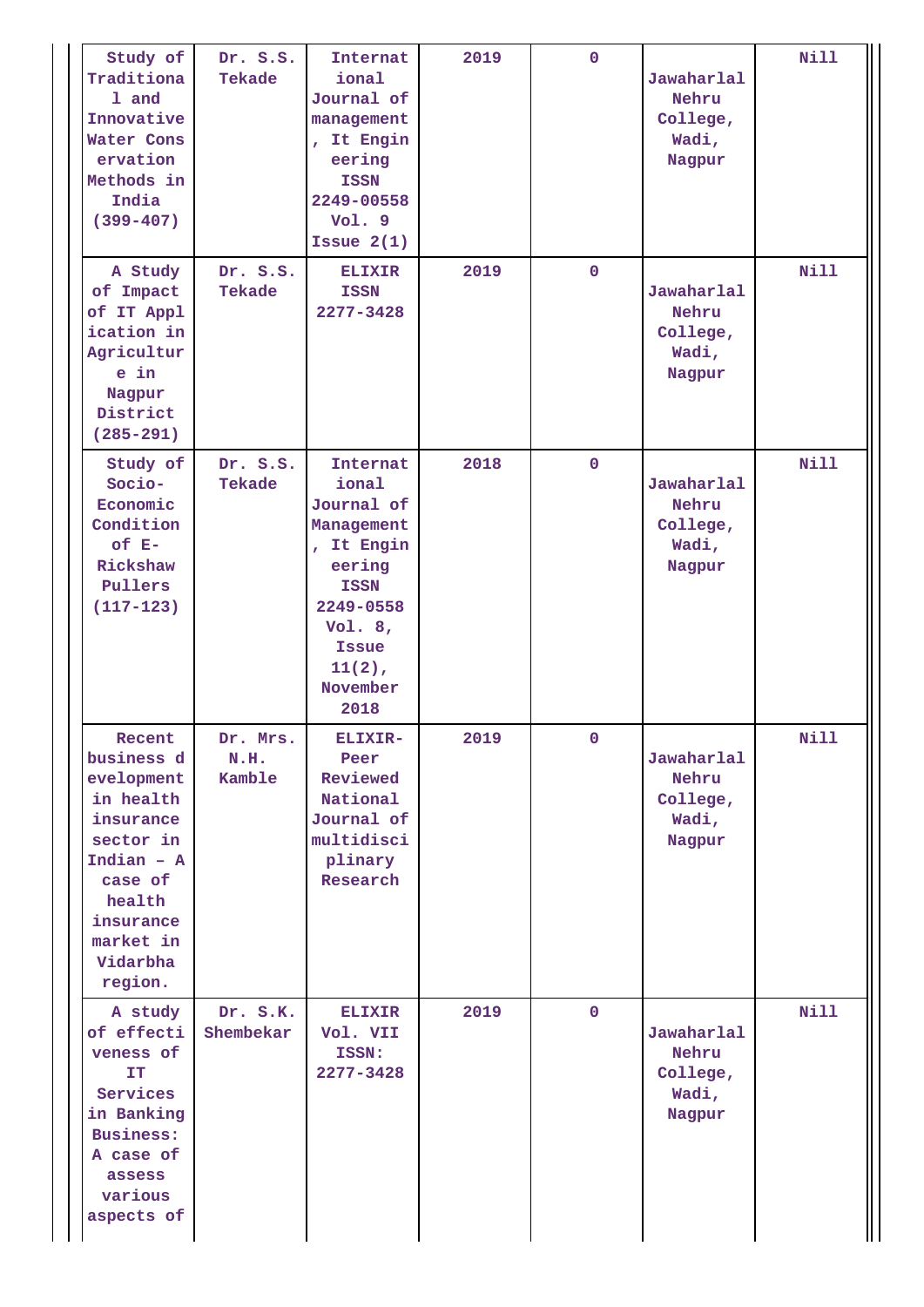| IT<br>services<br>provided<br>by Public<br>and<br>Private<br><b>Banks</b><br>Nagpur Div<br>$ision(154 -$<br>158)<br>Variation<br>in<br>extramural<br>aeromycofl                                                    |                                      | Dr. M.N.<br>Internat<br>Bhajbhuje<br>ional<br>Journal of<br>Life<br>Sciences, |                                                 |                          | 2018           | $\mathbf 0$                                              | Jawaharlal<br>Nehru<br>College,<br>Wadi,             |    | Nill                                                               |
|--------------------------------------------------------------------------------------------------------------------------------------------------------------------------------------------------------------------|--------------------------------------|-------------------------------------------------------------------------------|-------------------------------------------------|--------------------------|----------------|----------------------------------------------------------|------------------------------------------------------|----|--------------------------------------------------------------------|
| ora of the<br>Lake of                                                                                                                                                                                              |                                      |                                                                               | 6(3):<br>$769 - 765$                            |                          |                |                                                          | Nagpur                                               |    |                                                                    |
| Futala,<br>Nagpur<br>(M.S.)<br>India                                                                                                                                                                               |                                      |                                                                               | ISSN:<br>2320-7817<br>eISSN:<br>$2320 - 964x$   |                          |                |                                                          |                                                      |    |                                                                    |
|                                                                                                                                                                                                                    |                                      |                                                                               |                                                 |                          | View File      |                                                          |                                                      |    |                                                                    |
| 3.3.6 - h-Index of the Institutional Publications during the year. (based on Scopus/ Web of science)                                                                                                               |                                      |                                                                               |                                                 |                          |                |                                                          |                                                      |    |                                                                    |
| Title of the<br>Paper                                                                                                                                                                                              | Name of<br>Author                    |                                                                               | Title of journal                                | publication              | Year of        | h-index                                                  | Number of<br>citations<br>excluding self<br>citation |    | Institutional<br>affiliation as<br>mentioned in<br>the publication |
|                                                                                                                                                                                                                    |                                      |                                                                               |                                                 |                          |                | No Data Entered/Not Applicable !!!                       |                                                      |    |                                                                    |
|                                                                                                                                                                                                                    |                                      |                                                                               |                                                 | No file uploaded.        |                |                                                          |                                                      |    |                                                                    |
| 3.3.7 - Faculty participation in Seminars/Conferences and Symposia during the year:                                                                                                                                |                                      |                                                                               |                                                 |                          |                |                                                          |                                                      |    |                                                                    |
| Number of Faculty                                                                                                                                                                                                  |                                      |                                                                               | International                                   |                          | National       | <b>State</b>                                             |                                                      |    | Local                                                              |
| Attended/Semi<br>nars/Workshops                                                                                                                                                                                    |                                      |                                                                               | 3                                               |                          | 16             | <b>Nill</b>                                              |                                                      |    | 1                                                                  |
| Presented<br>papers                                                                                                                                                                                                |                                      |                                                                               | 1                                               |                          | 6              | <b>Nill</b>                                              |                                                      |    | <b>Nill</b>                                                        |
| Resource<br>persons                                                                                                                                                                                                |                                      |                                                                               | <b>Nill</b>                                     |                          | $\overline{2}$ | <b>Nill</b>                                              |                                                      |    | $\mathbf{1}$                                                       |
|                                                                                                                                                                                                                    |                                      |                                                                               |                                                 |                          | View File      |                                                          |                                                      |    |                                                                    |
| 3.4 - Extension Activities                                                                                                                                                                                         |                                      |                                                                               |                                                 |                          |                |                                                          |                                                      |    |                                                                    |
| 3.4.1 – Number of extension and outreach programmes conducted in collaboration with industry, community and<br>Non- Government Organisations through NSS/NCC/Red cross/Youth Red Cross (YRC) etc., during the year |                                      |                                                                               |                                                 |                          |                |                                                          |                                                      |    |                                                                    |
|                                                                                                                                                                                                                    | Title of the activities              |                                                                               | Organising unit/agency/<br>collaborating agency |                          |                | Number of teachers<br>participated in such<br>activities |                                                      |    | Number of students<br>participated in such<br>activities           |
| Visit to<br>Biotechnology lab<br>at RGBC, on 22nd<br>Feb. 2019.                                                                                                                                                    |                                      |                                                                               | Department of<br>Zoology and Botany             |                          |                | $\overline{2}$                                           |                                                      |    | 30                                                                 |
|                                                                                                                                                                                                                    | Bird Watching<br>Program at Gorewada |                                                                               |                                                 | Environmental<br>Studies | 3              |                                                          |                                                      | 65 |                                                                    |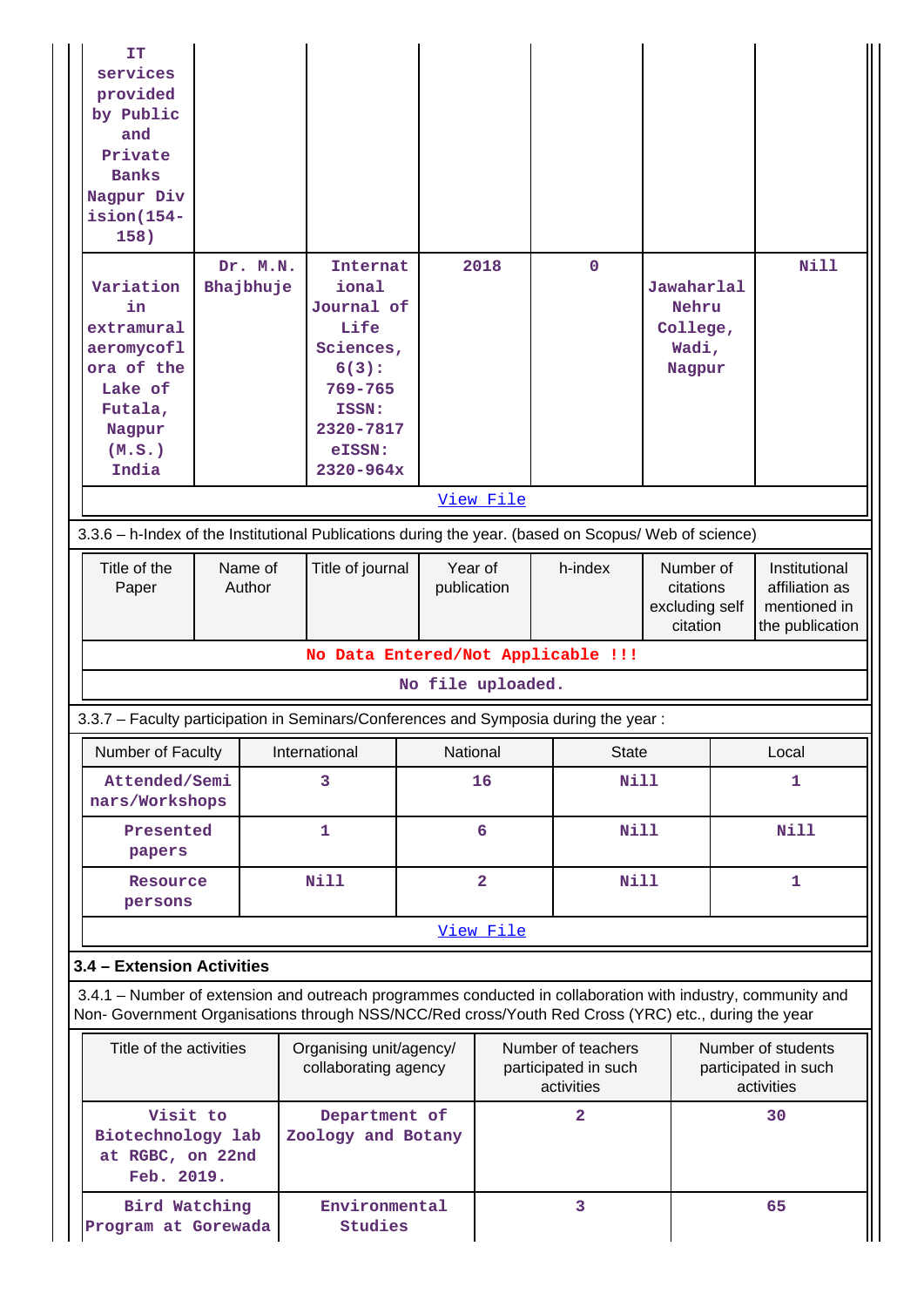| 2019)                                                                                                                                                                                                          | Lake (Form 13th,<br>20th 27th January                                                                        |                                                      |                       |                                                      |                                                         |    |                    |                                                         |             |
|----------------------------------------------------------------------------------------------------------------------------------------------------------------------------------------------------------------|--------------------------------------------------------------------------------------------------------------|------------------------------------------------------|-----------------------|------------------------------------------------------|---------------------------------------------------------|----|--------------------|---------------------------------------------------------|-------------|
| Kerla Flood<br>Helpage Drive,<br>27/08/2018                                                                                                                                                                    |                                                                                                              |                                                      | N.S.S. N.C.C.<br>Unit |                                                      |                                                         | 10 |                    |                                                         | 154         |
| Industrial Visit:<br>Shree Bhagirath<br><b>Textiles Limited</b><br>Mohali, 31/08/2018                                                                                                                          |                                                                                                              |                                                      | Commerce              | Department of                                        |                                                         | 4  |                    |                                                         | 48          |
|                                                                                                                                                                                                                | Kaushal Vikas<br>Swyanrojgar (From<br>M. Nagpur<br>10th Jan. 2019 to<br>University Nagpur<br>16th Jan. 2019) |                                                      |                       | N.S.S. Unit R. T.                                    |                                                         | 5  |                    |                                                         | 50          |
| International<br>Yoga day, 21 June<br>2018                                                                                                                                                                     |                                                                                                              |                                                      | N.S.S. Unit           | Sports Department                                    |                                                         | 5  |                    |                                                         | 30          |
|                                                                                                                                                                                                                |                                                                                                              |                                                      |                       |                                                      | View File                                               |    |                    |                                                         |             |
| 3.4.2 - Awards and recognition received for extension activities from Government and other recognized bodies<br>during the year                                                                                |                                                                                                              |                                                      |                       |                                                      |                                                         |    |                    |                                                         |             |
|                                                                                                                                                                                                                | Name of the activity                                                                                         |                                                      |                       | Award/Recognition                                    | <b>Awarding Bodies</b>                                  |    |                    | Number of students<br><b>Benefited</b>                  |             |
|                                                                                                                                                                                                                |                                                                                                              |                                                      |                       | No Data Entered/Not Applicable !!!                   |                                                         |    |                    |                                                         |             |
|                                                                                                                                                                                                                |                                                                                                              |                                                      |                       |                                                      | No file uploaded.                                       |    |                    |                                                         |             |
| 3.4.3 - Students participating in extension activities with Government Organisations, Non-Government<br>Organisations and programmes such as Swachh Bharat, Aids Awareness, Gender Issue, etc. during the year |                                                                                                              |                                                      |                       |                                                      |                                                         |    |                    |                                                         |             |
| Name of the scheme                                                                                                                                                                                             |                                                                                                              | Organising unit/Agen<br>cy/collaborating<br>agency   |                       | Name of the activity                                 | Number of teachers<br>participated in such<br>activites |    |                    | Number of students<br>participated in such<br>activites |             |
| Sadbhavana<br>Diwas                                                                                                                                                                                            |                                                                                                              | N.S.S. Unit<br>and Sports<br>Department              |                       | Sadbhavana<br>Diwas on<br>20thAugust 2018            | Celebrate                                               |    | 15                 |                                                         | 50          |
| National<br>Constitution<br>Day                                                                                                                                                                                |                                                                                                              | <b>A11</b><br>Departments and<br>Units of<br>College |                       | National<br>Constitution<br>Day on 26th<br>Nov. 2018 | Celebrate                                               |    | 20                 |                                                         | 155         |
|                                                                                                                                                                                                                |                                                                                                              |                                                      |                       |                                                      | View File                                               |    |                    |                                                         |             |
| 3.5 - Collaborations                                                                                                                                                                                           |                                                                                                              |                                                      |                       |                                                      |                                                         |    |                    |                                                         |             |
| 3.5.1 – Number of Collaborative activities for research, faculty exchange, student exchange during the year                                                                                                    |                                                                                                              |                                                      |                       |                                                      |                                                         |    |                    |                                                         |             |
|                                                                                                                                                                                                                | Nature of activity<br>Participant<br>Source of financial support<br>Duration                                 |                                                      |                       |                                                      |                                                         |    |                    |                                                         |             |
|                                                                                                                                                                                                                |                                                                                                              |                                                      |                       | No Data Entered/Not Applicable !!!                   |                                                         |    |                    |                                                         |             |
|                                                                                                                                                                                                                |                                                                                                              |                                                      |                       |                                                      | No file uploaded.                                       |    |                    |                                                         |             |
| 3.5.2 - Linkages with institutions/industries for internship, on-the- job training, project work, sharing of research<br>facilities etc. during the year                                                       |                                                                                                              |                                                      |                       |                                                      |                                                         |    |                    |                                                         |             |
| Nature of linkage                                                                                                                                                                                              | Title of the<br>linkage                                                                                      |                                                      |                       | Name of the<br>partnering                            | <b>Duration From</b>                                    |    | <b>Duration To</b> |                                                         | Participant |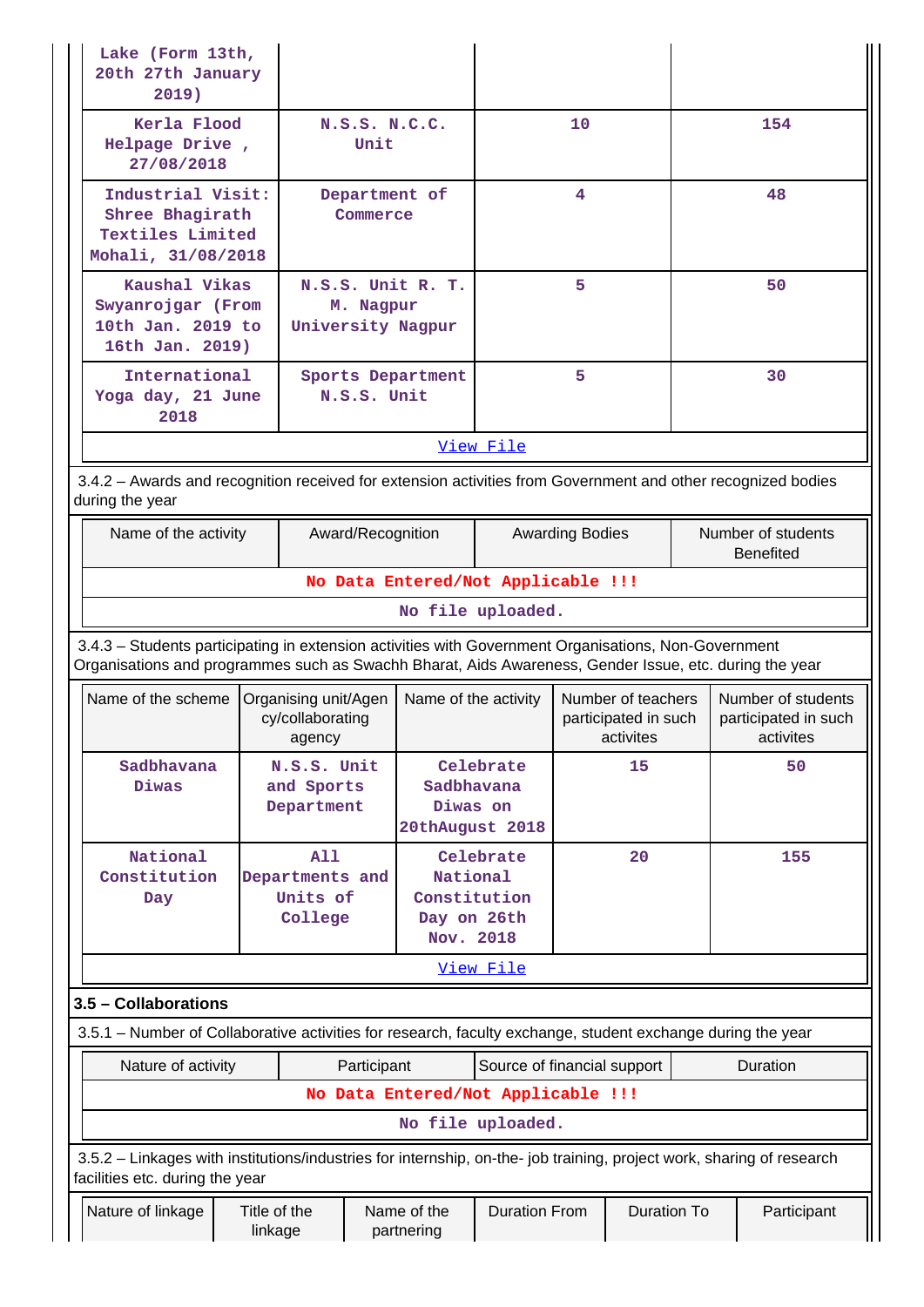|                                                                                             |                                                                                                                                                       |             | institution/<br>industry<br>/research lab<br>with contact<br>details         |           |                                                       |                                               |      |                                |                                                           |
|---------------------------------------------------------------------------------------------|-------------------------------------------------------------------------------------------------------------------------------------------------------|-------------|------------------------------------------------------------------------------|-----------|-------------------------------------------------------|-----------------------------------------------|------|--------------------------------|-----------------------------------------------------------|
| Educational<br>collaboratio<br>n                                                            | platform for<br>higher<br>education                                                                                                                   | Provide     | S.B. Jain<br>Institute of<br>Technology,<br>Management<br>Research<br>Nagpur |           |                                                       | 20/12/2018                                    |      | 30/06/2019                     | 52                                                        |
|                                                                                             |                                                                                                                                                       |             |                                                                              |           | View File                                             |                                               |      |                                |                                                           |
|                                                                                             | 3.5.3 - MoUs signed with institutions of national, international importance, other universities, industries, corporate<br>houses etc. during the year |             |                                                                              |           |                                                       |                                               |      |                                |                                                           |
| Organisation                                                                                |                                                                                                                                                       |             | Date of MoU signed                                                           |           |                                                       | Purpose/Activities                            |      |                                | Number of<br>students/teachers<br>participated under MoUs |
| Financial<br>Planning Academy,<br>Mumbat                                                    |                                                                                                                                                       |             | 01/04/2018                                                                   |           |                                                       | For conducting<br>Online Learning<br>Programs |      |                                | Nill                                                      |
|                                                                                             | College of<br>International<br>Management, India,<br>Nagpur                                                                                           |             | 12/03/2019                                                                   |           | For providing<br>Vocational/Skill<br>Training Program |                                               | Nill |                                |                                                           |
|                                                                                             |                                                                                                                                                       |             |                                                                              |           | View File                                             |                                               |      |                                |                                                           |
| <b>CRITERION IV - INFRASTRUCTURE AND LEARNING RESOURCES</b>                                 |                                                                                                                                                       |             |                                                                              |           |                                                       |                                               |      |                                |                                                           |
| 4.1 - Physical Facilities                                                                   |                                                                                                                                                       |             |                                                                              |           |                                                       |                                               |      |                                |                                                           |
| 4.1.1 - Budget allocation, excluding salary for infrastructure augmentation during the year |                                                                                                                                                       |             |                                                                              |           |                                                       |                                               |      |                                |                                                           |
| Budget allocated for infrastructure augmentation                                            |                                                                                                                                                       |             |                                                                              |           |                                                       |                                               |      |                                | Budget utilized for infrastructure development            |
|                                                                                             |                                                                                                                                                       | 2500000     |                                                                              |           | 677220                                                |                                               |      |                                |                                                           |
| 4.1.2 - Details of augmentation in infrastructure facilities during the year                |                                                                                                                                                       |             |                                                                              |           |                                                       |                                               |      |                                |                                                           |
|                                                                                             | <b>Facilities</b>                                                                                                                                     |             |                                                                              |           |                                                       |                                               |      | <b>Existing or Newly Added</b> |                                                           |
|                                                                                             |                                                                                                                                                       | Others      |                                                                              |           | Newly Added                                           |                                               |      |                                |                                                           |
|                                                                                             |                                                                                                                                                       | Campus Area |                                                                              |           |                                                       |                                               |      | Existing                       |                                                           |
|                                                                                             |                                                                                                                                                       |             |                                                                              |           | View File                                             |                                               |      |                                |                                                           |
| 4.2 - Library as a Learning Resource                                                        |                                                                                                                                                       |             |                                                                              |           |                                                       |                                               |      |                                |                                                           |
| 4.2.1 - Library is automated {Integrated Library Management System (ILMS)}                  |                                                                                                                                                       |             |                                                                              |           |                                                       |                                               |      |                                |                                                           |
| Name of the ILMS<br>software                                                                |                                                                                                                                                       |             | Nature of automation (fully<br>or patially)                                  |           |                                                       | Version                                       |      |                                | Year of automation                                        |
|                                                                                             | Libman                                                                                                                                                |             |                                                                              | Partially |                                                       | 1.0                                           |      |                                | 2005                                                      |
| 4.2.2 - Library Services                                                                    |                                                                                                                                                       |             |                                                                              |           |                                                       |                                               |      |                                |                                                           |
| Library<br>Service Type                                                                     |                                                                                                                                                       | Existing    |                                                                              |           |                                                       | Newly Added                                   |      |                                | Total                                                     |
| Text<br><b>Books</b>                                                                        | 7318                                                                                                                                                  |             | 1162428                                                                      |           | 345                                                   | 95515                                         |      | 7663                           | 1257943                                                   |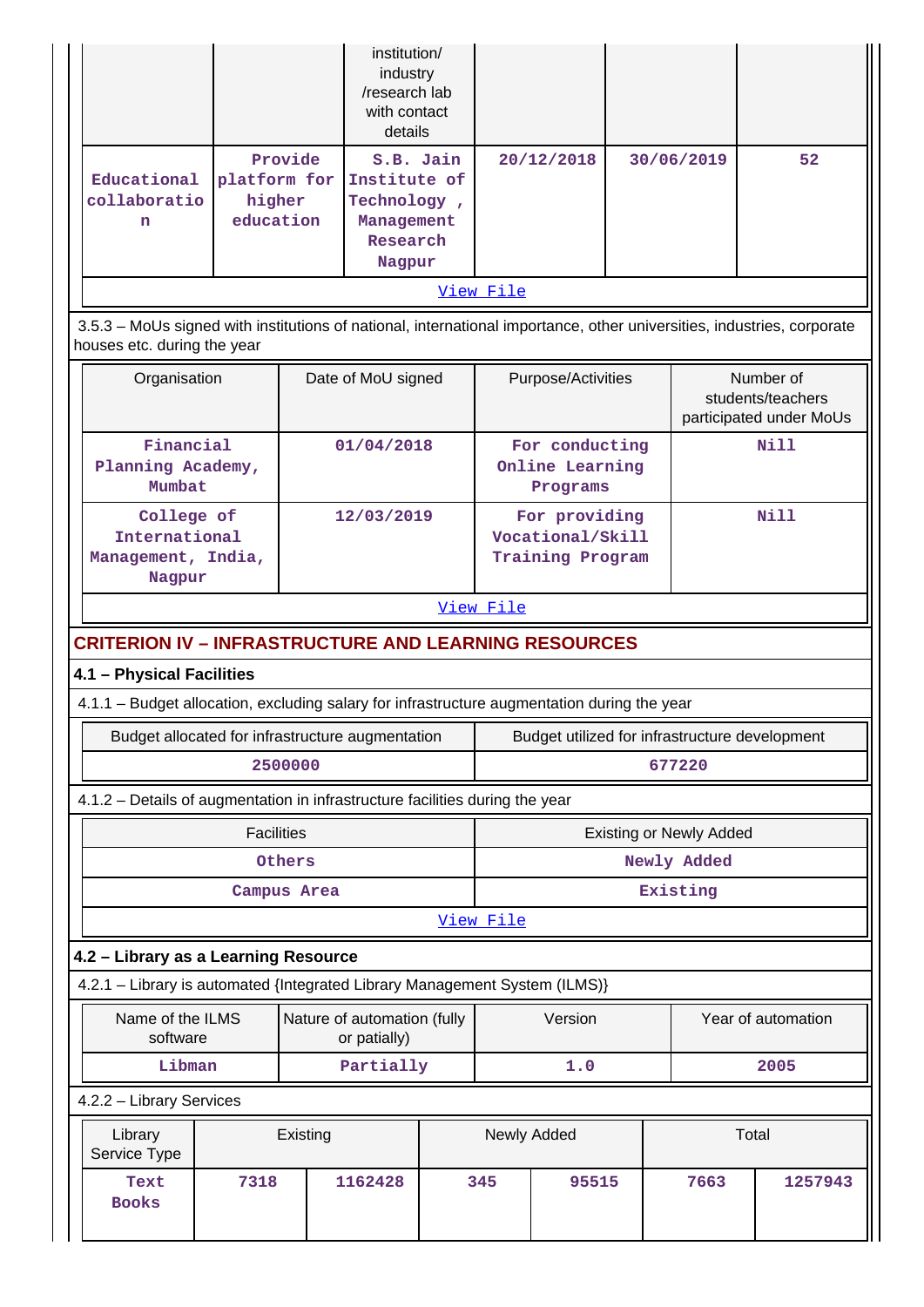|                                                                                                                                                                                                   |                                                                                                                                                                                                                                                         |                            | 2019                    |  | 645222                                     |                            | 15                  | 2512                                                                                                                                                                                                                                                                                                               |                    | 2034         |                                                   | 647734        |
|---------------------------------------------------------------------------------------------------------------------------------------------------------------------------------------------------|---------------------------------------------------------------------------------------------------------------------------------------------------------------------------------------------------------------------------------------------------------|----------------------------|-------------------------|--|--------------------------------------------|----------------------------|---------------------|--------------------------------------------------------------------------------------------------------------------------------------------------------------------------------------------------------------------------------------------------------------------------------------------------------------------|--------------------|--------------|---------------------------------------------------|---------------|
|                                                                                                                                                                                                   | Reference<br><b>Books</b>                                                                                                                                                                                                                               |                            |                         |  |                                            |                            |                     |                                                                                                                                                                                                                                                                                                                    |                    |              |                                                   |               |
|                                                                                                                                                                                                   | e-Books                                                                                                                                                                                                                                                 |                            | <b>Nill</b>             |  | <b>Nill</b>                                |                            | 5                   | 15650                                                                                                                                                                                                                                                                                                              |                    | 5            |                                                   | 15650         |
|                                                                                                                                                                                                   | Journals                                                                                                                                                                                                                                                |                            | 12                      |  | 23390                                      |                            | 21                  | 39450                                                                                                                                                                                                                                                                                                              |                    | 33           |                                                   | 62840         |
|                                                                                                                                                                                                   | $e-$<br>Journals                                                                                                                                                                                                                                        |                            | <b>Nill</b>             |  | <b>Nill</b>                                |                            | $\mathbf{1}$        | 5900                                                                                                                                                                                                                                                                                                               |                    | $\mathbf{1}$ |                                                   | 5900          |
|                                                                                                                                                                                                   |                                                                                                                                                                                                                                                         |                            |                         |  |                                            |                            | View File           |                                                                                                                                                                                                                                                                                                                    |                    |              |                                                   |               |
|                                                                                                                                                                                                   | 4.2.3 - E-content developed by teachers such as: e-PG- Pathshala, CEC (under e-PG- Pathshala CEC (Under<br>Graduate) SWAYAM other MOOCs platform NPTEL/NMEICT/any other Government initiatives & institutional<br>(Learning Management System (LMS) etc |                            |                         |  |                                            |                            |                     |                                                                                                                                                                                                                                                                                                                    |                    |              |                                                   |               |
|                                                                                                                                                                                                   | Name of the Teacher<br>Name of the Module<br>Platform on which module<br>Date of launching e-<br>is developed<br>content                                                                                                                                |                            |                         |  |                                            |                            |                     |                                                                                                                                                                                                                                                                                                                    |                    |              |                                                   |               |
|                                                                                                                                                                                                   |                                                                                                                                                                                                                                                         |                            |                         |  |                                            |                            |                     | No Data Entered/Not Applicable !!!                                                                                                                                                                                                                                                                                 |                    |              |                                                   |               |
|                                                                                                                                                                                                   |                                                                                                                                                                                                                                                         |                            |                         |  |                                            | No file uploaded.          |                     |                                                                                                                                                                                                                                                                                                                    |                    |              |                                                   |               |
|                                                                                                                                                                                                   | 4.3 - IT Infrastructure                                                                                                                                                                                                                                 |                            |                         |  |                                            |                            |                     |                                                                                                                                                                                                                                                                                                                    |                    |              |                                                   |               |
|                                                                                                                                                                                                   | 4.3.1 - Technology Upgradation (overall)                                                                                                                                                                                                                |                            |                         |  |                                            |                            |                     |                                                                                                                                                                                                                                                                                                                    |                    |              |                                                   |               |
|                                                                                                                                                                                                   | <b>Type</b>                                                                                                                                                                                                                                             | <b>Total Co</b><br>mputers | Computer<br>Lab         |  | Internet                                   | <b>Browsing</b><br>centers | Computer<br>Centers | Office                                                                                                                                                                                                                                                                                                             | Departme<br>nts    |              | Available<br><b>Bandwidt</b><br>h (MBPS/<br>GBPS) | <b>Others</b> |
|                                                                                                                                                                                                   | Existin<br>g                                                                                                                                                                                                                                            | 75                         | $\overline{a}$          |  | $\overline{a}$                             | $\mathbf{1}$               | $\mathbf 1$         | 6                                                                                                                                                                                                                                                                                                                  | 23                 |              | 50                                                | 51            |
|                                                                                                                                                                                                   | Added                                                                                                                                                                                                                                                   | 12                         | $\mathbf 0$             |  | $\mathbf 0$                                | $\mathbf 0$                | $\mathbf 0$         | $\mathbf 0$                                                                                                                                                                                                                                                                                                        | $\mathbf 0$        |              | 0                                                 | 1             |
|                                                                                                                                                                                                   | Total                                                                                                                                                                                                                                                   | 87                         | $\overline{\mathbf{2}}$ |  | $\overline{\mathbf{2}}$                    | 1                          | $\mathbf{1}$        | 6                                                                                                                                                                                                                                                                                                                  | 23                 |              | 50                                                | 52            |
|                                                                                                                                                                                                   |                                                                                                                                                                                                                                                         |                            |                         |  |                                            |                            |                     | 4.3.2 – Bandwidth available of internet connection in the Institution (Leased line)                                                                                                                                                                                                                                |                    |              |                                                   |               |
|                                                                                                                                                                                                   |                                                                                                                                                                                                                                                         |                            |                         |  |                                            |                            | 50 MBPS/ GBPS       |                                                                                                                                                                                                                                                                                                                    |                    |              |                                                   |               |
|                                                                                                                                                                                                   | 4.3.3 - Facility for e-content                                                                                                                                                                                                                          |                            |                         |  |                                            |                            |                     |                                                                                                                                                                                                                                                                                                                    |                    |              |                                                   |               |
|                                                                                                                                                                                                   |                                                                                                                                                                                                                                                         |                            |                         |  | Name of the e-content development facility |                            |                     | Provide the link of the videos and media centre and                                                                                                                                                                                                                                                                | recording facility |              |                                                   |               |
|                                                                                                                                                                                                   |                                                                                                                                                                                                                                                         |                            |                         |  |                                            |                            |                     | No Data Entered/Not Applicable !!!                                                                                                                                                                                                                                                                                 |                    |              |                                                   |               |
|                                                                                                                                                                                                   | 4.4 - Maintenance of Campus Infrastructure                                                                                                                                                                                                              |                            |                         |  |                                            |                            |                     |                                                                                                                                                                                                                                                                                                                    |                    |              |                                                   |               |
|                                                                                                                                                                                                   | component, during the year                                                                                                                                                                                                                              |                            |                         |  |                                            |                            |                     | 4.4.1 – Expenditure incurred on maintenance of physical facilities and academic support facilities, excluding salary                                                                                                                                                                                               |                    |              |                                                   |               |
| Expenditure incurredon<br>Assigned Budget on<br>Expenditure incurred on<br>Assigned budget on<br>academic facilities<br>maintenance of academic<br>physical facilities<br>maintenance of physical |                                                                                                                                                                                                                                                         |                            |                         |  |                                            |                            |                     |                                                                                                                                                                                                                                                                                                                    |                    |              |                                                   |               |
|                                                                                                                                                                                                   |                                                                                                                                                                                                                                                         |                            |                         |  | facilities                                 |                            |                     |                                                                                                                                                                                                                                                                                                                    |                    |              | facilites                                         |               |
|                                                                                                                                                                                                   |                                                                                                                                                                                                                                                         | 754000                     |                         |  | 961931                                     |                            |                     | 1850000                                                                                                                                                                                                                                                                                                            |                    |              | 2569608                                           |               |
|                                                                                                                                                                                                   | institutional Website, provide link)                                                                                                                                                                                                                    |                            |                         |  |                                            |                            |                     | 4.4.2 – Procedures and policies for maintaining and utilizing physical, academic and support facilities - laboratory,<br>library, sports complex, computers, classrooms etc. (maximum 500 words) (information to be available in                                                                                   |                    |              |                                                   |               |
|                                                                                                                                                                                                   |                                                                                                                                                                                                                                                         |                            |                         |  |                                            |                            |                     | The College has Regular meetings of management, CDC, IQAC for allocation and<br>utilization of available resources for maintenance and up-gradation of<br>different facilities. The funds are then allotted as per the requirements in<br>Laboratories, Library, Classrooms and other campus infrastructure in the |                    |              |                                                   |               |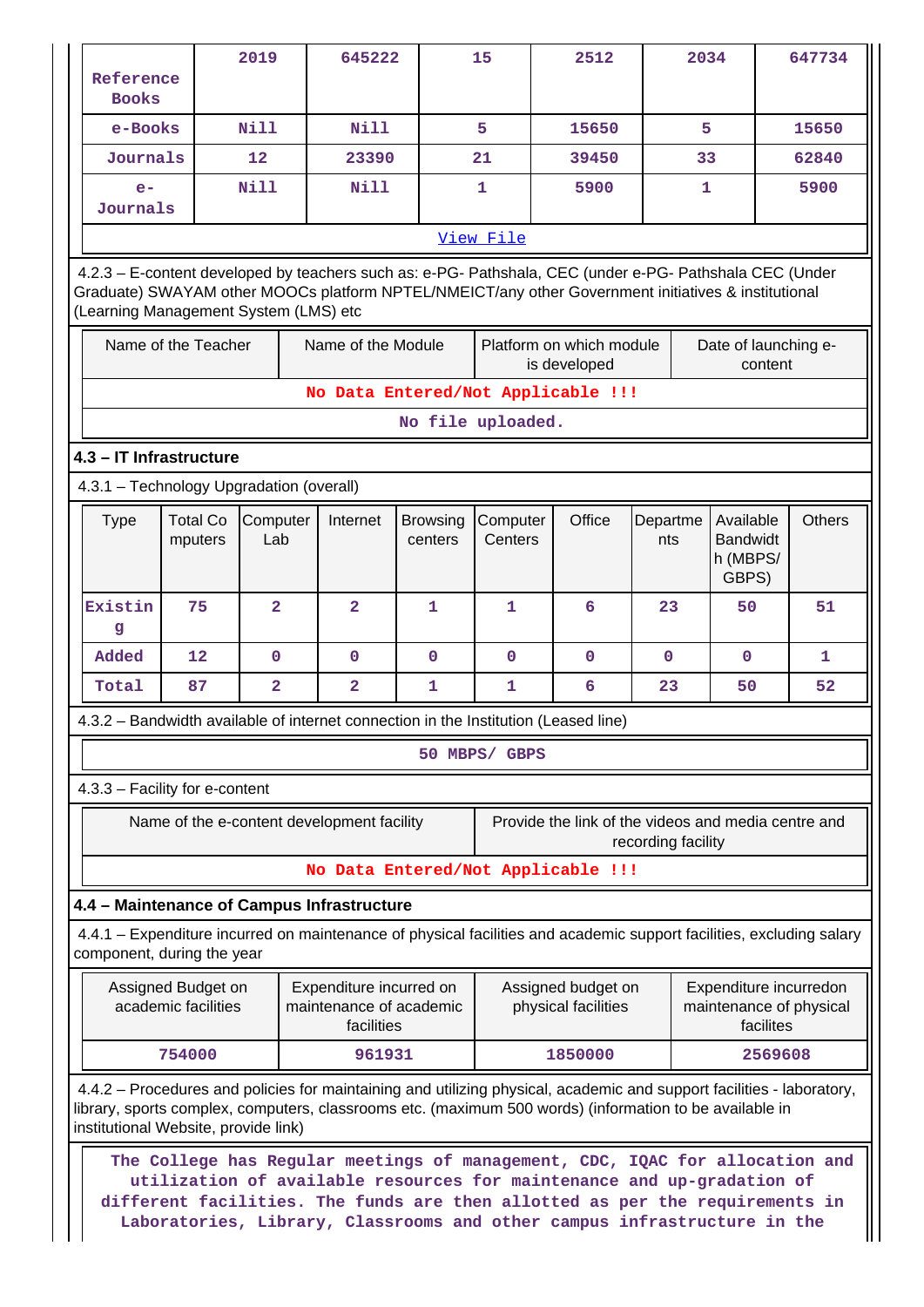**meetings. For maintenance (washing and cleaning) of Science laboratory, Department of Computer Science, Language laboratory, Geography laboratory, various departments and class rooms college has appointed workers on a daily wage basis. For electric maintenance, the responsibilities are assigned to Mr. Mahesh Thakre for electrical maintenance as per the requirement on remuneration basis. For maintenance of amenities experts services are made available on call basis. Computer maintenance is done regularly by the college staff through appointed firm M/s. V-Space Computers, Nagpur on Call basis. Software and hardware are periodically reviewed and upgraded as per requirement. For maintenance of playground, Lawn, Garden management assigns workers on daily wage basis. The policy for maintenance of the garden, Lawn, Plants is to make teachers, students, non-teaching staff members and citizens, environmental consciousness. For safe and pure drinking water College has RO Plant. For maintenance of RO plant M/s TechFilt Pvt. Ltd. is assign on call basis. College install the solar plant with 10 KWP, the policy for the installation of solar plant is to tap natural energy source as sunlight and to save electric energy. For the maintenance of solar plants the firm M/s. Advance Solar Power Solution, Nagpur is assign on call basis. To avoid the Electric power cut in college a Power Generator is install. The AMC is signed with Kirloskar Oil Engine Ltd. for the maintenance of Power Generator. The policies for utilization of physical, academic and support facilities are students centric for more outputs. Services for modern Gym are made available to interested citizens for generation of financial supports.**

<http://jncwadi.ac.in/Facilities.aspx>

## **CRITERION V – STUDENT SUPPORT AND PROGRESSION**

#### **5.1 – Student Support**

5.1.1 – Scholarships and Financial Support

|                                         | Name/Title of the scheme          | Number of students | Amount in Rupees |  |  |
|-----------------------------------------|-----------------------------------|--------------------|------------------|--|--|
| Financial Support<br>from institution   | Nil                               | 0                  |                  |  |  |
| Financial Support<br>from Other Sources |                                   |                    |                  |  |  |
| a) National                             | Govt. Scholarship<br>and Freeship | 419                | 2494606          |  |  |
| b) International                        | Nil                               | Nill               |                  |  |  |
| View File                               |                                   |                    |                  |  |  |

 5.1.2 – Number of capability enhancement and development schemes such as Soft skill development, Remedial coaching, Language lab, Bridge courses, Yoga, Meditation, Personal Counselling and Mentoring etc.,

| Name of the capability<br>enhancement scheme                          | Date of implemetation | Number of students<br>enrolled | Agencies involved       |
|-----------------------------------------------------------------------|-----------------------|--------------------------------|-------------------------|
| Workshop on<br>Personality<br>Grooming and<br>Interview<br>Techniques | 18/01/2019            | 37                             | JCI Gondwana,<br>Nagpur |
| Awareness Program<br>on Digital<br>Marketing                          | 18/09/2018            | 37                             | JCI Gondwana,<br>Nagpur |
|                                                                       |                       | View File                      |                         |

5.1.3 – Students benefited by guidance for competitive examinations and career counselling offered by the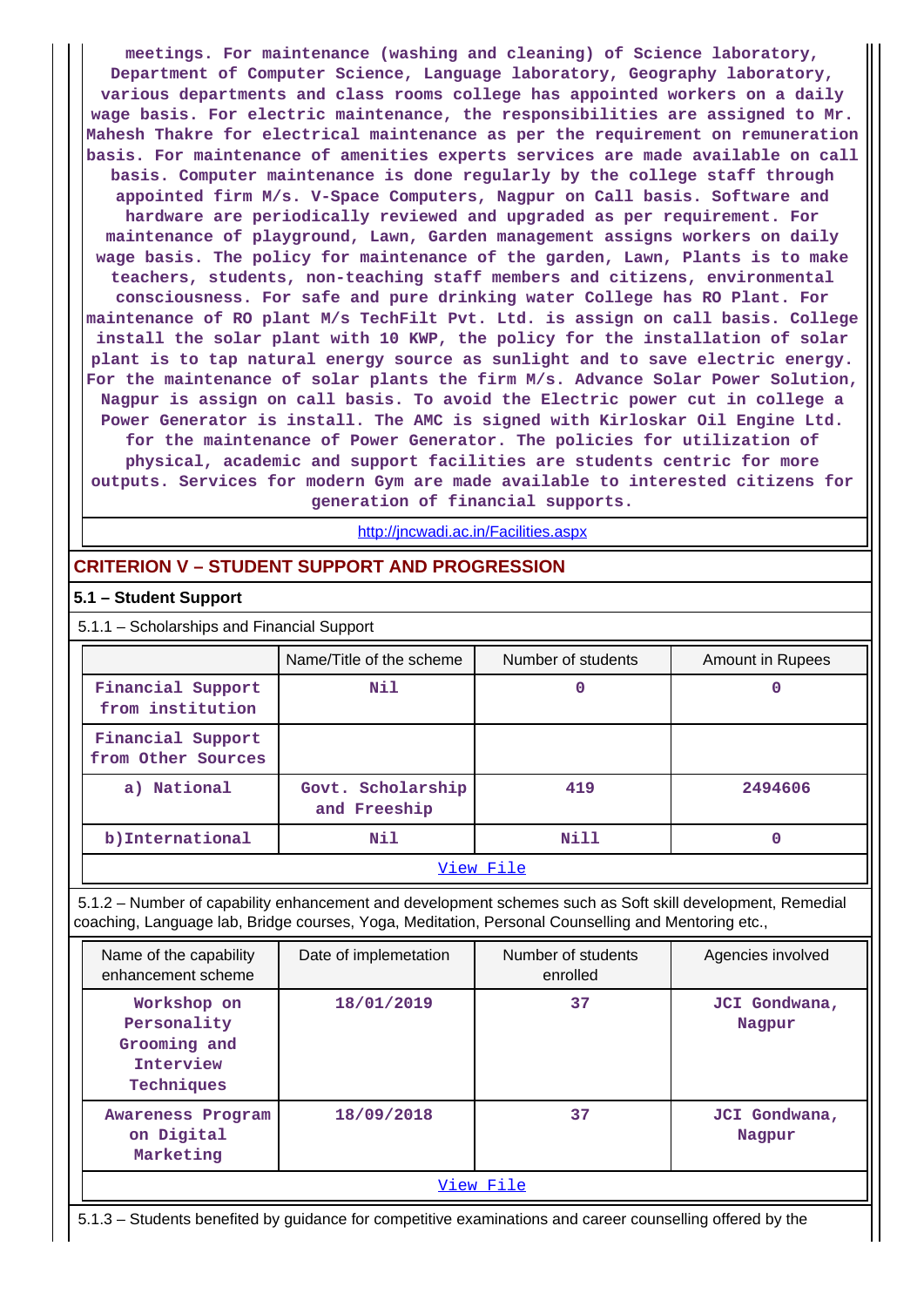I institution during the year

| <b>INSURGION QUILITY THE YEAR</b>                                                                                                                              |                                                                                                               |                                                                      |                                                                             |                                                              |                                     |  |  |
|----------------------------------------------------------------------------------------------------------------------------------------------------------------|---------------------------------------------------------------------------------------------------------------|----------------------------------------------------------------------|-----------------------------------------------------------------------------|--------------------------------------------------------------|-------------------------------------|--|--|
| Year                                                                                                                                                           | Name of the<br>scheme                                                                                         | Number of<br>benefited<br>students for<br>competitive<br>examination | Number of<br>benefited<br>students by<br>career<br>counseling<br>activities | Number of<br>students who<br>have passedin<br>the comp. exam | Number of<br>studentsp placed       |  |  |
| 2018                                                                                                                                                           | Competitive<br>Examination<br>Coaching                                                                        | 80                                                                   | <b>Nill</b>                                                                 | <b>Nill</b>                                                  | <b>Nill</b>                         |  |  |
| 2019                                                                                                                                                           | Workshop<br><b>on</b><br>Competitive<br>Exam and<br>Career<br>Guidance                                        | 93                                                                   | <b>Nill</b>                                                                 | <b>Nill</b>                                                  | Nill                                |  |  |
| 2019                                                                                                                                                           | Competitive<br>Examination<br>and Career<br>Guidance<br>Workshop                                              | 166                                                                  | <b>Nill</b>                                                                 | <b>Nill</b>                                                  | <b>Nill</b>                         |  |  |
| 2018                                                                                                                                                           | Pre-<br>Counselling<br>Session for<br>Skill<br>Development<br>& Placement                                     | <b>Nill</b>                                                          | 103                                                                         | <b>Nill</b>                                                  | <b>Nill</b>                         |  |  |
|                                                                                                                                                                |                                                                                                               |                                                                      | View File                                                                   |                                                              |                                     |  |  |
| 5.1.4 - Institutional mechanism for transparency, timely redressal of student grievances, Prevention of sexual<br>harassment and ragging cases during the year |                                                                                                               |                                                                      |                                                                             |                                                              |                                     |  |  |
|                                                                                                                                                                | Avg. number of days for grievance<br>Total grievances received<br>Number of grievances redressed<br>redressal |                                                                      |                                                                             |                                                              |                                     |  |  |
|                                                                                                                                                                | <b>Nill</b>                                                                                                   |                                                                      | <b>Nill</b>                                                                 |                                                              | <b>Nill</b>                         |  |  |
| 5.2 - Student Progression                                                                                                                                      |                                                                                                               |                                                                      |                                                                             |                                                              |                                     |  |  |
| 5.2.1 - Details of campus placement during the year                                                                                                            |                                                                                                               |                                                                      |                                                                             |                                                              |                                     |  |  |
|                                                                                                                                                                | On campus                                                                                                     |                                                                      |                                                                             | Off campus                                                   |                                     |  |  |
| Nameof<br>organizations<br>visited                                                                                                                             | Number of<br>students<br>participated                                                                         | Number of<br>stduents placed                                         | Nameof<br>organizations<br>visited                                          | Number of<br>students<br>participated                        | Number of<br>stduents placed        |  |  |
| Nil                                                                                                                                                            | <b>Nill</b>                                                                                                   | <b>Nill</b>                                                          | Nil                                                                         | Nill                                                         | <b>Nill</b>                         |  |  |
|                                                                                                                                                                |                                                                                                               |                                                                      | No file uploaded.                                                           |                                                              |                                     |  |  |
| 5.2.2 - Student progression to higher education in percentage during the year                                                                                  |                                                                                                               |                                                                      |                                                                             |                                                              |                                     |  |  |
| Year                                                                                                                                                           | Number of<br>students<br>enrolling into<br>higher education                                                   | Programme<br>graduated from                                          | Depratment<br>graduated from                                                | Name of<br>institution joined                                | Name of<br>programme<br>admitted to |  |  |
| 2019                                                                                                                                                           | 15                                                                                                            | B.Com.                                                               | Commerce                                                                    | J.N. Sr.                                                     | M.Com.                              |  |  |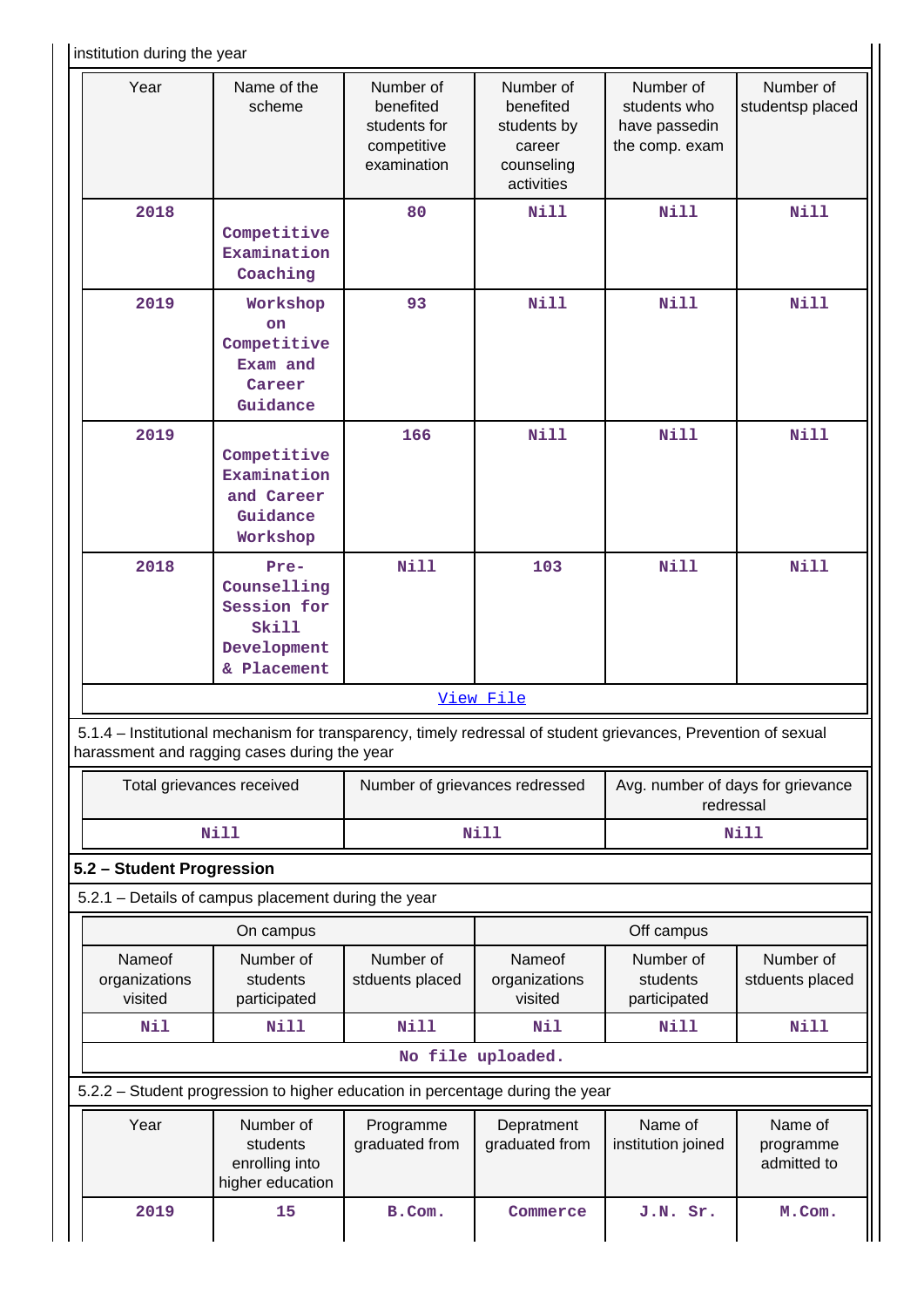|                                                                                                                                                                                        |                                            |                                    |                   | College,<br>Wadi, Nagpur                                                                                 |                                   |  |
|----------------------------------------------------------------------------------------------------------------------------------------------------------------------------------------|--------------------------------------------|------------------------------------|-------------------|----------------------------------------------------------------------------------------------------------|-----------------------------------|--|
| 2019                                                                                                                                                                                   | $\mathbf{1}$                               | B.SC,                              | Science           | PGTD,<br>RTMNU,<br>Nagpur                                                                                | M.Sc.<br>(Chemistry)              |  |
| 2019                                                                                                                                                                                   | $\mathbf{1}$                               | B.Sc.                              | Science           | <b>SFS</b><br>College,<br>Nagpur                                                                         | M.Sc.<br>(Physics)                |  |
| 2019                                                                                                                                                                                   | $\mathbf{1}$                               | B.Sc.                              | Science           | PGTD,<br>RTMNU,<br>Nagpur                                                                                | M.Sc.<br>(Computer<br>Science)    |  |
| 2019                                                                                                                                                                                   | $\mathbf{1}$                               | B.Sc.                              | Science           | Nabira Mah<br>avidyalaya,<br>Katol                                                                       | M.Sc. (Mat<br>hematics)           |  |
| 2019                                                                                                                                                                                   | $\mathbf{1}$                               | B.Sc.                              | Science           | Institute<br>of Science,<br>Nagpur                                                                       | M.Sc. (Mat<br>hematics)           |  |
| 2019                                                                                                                                                                                   | $\mathbf{1}$                               | B.A.                               | Arts              | Taywade<br>College,<br>Koradi,<br>Nagpur                                                                 | M.A.<br>(English)                 |  |
| 2019                                                                                                                                                                                   | $\overline{2}$                             | <b>B.A.</b>                        | Arts              | PGTD,<br>RTMNU,<br>Nagpur                                                                                | M.A.<br>$(Eng)$ , $M.A.$<br>(His) |  |
| 2019                                                                                                                                                                                   | $\overline{2}$                             | <b>B.A.</b>                        | Arts              | Vasantrao<br>Naik Govt.<br>College,<br>Nagpur                                                            | M.A.<br>$(ECO)$ , $M.A.$<br>(Pol) |  |
|                                                                                                                                                                                        |                                            |                                    | View File         |                                                                                                          |                                   |  |
| 5.2.3 – Students qualifying in state/ national/ international level examinations during the year<br>(eg:NET/SET/SLET/GATE/GMAT/CAT/GRE/TOFEL/Civil Services/State Government Services) |                                            |                                    |                   |                                                                                                          |                                   |  |
| Items<br>Number of students selected/ qualifying                                                                                                                                       |                                            |                                    |                   |                                                                                                          |                                   |  |
|                                                                                                                                                                                        |                                            | No Data Entered/Not Applicable !!! |                   |                                                                                                          |                                   |  |
|                                                                                                                                                                                        |                                            |                                    | No file uploaded. |                                                                                                          |                                   |  |
|                                                                                                                                                                                        |                                            |                                    |                   | 5.2.4 - Sports and cultural activities / competitions organised at the institution level during the year |                                   |  |
| Activity<br>Level<br>Number of Participants<br>Prayas-2019 (Cultural<br>College Level<br>100                                                                                           |                                            |                                    |                   |                                                                                                          |                                   |  |
| Activity)<br>Sports ( Annual Sports<br>College Level<br>75                                                                                                                             |                                            |                                    |                   |                                                                                                          |                                   |  |
| Activity)                                                                                                                                                                              | Students Seminar                           |                                    | College Level     |                                                                                                          | 36                                |  |
| Competition organized on<br><b>Science Day</b>                                                                                                                                         |                                            |                                    |                   |                                                                                                          |                                   |  |
| View File                                                                                                                                                                              |                                            |                                    |                   |                                                                                                          |                                   |  |
|                                                                                                                                                                                        | 5.3 - Student Participation and Activities |                                    |                   |                                                                                                          |                                   |  |
| 5.3.1 - Number of awards/medals for outstanding performance in sports/cultural activities at national/international<br>level (award for a team event should be counted as one)         |                                            |                                    |                   |                                                                                                          |                                   |  |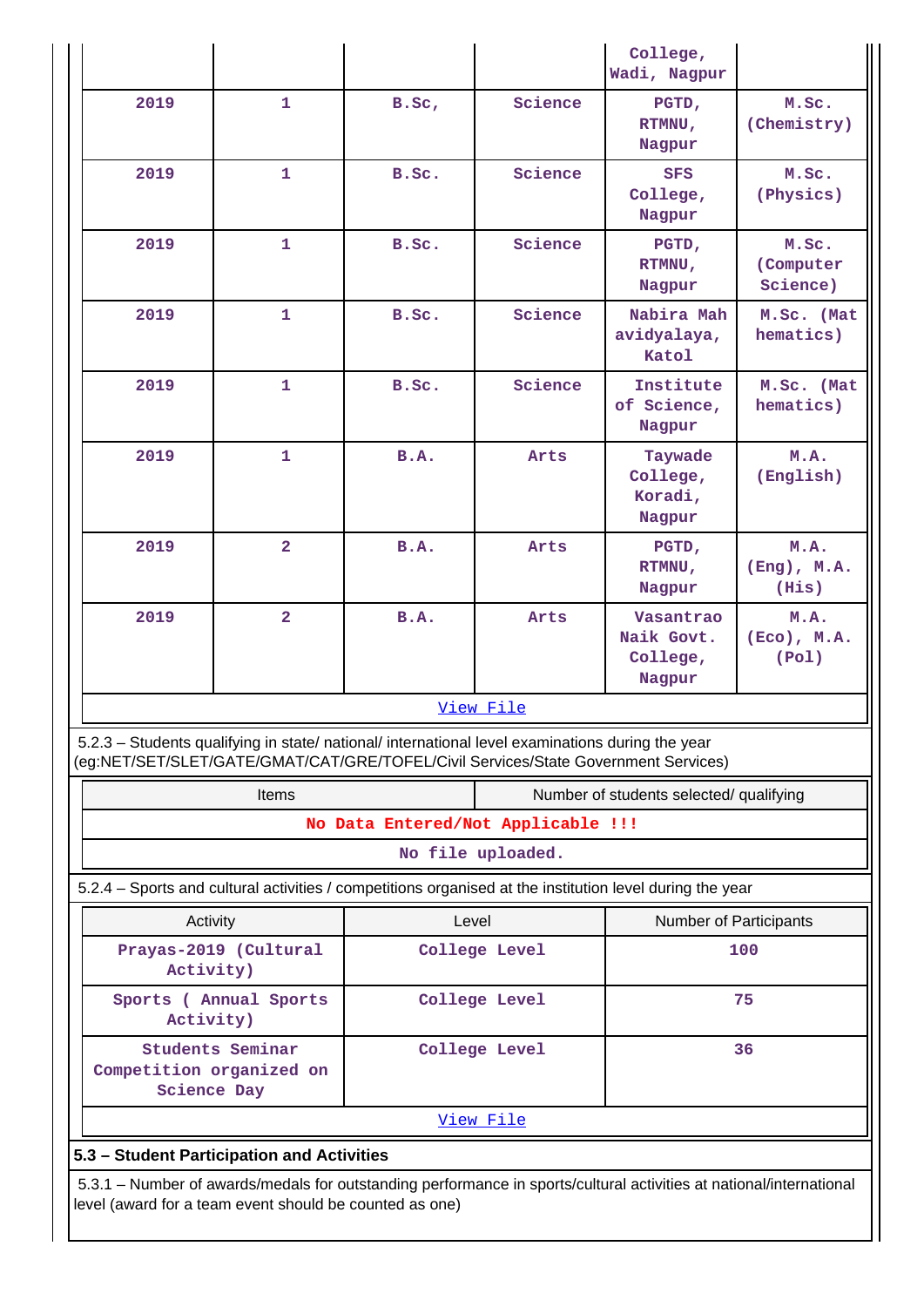| Year                               | Name of the<br>award/medal | National/<br>Internaional | Number of<br>awards for<br><b>Sports</b> | Number of<br>awards for<br>Cultural | Student ID<br>number | Name of the<br>student |
|------------------------------------|----------------------------|---------------------------|------------------------------------------|-------------------------------------|----------------------|------------------------|
| No Data Entered/Not Applicable !!! |                            |                           |                                          |                                     |                      |                        |
| No file uploaded.                  |                            |                           |                                          |                                     |                      |                        |

 5.3.2 – Activity of Student Council & representation of students on academic & administrative bodies/committees of the institution (maximum 500 words)

 **The College Student council creates many opportunities for leadership and mentoring. The council shares student's ideas, interest and concerns with the college teachers and the principal. The constitution of the student council is as per the rules prescribed by RTM Nagpur university. The council consists of: one student from each class, who scored highest marks in the university examination held in the preceding year, is nominated by the principal. The student members of the council elect one university representative amongst them who represents college as University representative (U.R.) at University Student Council. The council often helps in organizing various activities in the college. The college annually organizes PRAYAS, wherein the student council helps in maintaining order and discipline amongst the students in general. Members of student council participate in quality improvement. The principal of the college calls meeting of student council to know their concerns and suggestions about college development and other activities to be conducted in the college for one academic session. The students also represent following committees College Development Committee (CDC) National Service Scheme (NSS) The major activities pursued by the students Council in 2018-19 are: - 1. Annual Day Function 'Prayas' (Cultural and Sports Activities) 2. Special National Service Scheme Camp**

### **5.4 – Alumni Engagement**

5.4.1 – Whether the institution has registered Alumni Association?

 **Yes**

 **The primary objective of alumni association is to create a platform facilitating a congenial interaction between the alumni and the enrolled students for the benefit of the college and student fraternity. In order to have continuous and formal interaction, an Alumni Association of Jawaharlal Nehru Arts, Commerce and Science College Wadi, was formed in the year 2014-15. It is registered under the office of charitable commissioner, Nagpur division Nagpur on 8 March 2018 with registration number Nagpur/0000/39/2018. The alumni are valuable assets and the college has responsibility towards it. To bring together all the old students to share their experience with each other, the meetings of Alumni Association are organized in the college itself. In these meetings the alumni discuses and suggest steps to be taken for the development of the college. The suggestions are conveyed to the head of the institute. In the meeting the Alumni also gives a written feedback. The college engages some alumni and takes expertise from their skills and experience to mentor the student fraternity. The college maintains communication with the alumni through Facebook and keep them informed about the achievements of the institute with the objective of making them part of not just past but the present as well as future.**

5.4.2 – No. of enrolled Alumni:

**100**

5.4.3 – Alumni contribution during the year (in Rupees) :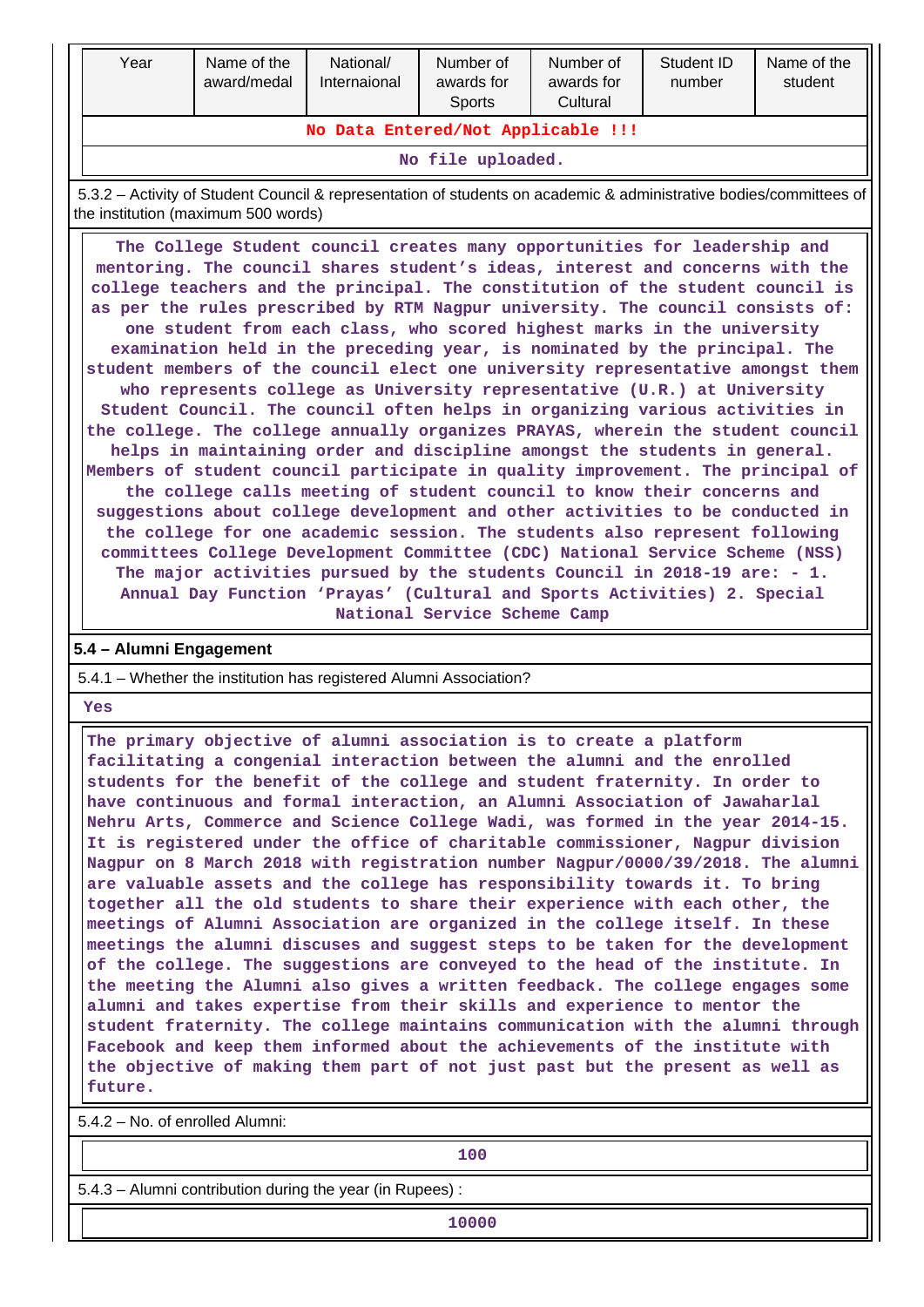5.4.4 – Meetings/activities organized by Alumni Association :

 **Yes Alumni Meet was organized in college during the current session 2018 19. The main object of this meet for alumni to share their professional experiences for the welfare of current students. Some of the alumni share their professional experience from the ups and downs faced by them in their professional life. They also share their experience about the college which helps them during their professional life. The alumni meet has always been a memorable get together between alumni and the teachers of the college wherein glorious moments were relived and valuable ideas were shared between alumni and the current students.**

#### **CRITERION VI – GOVERNANCE, LEADERSHIP AND MANAGEMENT**

#### **6.1 – Institutional Vision and Leadership**

 6.1.1 – Mention two practices of decentralization and participative management during the last year (maximum 500 words)

 **Jawaharlal Nehru Arts Commerce Science College invites all the stakeholders to have a participative approach in the functioning of the college. At the beginning of the year, the College Development Committee meets to plan the academic year. The plans are chalked out and the proposals are taken for discussion in the Staff Council. The Principal, IQAC and Staff Council meet at the beginning of the academic year and the proposed plans are taken up for discussion. The members decide on the course of action for the academic year. Later, The faculty member's review is considered by the Staff Council and the final Plan of action for the academic year is planned and executed. A calendar is prepared with the plan of action to have transparency in the functioning of the college. The management believes in the active participation of all the stakeholders. In order to decentralize the system and achieve more success, the HODs of every department is given the rights to take decision on the students development. The HODs will be framing the curriculum for the students and they are given the rights to execute it in the best way possible. As mentioned, the calendar of events are prepared and the coordinating staff of the events are completely in charge of such events. The decision-making rights are given to the HODs and the coordinators to decide upon the events and the management supports them wholeheartedly in such decisions. In the Student Council meetings the future plans are discussed at regular intervals, recommendations are also taken into consideration. Various meetings with other stakeholders, especially with the parents, are also conducted and their input is also considered for the better functioning of the college.. These initiative are taken by the management suggestions and recommendations made by the IQAC. The Academic Monitoring Cell (AMC) is one of the innovative measures of the institution. The AMC is conducted every day and report is submitted to Principal for proper implementation of action plan and understanding the issues. The management discusses new developments, issues of the students and arrives at appropriate solutions to many serious concerns quickly.**

# *Yes*

### **6.2 – Strategy Development and Deployment**

6.2.1 – Quality improvement strategies adopted by the institution for each of the following (with in 100 words each):

| <b>Strategy Type</b>   | Details                                                                                                                                                |
|------------------------|--------------------------------------------------------------------------------------------------------------------------------------------------------|
| Curriculum Development | The College is affiliated to<br>Rastrasant Tukadoji Maharaj Nagpur<br>University Nagpur. The College follows   <br>the syllabus of the University. The |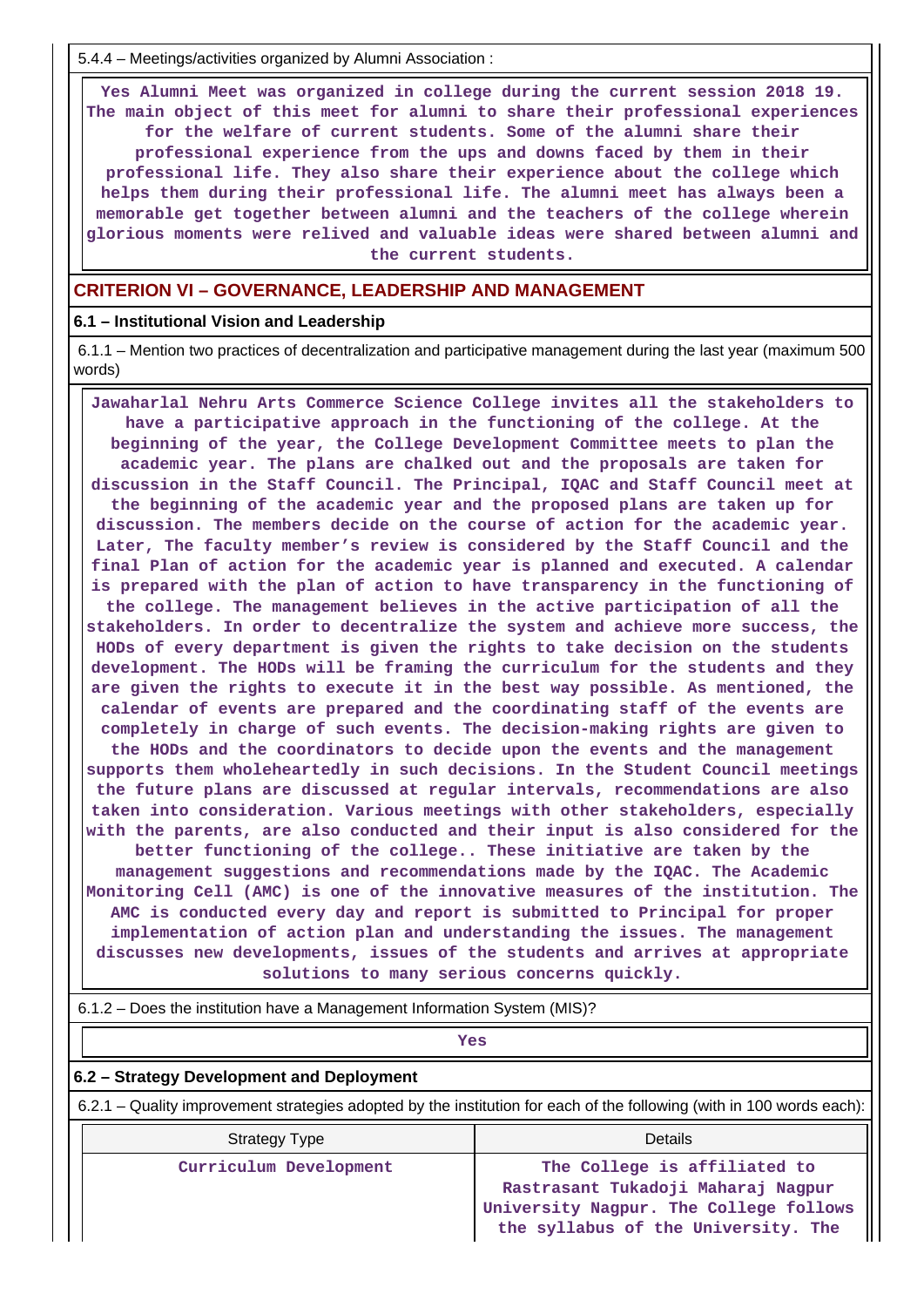|                                                               | College teachers are BOS member of<br>RTMNU. The college organizing<br>curricular related field visit, study<br>tours, industrial visit, group<br>discussion. Various Certificate courses<br>and Value Added Courses are introduced<br>as a part of the curriculum for the<br>holistic development of the students.<br>Various seminars and guest lectures are<br>conducted to enhance the students'<br>skills.                                                                                                                                                                                                |
|---------------------------------------------------------------|----------------------------------------------------------------------------------------------------------------------------------------------------------------------------------------------------------------------------------------------------------------------------------------------------------------------------------------------------------------------------------------------------------------------------------------------------------------------------------------------------------------------------------------------------------------------------------------------------------------|
| Teaching and Learning                                         | Innovative teaching methods are<br>adopted by the staff to mould the<br>students into better citizens and make<br>them industry ready. Student Centric<br>approach is adopted for the overall<br>development of the students. A course<br>plan is designed and adopted for<br>teaching in a well-planned manner.<br>Technology driven learning by using ICT<br>tools available in the college. Skill<br>Development programs are conducted at<br>regular intervals. Research and<br>development are given importance and<br>the staff guide the students to prepare<br>and present papers at various colleges. |
| Examination and Evaluation                                    | The Examination and evaluation are<br>done by the Rastrasant Tukadoji Maharaj<br>Nagpur University as the college is<br>affiliated to the university. Regular<br>assessment tests are conducted.<br>Assignments and seminars are given to<br>the students to assess their<br>proficiency. The Internal assessment is<br>a transparent process where the<br>students know their IA marks and on<br>what basis it is been allotted. Regular<br>parents-teachers meeting is conducted<br>to update the parents of their ward's<br>status. Remedial classes are conducted<br>for the slow learners                 |
| Research and Development                                      | The college has research Development<br>Cell for promoting research in newly<br>emerging and challenging areas. The<br>staff are encouraged to present and<br>publish papers in reputed journals.<br>Faculty members are encourage to<br>participate in national and<br>International conference, Seminar or<br>workshop to kept themselves update with<br>new development in their respective<br>subjects. College conducts various<br>skill development program for the all<br>around development of students.                                                                                               |
| Library, ICT and Physical<br>Infrastructure / Instrumentation | Every year the library purchases good<br>number of books for the benefit of the                                                                                                                                                                                                                                                                                                                                                                                                                                                                                                                                |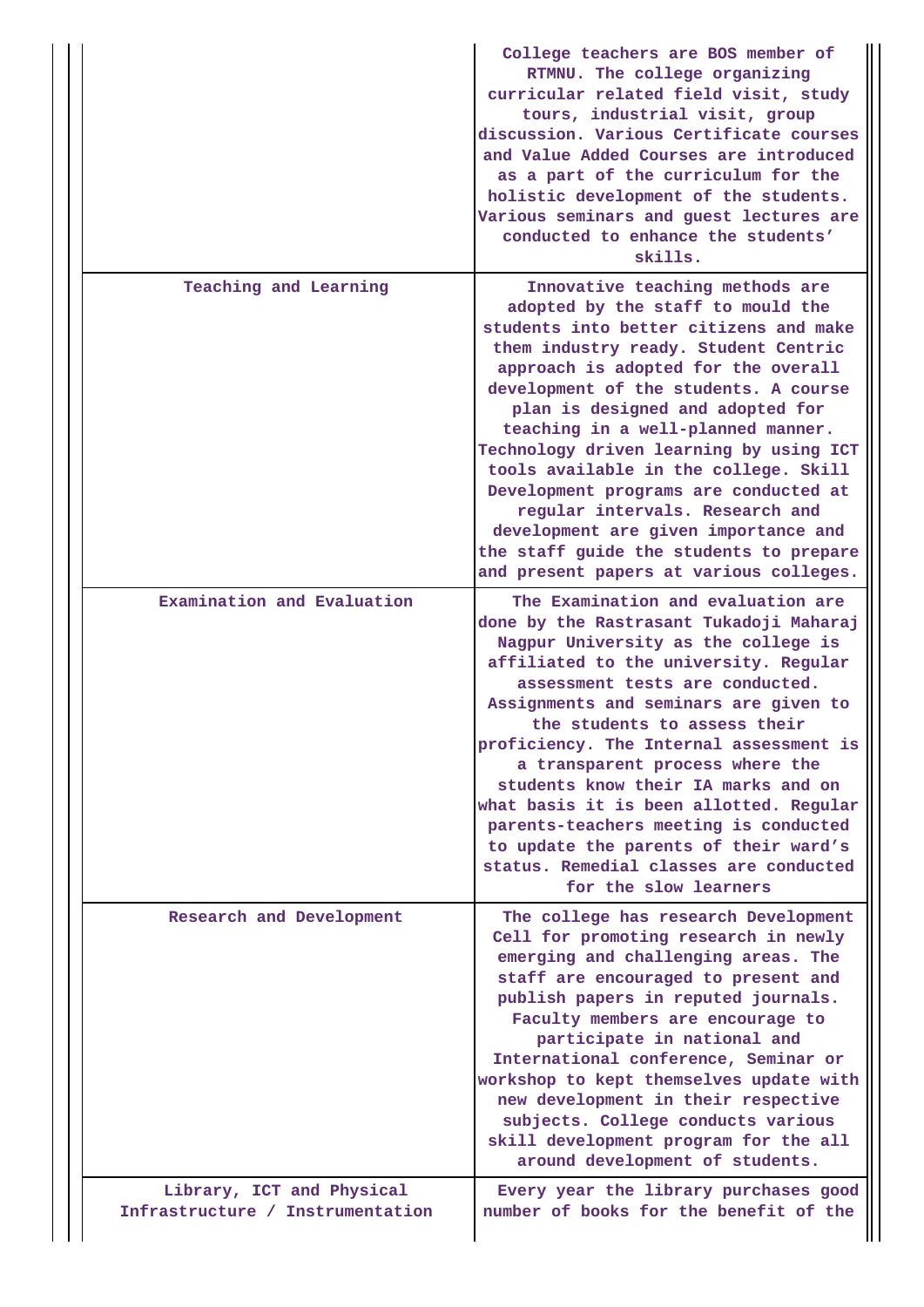| The HR takes care of all the queries<br>Human Resource Management<br>of the staff and the counsellor<br>addresses the problems of the students<br>as well as the staff. Various cells and<br>committees' function to take care of<br>the smooth functioning of the college.<br>A Staff secretary is selected at the<br>beginning of the year to address the<br>needs of the staff. A student council<br>is elected every year to support<br>students and for the better functioning<br>of the college.<br>Industry Interaction / Collaboration<br>With the world becoming a global<br>village, the students need to train and<br>equip themselves to be industry ready<br>for this competitive world. The<br>institution aids in their development<br>by creating a space where the industry<br>and the institution collaborate. This<br>interface will help the students learn<br>from experience and gain knowledge from<br>the experts from industry. The<br>institution has signed MOUs with<br>various industries and institutions to<br>create a cross-cultural learning<br>experience for the students.<br>Admission of Students<br>Applications received from students<br>are scrutinized and eligible students<br>are called for counselling by the<br>college. Pre- admission counselling is<br>available for students to select their<br>area of interest and select their<br>courses. Admission of students is done<br>on merit basis. The college encourages<br>first generation learners and special<br>attention and counselling is given to<br>such students. Various scholarships are<br>available for the financially weak<br>section of the students to encourage<br>them to continue their studies.<br>6.2.2 – Implementation of e-governance in areas of operations: |  | staff as well as students. Inflibnet<br>facility has been enabled. New Journals<br>and newspapers are added every year.<br>ICT has been enabled in the classrooms<br>for the benefit of the student learning<br>process. Internet has been enabled in<br>library for students and staff usage.<br>More number of computers has been added<br>to the digital library. |
|-------------------------------------------------------------------------------------------------------------------------------------------------------------------------------------------------------------------------------------------------------------------------------------------------------------------------------------------------------------------------------------------------------------------------------------------------------------------------------------------------------------------------------------------------------------------------------------------------------------------------------------------------------------------------------------------------------------------------------------------------------------------------------------------------------------------------------------------------------------------------------------------------------------------------------------------------------------------------------------------------------------------------------------------------------------------------------------------------------------------------------------------------------------------------------------------------------------------------------------------------------------------------------------------------------------------------------------------------------------------------------------------------------------------------------------------------------------------------------------------------------------------------------------------------------------------------------------------------------------------------------------------------------------------------------------------------------------------------------------------------------------------------------------------|--|----------------------------------------------------------------------------------------------------------------------------------------------------------------------------------------------------------------------------------------------------------------------------------------------------------------------------------------------------------------------|
|                                                                                                                                                                                                                                                                                                                                                                                                                                                                                                                                                                                                                                                                                                                                                                                                                                                                                                                                                                                                                                                                                                                                                                                                                                                                                                                                                                                                                                                                                                                                                                                                                                                                                                                                                                                           |  |                                                                                                                                                                                                                                                                                                                                                                      |
|                                                                                                                                                                                                                                                                                                                                                                                                                                                                                                                                                                                                                                                                                                                                                                                                                                                                                                                                                                                                                                                                                                                                                                                                                                                                                                                                                                                                                                                                                                                                                                                                                                                                                                                                                                                           |  |                                                                                                                                                                                                                                                                                                                                                                      |
|                                                                                                                                                                                                                                                                                                                                                                                                                                                                                                                                                                                                                                                                                                                                                                                                                                                                                                                                                                                                                                                                                                                                                                                                                                                                                                                                                                                                                                                                                                                                                                                                                                                                                                                                                                                           |  |                                                                                                                                                                                                                                                                                                                                                                      |
|                                                                                                                                                                                                                                                                                                                                                                                                                                                                                                                                                                                                                                                                                                                                                                                                                                                                                                                                                                                                                                                                                                                                                                                                                                                                                                                                                                                                                                                                                                                                                                                                                                                                                                                                                                                           |  |                                                                                                                                                                                                                                                                                                                                                                      |

| E-governace area         | Details                                                                                                                                                           |
|--------------------------|-------------------------------------------------------------------------------------------------------------------------------------------------------------------|
| Planning and Development | Planning and development is according<br>to the circulars and notices received<br>by Management, RTMNU, Joint Directorate<br>of Higher Education, UGC and others. |

 $\overline{\mathbf{I}}$  $\mathbf{I}$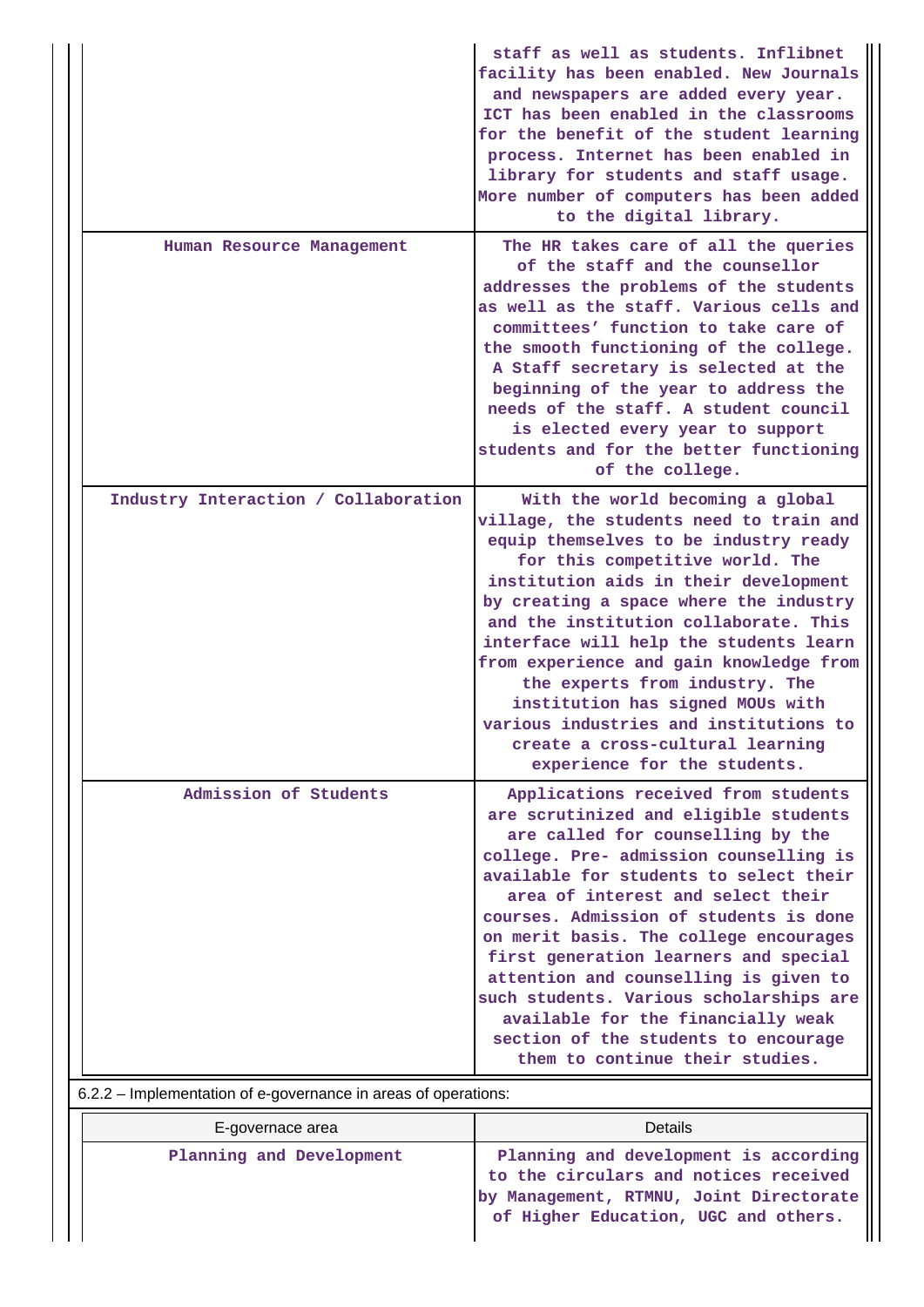|                                      | For the up gradation of the faculty all<br>the departments of college has internet<br>access. Libman web software is<br>installed for effective management of<br>library. Language department is well<br>equipped with Digital Language Lab<br>Software.                                                                                           |
|--------------------------------------|----------------------------------------------------------------------------------------------------------------------------------------------------------------------------------------------------------------------------------------------------------------------------------------------------------------------------------------------------|
| Administration                       | College Management Software CMS-7.0<br>is used for office management. This<br>master software is used for admission<br>related documents, fee receipts, Daily<br>collection register, details of<br>students, leave reports, salary bills,<br>etc.                                                                                                 |
| Finance and Accounts                 | Salary of the staff and fees<br>collection system are fully<br>computerized. Master software is used<br>for office management including<br>accounting, Pay Role Management, Fee<br>Collection, Scholarship etc.                                                                                                                                    |
| Student Admission and Support        | The detail information about the<br>admission process is available on the<br>website. Admission of students, their<br>fees collection, processing of their<br>scholarship, processing of their<br>transfer certificate are fully<br>computerized. Centralized Campus<br>Management System (CCMS) Software is<br>used for online admission process. |
| Examination                          | As per the instructions of RTM Nagpur<br>University, Nagpur. Processing of<br>Examination Forms of University,<br>uploading of practical examination<br>marks, uploading of internal marks, and<br>downloading of questions papers is<br>online.                                                                                                   |
| 6.3 - Faculty Empowerment Strategies |                                                                                                                                                                                                                                                                                                                                                    |

 6.3.1 – Teachers provided with financial support to attend conferences / workshops and towards membership fee of professional bodies during the year

| Year                                                                                                                                                            |                              | Name of Teacher                | Name of conference/<br>workshop attended<br>for which financial | Name of the<br>professional body for<br>which membership |                           | Amount of support         |  |  |
|-----------------------------------------------------------------------------------------------------------------------------------------------------------------|------------------------------|--------------------------------|-----------------------------------------------------------------|----------------------------------------------------------|---------------------------|---------------------------|--|--|
| fee is provided<br>support provided<br>No Data Entered/Not Applicable !!!                                                                                       |                              |                                |                                                                 |                                                          |                           |                           |  |  |
|                                                                                                                                                                 |                              |                                | No file uploaded.                                               |                                                          |                           |                           |  |  |
| 6.3.2 – Number of professional development / administrative training programmes organized by the College for<br>teaching and non teaching staff during the year |                              |                                |                                                                 |                                                          |                           |                           |  |  |
| Year                                                                                                                                                            | Title of the<br>professional | Title of the<br>odministrativa | From date                                                       | To Date                                                  | Number of<br>norticinonto | Number of<br>nosticinonto |  |  |

| Year | Title of the   | ⊺itle of the   | From date | To Date | Number of    | Number of     |
|------|----------------|----------------|-----------|---------|--------------|---------------|
|      | professional   | administrative |           |         | participants | participants  |
|      | development    | training       |           |         | Teaching     | (non-teaching |
|      | programme      | programme      |           |         | staff)       | staff)        |
|      | organised for  | organised for  |           |         |              |               |
|      | teaching staff | non-teaching   |           |         |              |               |
|      |                |                |           |         |              |               |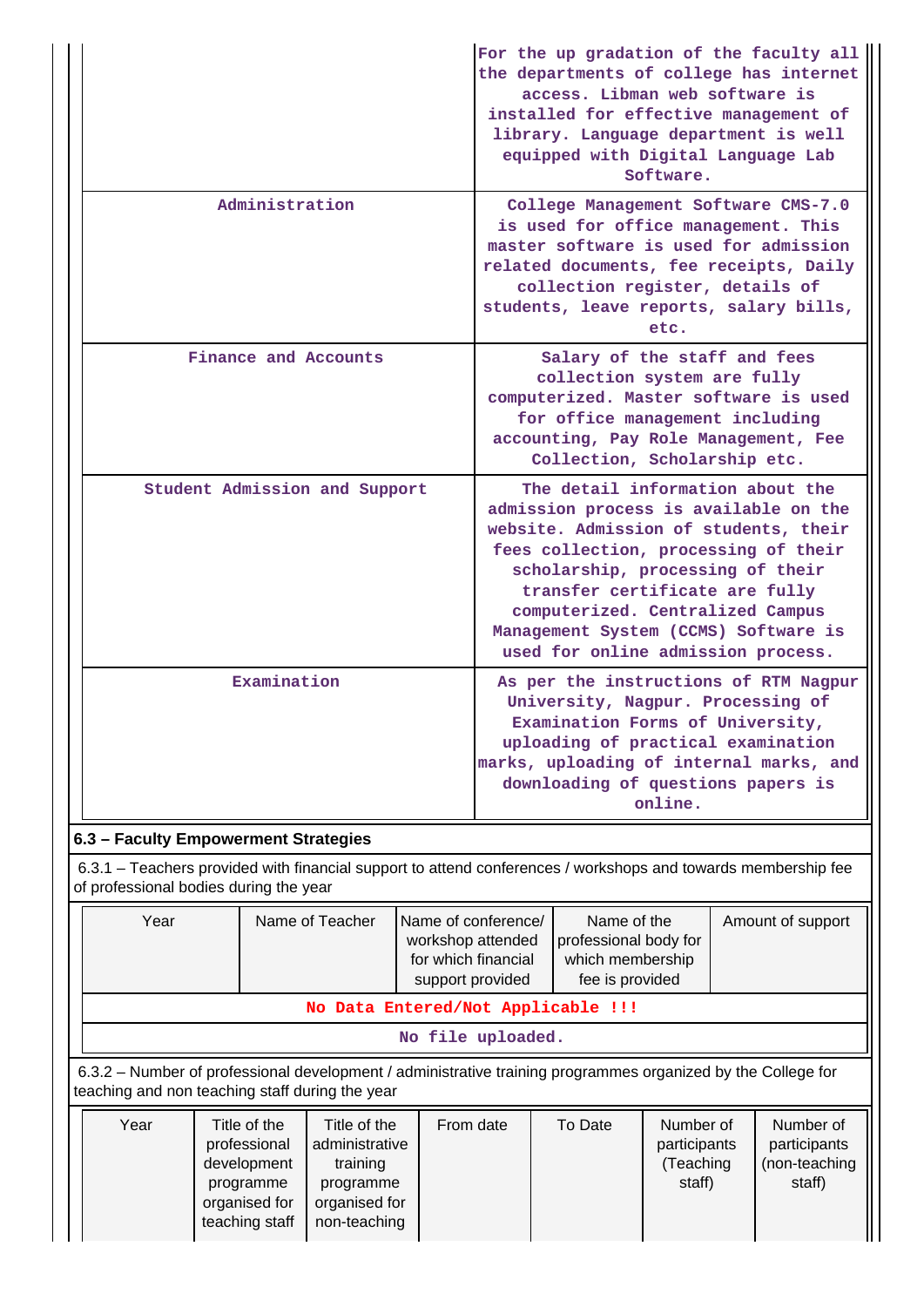|                                                                                                                                                                                                                                                                                                                                                                                                                                                                                                                                                                                     |                                                                          |   | staff                                   |                               |            |                                                       |            |              |                  |          |
|-------------------------------------------------------------------------------------------------------------------------------------------------------------------------------------------------------------------------------------------------------------------------------------------------------------------------------------------------------------------------------------------------------------------------------------------------------------------------------------------------------------------------------------------------------------------------------------|--------------------------------------------------------------------------|---|-----------------------------------------|-------------------------------|------------|-------------------------------------------------------|------------|--------------|------------------|----------|
| 2018                                                                                                                                                                                                                                                                                                                                                                                                                                                                                                                                                                                | Faculty<br>Developmen<br>t<br>Programme                                  |   | Faculty<br>Developmen<br>ŧ<br>Programme | 25/07/2018                    |            | 01/08/2018                                            |            | 27           |                  | 13       |
|                                                                                                                                                                                                                                                                                                                                                                                                                                                                                                                                                                                     |                                                                          |   |                                         |                               | View File  |                                                       |            |              |                  |          |
| 6.3.3 - No. of teachers attending professional development programmes, viz., Orientation Programme, Refresher<br>Course, Short Term Course, Faculty Development Programmes during the year                                                                                                                                                                                                                                                                                                                                                                                          |                                                                          |   |                                         |                               |            |                                                       |            |              |                  |          |
| Title of the<br>Number of teachers<br>professional<br>who attended<br>development<br>programme                                                                                                                                                                                                                                                                                                                                                                                                                                                                                      |                                                                          |   |                                         | From Date                     |            |                                                       | To date    |              |                  | Duration |
| Short Term<br>Course on<br>Research<br>Methodology For<br>Science                                                                                                                                                                                                                                                                                                                                                                                                                                                                                                                   |                                                                          | 1 |                                         |                               | 19/11/2018 |                                                       | 24/11/2018 |              |                  | 6        |
|                                                                                                                                                                                                                                                                                                                                                                                                                                                                                                                                                                                     |                                                                          |   |                                         |                               | View File  |                                                       |            |              |                  |          |
| 6.3.4 - Faculty and Staff recruitment (no. for permanent recruitment):                                                                                                                                                                                                                                                                                                                                                                                                                                                                                                              |                                                                          |   |                                         |                               |            |                                                       |            |              |                  |          |
|                                                                                                                                                                                                                                                                                                                                                                                                                                                                                                                                                                                     | Teaching                                                                 |   |                                         |                               |            |                                                       |            | Non-teaching |                  |          |
| Permanent                                                                                                                                                                                                                                                                                                                                                                                                                                                                                                                                                                           |                                                                          |   | <b>Full Time</b>                        |                               |            | Permanent                                             |            |              | <b>Full Time</b> |          |
| 24                                                                                                                                                                                                                                                                                                                                                                                                                                                                                                                                                                                  |                                                                          |   | 25                                      |                               |            | 12                                                    |            |              |                  | 13       |
| $6.3.5$ – Welfare schemes for                                                                                                                                                                                                                                                                                                                                                                                                                                                                                                                                                       |                                                                          |   |                                         |                               |            |                                                       |            |              |                  |          |
|                                                                                                                                                                                                                                                                                                                                                                                                                                                                                                                                                                                     | Teaching                                                                 |   |                                         | Non-teaching                  |            |                                                       |            |              | <b>Students</b>  |          |
|                                                                                                                                                                                                                                                                                                                                                                                                                                                                                                                                                                                     | 4                                                                        |   |                                         |                               | 4          |                                                       |            |              | 5                |          |
| 6.4 - Financial Management and Resource Mobilization                                                                                                                                                                                                                                                                                                                                                                                                                                                                                                                                |                                                                          |   |                                         |                               |            |                                                       |            |              |                  |          |
| 6.4.1 – Institution conducts internal and external financial audits regularly (with in 100 words each)                                                                                                                                                                                                                                                                                                                                                                                                                                                                              |                                                                          |   |                                         |                               |            |                                                       |            |              |                  |          |
| Yes, The college has conducts only external Financial audits regularly. The<br>college has set mechanism for internal and External audit. Internal audit is<br>carried out by the office of the management. The management deputes a team of<br>vouchers of the transactions, scholarship transaction and any other financial<br>matters for each financial year. After entire satisfaction and clearance by the<br>college and management, the external audit is carried out by approved firm M/s.<br>Priyanka Sharma Associates, Nagpur (Chartered Accountant) for preparation of | Internal Auditors that verify and check the entire approved note sheets, |   |                                         |                               |            | Balance Sheet other necessary Financial Certificates. |            |              |                  |          |
| 6.4.2 – Funds / Grants received from management, non-government bodies, individuals, philanthropies during the<br>year(not covered in Criterion III)                                                                                                                                                                                                                                                                                                                                                                                                                                |                                                                          |   |                                         |                               |            |                                                       |            |              |                  |          |
|                                                                                                                                                                                                                                                                                                                                                                                                                                                                                                                                                                                     | Name of the non government<br>funding agencies /individuals              |   |                                         | Funds/ Grnats received in Rs. |            |                                                       |            |              | Purpose          |          |
| M/s. Ameya Computers,<br>Nagpur, M/s. Fabricraft<br>Impex Pvt. Ltd., Nagpur                                                                                                                                                                                                                                                                                                                                                                                                                                                                                                         |                                                                          |   |                                         | 50000                         |            | College Development                                   |            |              |                  |          |
|                                                                                                                                                                                                                                                                                                                                                                                                                                                                                                                                                                                     |                                                                          |   |                                         |                               | View File  |                                                       |            |              |                  |          |
| 6.4.3 - Total corpus fund generated                                                                                                                                                                                                                                                                                                                                                                                                                                                                                                                                                 |                                                                          |   |                                         |                               |            |                                                       |            |              |                  |          |
|                                                                                                                                                                                                                                                                                                                                                                                                                                                                                                                                                                                     |                                                                          |   |                                         | 0                             |            |                                                       |            |              |                  |          |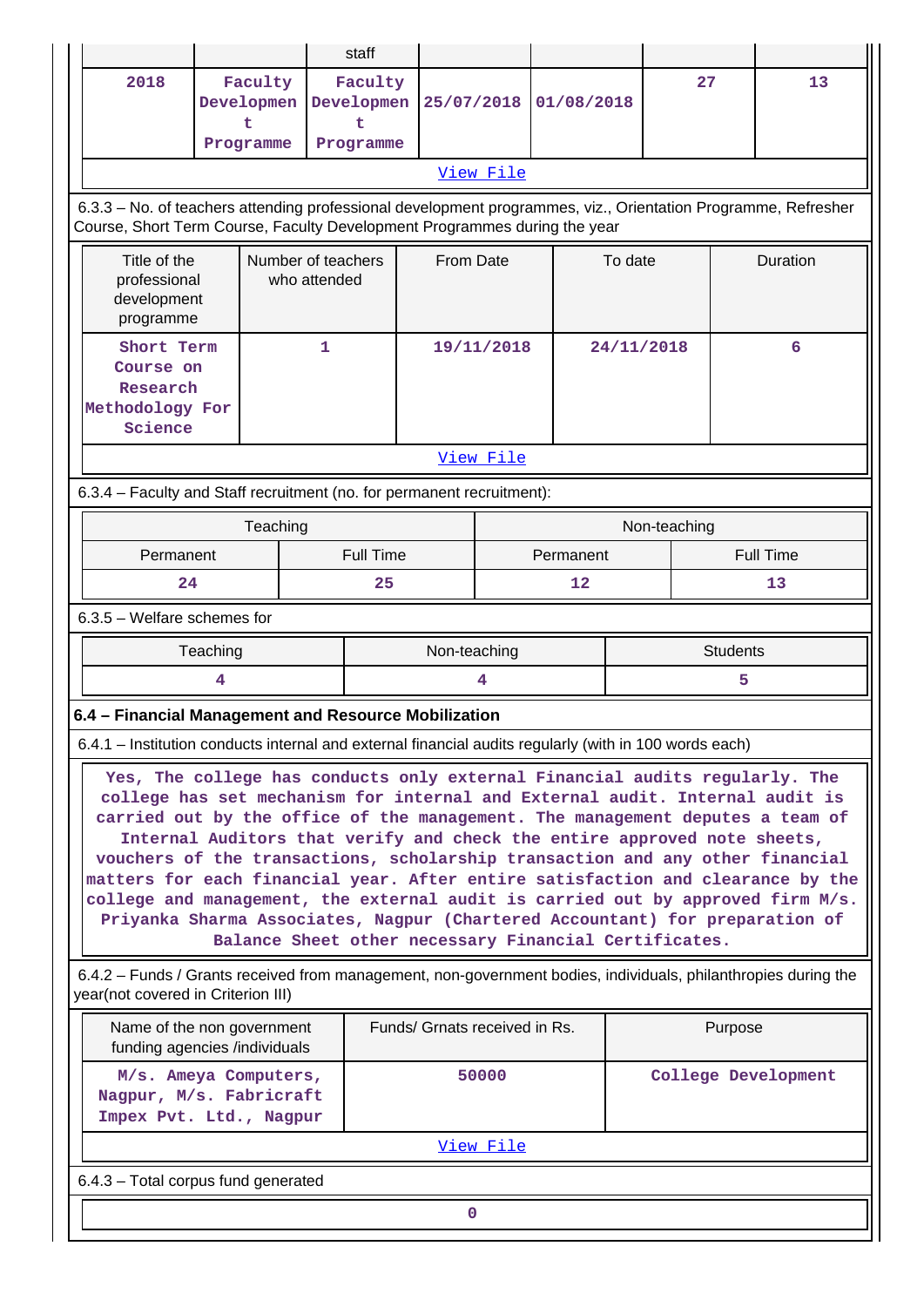|                                                                   | 6.5 - Internal Quality Assurance System                                                 |                                                                        |                                                                                       |                                                                                                                                                                                                                                                   |                           |  |  |
|-------------------------------------------------------------------|-----------------------------------------------------------------------------------------|------------------------------------------------------------------------|---------------------------------------------------------------------------------------|---------------------------------------------------------------------------------------------------------------------------------------------------------------------------------------------------------------------------------------------------|---------------------------|--|--|
|                                                                   |                                                                                         | 6.5.1 - Whether Academic and Administrative Audit (AAA) has been done? |                                                                                       |                                                                                                                                                                                                                                                   |                           |  |  |
| <b>Audit Type</b>                                                 |                                                                                         | External                                                               |                                                                                       | Internal                                                                                                                                                                                                                                          |                           |  |  |
|                                                                   | Yes/No                                                                                  |                                                                        | Agency                                                                                | Yes/No                                                                                                                                                                                                                                            | Authority                 |  |  |
| Academic                                                          | No                                                                                      |                                                                        | Nill                                                                                  | Yes                                                                                                                                                                                                                                               | <b>IQAC</b>               |  |  |
| Administrative                                                    | <b>No</b>                                                                               |                                                                        | Nill                                                                                  | Yes                                                                                                                                                                                                                                               | <b>IQAC</b>               |  |  |
|                                                                   |                                                                                         |                                                                        | 6.5.2 – Activities and support from the Parent – Teacher Association (at least three) |                                                                                                                                                                                                                                                   |                           |  |  |
|                                                                   |                                                                                         |                                                                        | the teachers tried to solve many of them.                                             | . Through mentor schemes The teachers are regularly in contact with parent .<br>The parents are invited by teachers at department level. . The difficulties and<br>problems of the parents regarding their child were given a patient hearing and |                           |  |  |
|                                                                   |                                                                                         | 6.5.3 – Development programmes for support staff (at least three)      |                                                                                       |                                                                                                                                                                                                                                                   |                           |  |  |
|                                                                   |                                                                                         | Nil                                                                    |                                                                                       |                                                                                                                                                                                                                                                   |                           |  |  |
| 6.5.4 – Post Accreditation initiative(s) (mention at least three) |                                                                                         |                                                                        |                                                                                       |                                                                                                                                                                                                                                                   |                           |  |  |
|                                                                   | 6.5.5 - Internal Quality Assurance System Details                                       |                                                                        | Competitive examination preparation                                                   | Competitive examination cell organized 02 programmes for preparation of<br>Competitive examination. . College Library has more than 350 books for the                                                                                             |                           |  |  |
|                                                                   | a) Submission of Data for AISHE portal                                                  |                                                                        |                                                                                       | Yes                                                                                                                                                                                                                                               |                           |  |  |
|                                                                   | b) Participation in NIRF                                                                |                                                                        |                                                                                       | <b>No</b>                                                                                                                                                                                                                                         |                           |  |  |
|                                                                   | c)ISO certification                                                                     |                                                                        |                                                                                       | <b>No</b>                                                                                                                                                                                                                                         |                           |  |  |
|                                                                   | d)NBA or any other quality audit                                                        |                                                                        |                                                                                       | <b>No</b>                                                                                                                                                                                                                                         |                           |  |  |
|                                                                   |                                                                                         | 6.5.6 - Number of Quality Initiatives undertaken during the year       |                                                                                       |                                                                                                                                                                                                                                                   |                           |  |  |
| Year                                                              | Name of quality<br>initiative by IQAC                                                   | Date of<br>conducting IQAC                                             | <b>Duration From</b>                                                                  | <b>Duration To</b>                                                                                                                                                                                                                                | Number of<br>participants |  |  |
| 2018                                                              | Expert<br>Talk (Stress<br>Management)                                                   | 25/07/2018                                                             | 25/07/2018                                                                            | 25/07/2018                                                                                                                                                                                                                                        | 51                        |  |  |
| 2018                                                              | Expert<br>Talk (Commun<br>ication<br>Skil1)                                             | 04/08/2018                                                             | 04/08/2018                                                                            | 04/08/2018                                                                                                                                                                                                                                        | 55                        |  |  |
| 2018                                                              | Expert<br>talk on<br>Environment<br>Consciousnes<br>s                                   | 16/10/2018                                                             | 16/10/2018                                                                            | 16/10/2018                                                                                                                                                                                                                                        | 98                        |  |  |
| 2019                                                              | Inter<br>collegiate<br>wild-life<br>photography<br>competition<br>on the<br>occasion of | 30/01/2019                                                             | 30/01/2019                                                                            | 30/01/2019                                                                                                                                                                                                                                        | 46                        |  |  |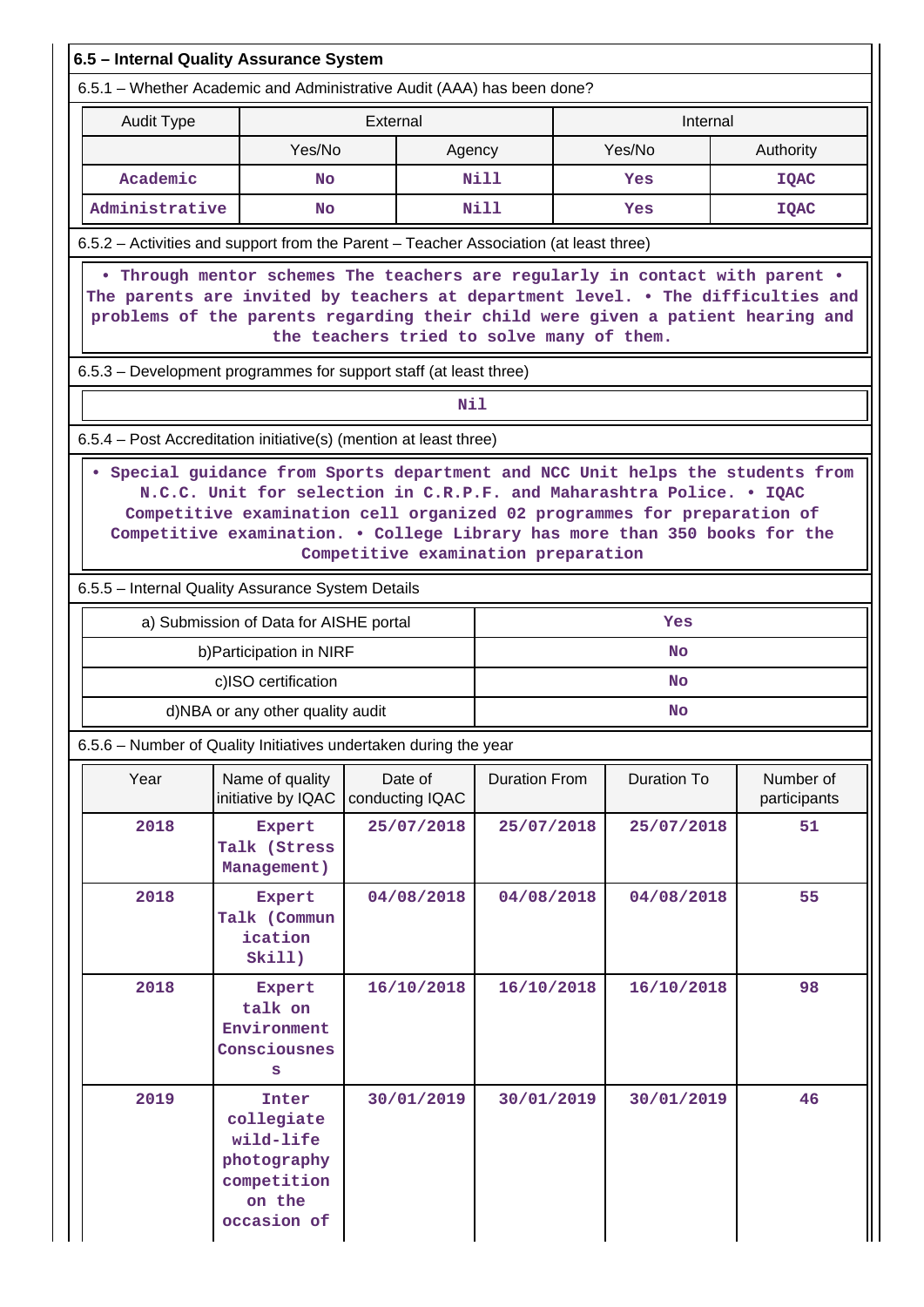|                                                                                                                                                                                                                                                                                                                          |                                                                                             | National<br>wild-life<br>week                                                                     |     |                |            |                               |                                                                                                                     |                                                                                                                                                           |      |                                                     |
|--------------------------------------------------------------------------------------------------------------------------------------------------------------------------------------------------------------------------------------------------------------------------------------------------------------------------|---------------------------------------------------------------------------------------------|---------------------------------------------------------------------------------------------------|-----|----------------|------------|-------------------------------|---------------------------------------------------------------------------------------------------------------------|-----------------------------------------------------------------------------------------------------------------------------------------------------------|------|-----------------------------------------------------|
|                                                                                                                                                                                                                                                                                                                          |                                                                                             |                                                                                                   |     |                | View File  |                               |                                                                                                                     |                                                                                                                                                           |      |                                                     |
| <b>CRITERION VII – INSTITUTIONAL VALUES AND BEST PRACTICES</b>                                                                                                                                                                                                                                                           |                                                                                             |                                                                                                   |     |                |            |                               |                                                                                                                     |                                                                                                                                                           |      |                                                     |
| 7.1 - Institutional Values and Social Responsibilities                                                                                                                                                                                                                                                                   |                                                                                             |                                                                                                   |     |                |            |                               |                                                                                                                     |                                                                                                                                                           |      |                                                     |
| 7.1.1 – Gender Equity (Number of gender equity promotion programmes organized by the institution during the<br>year)                                                                                                                                                                                                     |                                                                                             |                                                                                                   |     |                |            |                               |                                                                                                                     |                                                                                                                                                           |      |                                                     |
| Title of the<br>programme                                                                                                                                                                                                                                                                                                | Period from                                                                                 | Period To                                                                                         |     |                |            | <b>Number of Participants</b> |                                                                                                                     |                                                                                                                                                           |      |                                                     |
|                                                                                                                                                                                                                                                                                                                          |                                                                                             |                                                                                                   |     |                |            |                               | Female                                                                                                              |                                                                                                                                                           | Male |                                                     |
| Guest Lecture<br>on Menstruation<br>and Hygiene                                                                                                                                                                                                                                                                          |                                                                                             | 28/09/2018                                                                                        |     |                | 28/09/2018 |                               | 53                                                                                                                  |                                                                                                                                                           | Nill |                                                     |
| 7.1.2 - Environmental Consciousness and Sustainability/Alternate Energy initiatives such as:                                                                                                                                                                                                                             |                                                                                             |                                                                                                   |     |                |            |                               |                                                                                                                     |                                                                                                                                                           |      |                                                     |
|                                                                                                                                                                                                                                                                                                                          | Percentage of power requirement of the University met by the renewable energy sources       |                                                                                                   |     |                |            |                               |                                                                                                                     |                                                                                                                                                           |      |                                                     |
| College installs the solar plant with 10 KWP to optimize use of solar energy as<br>an alternate source of energy, which reduces electricity bill upto 25. Apart<br>from that, different shades of trees were planted in the college to maintain<br>the campus clean and green. Rain water harvesting is done in college. |                                                                                             |                                                                                                   |     |                |            |                               |                                                                                                                     |                                                                                                                                                           |      |                                                     |
| 7.1.3 - Differently abled (Divyangjan) friendliness                                                                                                                                                                                                                                                                      |                                                                                             |                                                                                                   |     |                |            |                               |                                                                                                                     |                                                                                                                                                           |      |                                                     |
|                                                                                                                                                                                                                                                                                                                          | Item facilities                                                                             |                                                                                                   |     | Yes/No         |            |                               |                                                                                                                     | Number of beneficiaries                                                                                                                                   |      |                                                     |
|                                                                                                                                                                                                                                                                                                                          | Ramp/Rails                                                                                  |                                                                                                   | Yes |                |            |                               | <b>Nill</b>                                                                                                         |                                                                                                                                                           |      |                                                     |
|                                                                                                                                                                                                                                                                                                                          | <b>Rest Rooms</b>                                                                           |                                                                                                   | Yes |                |            |                               | <b>Nill</b>                                                                                                         |                                                                                                                                                           |      |                                                     |
|                                                                                                                                                                                                                                                                                                                          | Scribes for examination                                                                     |                                                                                                   | Yes |                |            |                               | Nill                                                                                                                |                                                                                                                                                           |      |                                                     |
|                                                                                                                                                                                                                                                                                                                          | Physical facilities                                                                         |                                                                                                   |     |                | Yes        |                               |                                                                                                                     | Nill                                                                                                                                                      |      |                                                     |
| 7.1.4 - Inclusion and Situatedness                                                                                                                                                                                                                                                                                       |                                                                                             |                                                                                                   |     |                |            |                               |                                                                                                                     |                                                                                                                                                           |      |                                                     |
| Year                                                                                                                                                                                                                                                                                                                     | Number of<br>initiatives to<br>address<br>locational<br>advantages<br>and disadva<br>ntages | Number of<br>initiatives<br>taken to<br>engage with<br>and<br>contribute to<br>local<br>community |     | Date           | Duration   |                               | Name of<br>initiative                                                                                               | <b>Issues</b><br>addressed                                                                                                                                |      | Number of<br>participating<br>students<br>and staff |
| 2018                                                                                                                                                                                                                                                                                                                     | $\mathbf{1}$                                                                                | $\mathbf{1}$                                                                                      |     | 17/09/2<br>018 | 3          |                               | 3 Days<br>Workshop<br>on making<br>cloth/pap<br>er bags<br>in collab<br>oration<br>with<br>a<br>Sanstha,<br>Nagpur. | Need to<br>use envir<br>onment<br>saving<br>products<br>and to<br>start<br>earning<br>Mahima Ba from home<br>huddeshiy by making<br>cloth/pap<br>er bags. |      | 37                                                  |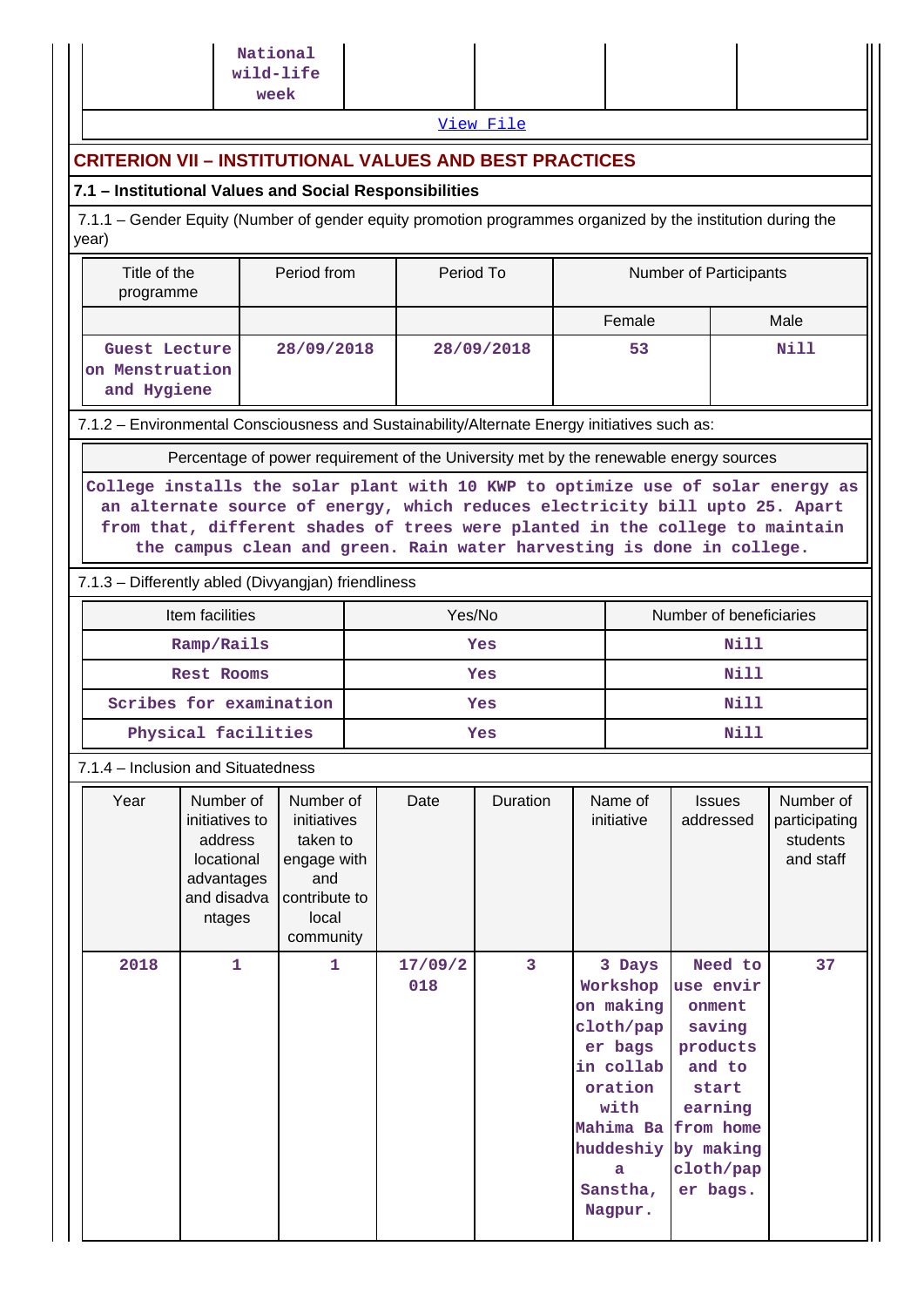| 2019 | 1            | $\mathbf{1}$ | 11/01/2<br>019 | $\mathbf{1}$ | Workshop<br>on candle<br>making,<br>under<br>special<br>camp on "<br>elopment<br>Entrepren<br>eurship<br>at<br>Khadgaon    | To help<br>to<br>minimize<br>unemploym<br>ent in<br>rural<br>area by<br>Skill Dev promoting<br>entrepren<br>eurship<br>of small-<br>scale<br>business<br>ideas<br>like<br>candle<br>making.                                                                                                                                               | 65 |
|------|--------------|--------------|----------------|--------------|----------------------------------------------------------------------------------------------------------------------------|-------------------------------------------------------------------------------------------------------------------------------------------------------------------------------------------------------------------------------------------------------------------------------------------------------------------------------------------|----|
| 2019 | $\mathbf{1}$ | $\mathbf{1}$ | 13/01/2<br>019 | $\mathbf{1}$ | Workshop<br>on Bakery<br>products<br>, under<br>special<br>Skill Dev<br>elopment<br>Entrepren<br>eurship<br>at<br>Khadgaon | $\mathbf{A}$<br>majority<br>of people<br>in rural<br>India<br>does not<br>camp on " possess m<br>arketable<br>skills<br>which is<br>a<br>hindrance<br>in<br>getting e<br>mployment<br>and<br>improving<br>their<br>economic<br>condition<br>Training<br>in Bakery<br>products<br>enhances<br>business<br>as well<br>as job pr<br>ospects. | 65 |
| 2019 | $\mathbf{1}$ | $\mathbf{1}$ | 14/01/2<br>019 | $\mathbf{1}$ | Workshop<br>on<br>Detergent<br>and<br>soap<br>making,<br>under<br>special<br>camp on "                                     | Skill d<br>evelopmen<br>t helps<br>to<br>promote e<br>handmade mployabil<br>ity and e<br>ntreprene<br>urship op<br>portuniti<br>es.                                                                                                                                                                                                       | 65 |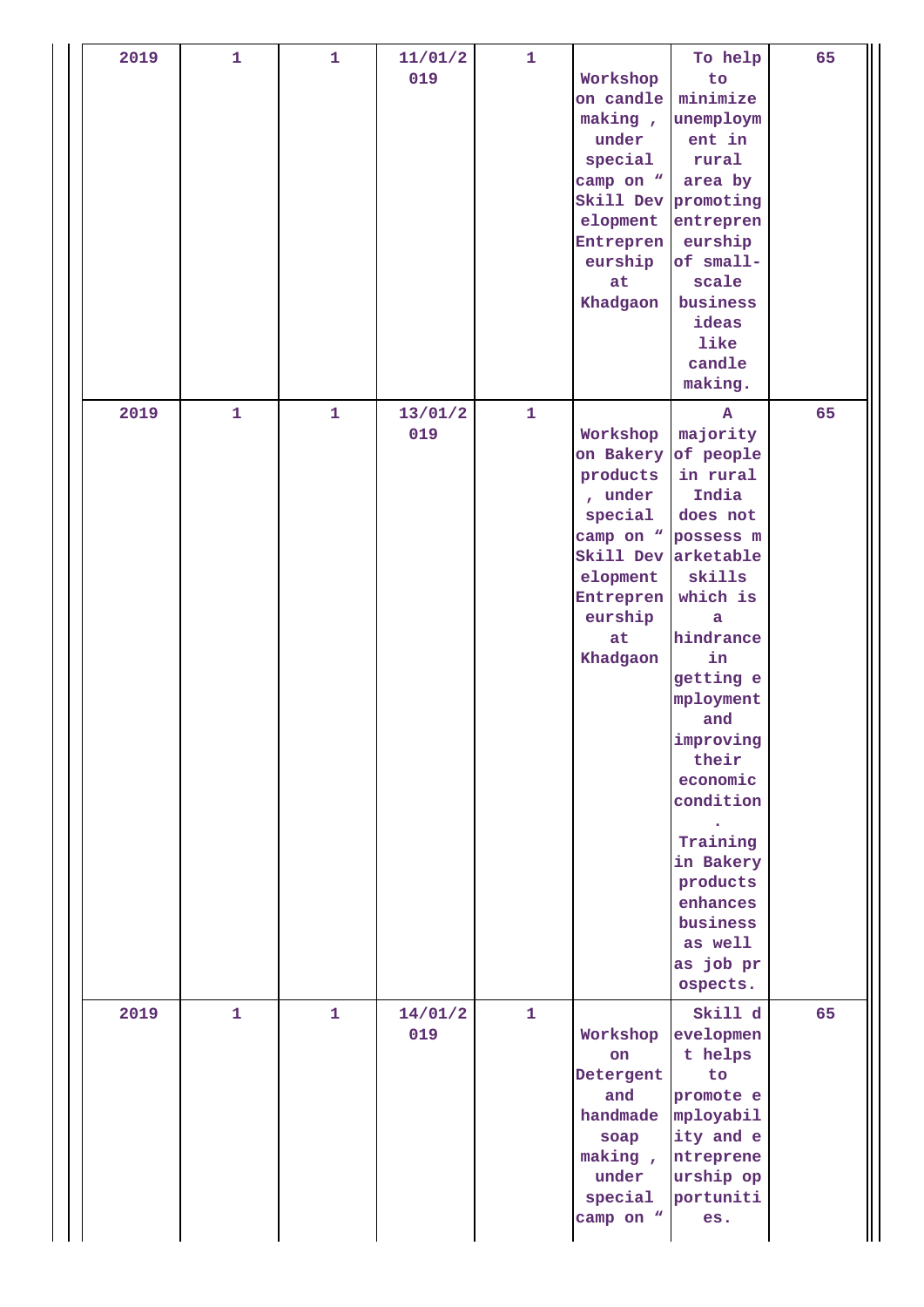|      |              |              |                |              | Skill Dev<br>elopment<br>Entrepren<br>eurship<br>at<br>Khadgaon                                                                                     | Catering<br>to the<br>growing<br>demand of<br>detergent<br>and soap,<br>this<br>training<br>programme<br>prepared<br>the parti<br>cipants<br>for job<br>and self-<br>employmen<br>t                                                                                                                                                                         |    |
|------|--------------|--------------|----------------|--------------|-----------------------------------------------------------------------------------------------------------------------------------------------------|-------------------------------------------------------------------------------------------------------------------------------------------------------------------------------------------------------------------------------------------------------------------------------------------------------------------------------------------------------------|----|
| 2019 | $\mathbf{1}$ | $\mathbf{1}$ | 15/01/2<br>019 | $\mathbf{1}$ | Workshop<br>on Wooden<br><b>Nest</b><br>making,<br>under<br>special<br>camp on "<br>Skill Dev<br>elopment<br>Entrepren<br>eurship<br>at<br>Khadgaon | With<br>growing<br>awareness<br>about env<br>ironment<br>conservat<br>ion,<br>there is<br>an increa<br>sing<br>demand of<br>wooden<br>nests for<br>the conse<br>rvation<br>of bird<br>life.<br>This<br>training<br>program<br>not only<br>promoted<br>a self-em<br>ployment<br>opportuni<br>ty but<br>also<br>created e<br>nvironmen<br>t conscio<br>usness | 65 |
| 2019 | $\mathbf{1}$ | $\mathbf{1}$ | 22/04/2<br>019 | $\mathbf 1$  | World<br>Earth Day                                                                                                                                  | To<br>create En<br>vironment<br>Conscious<br>ness and<br>awareness<br>to<br>protect e<br>ndangered<br>bird                                                                                                                                                                                                                                                  | 34 |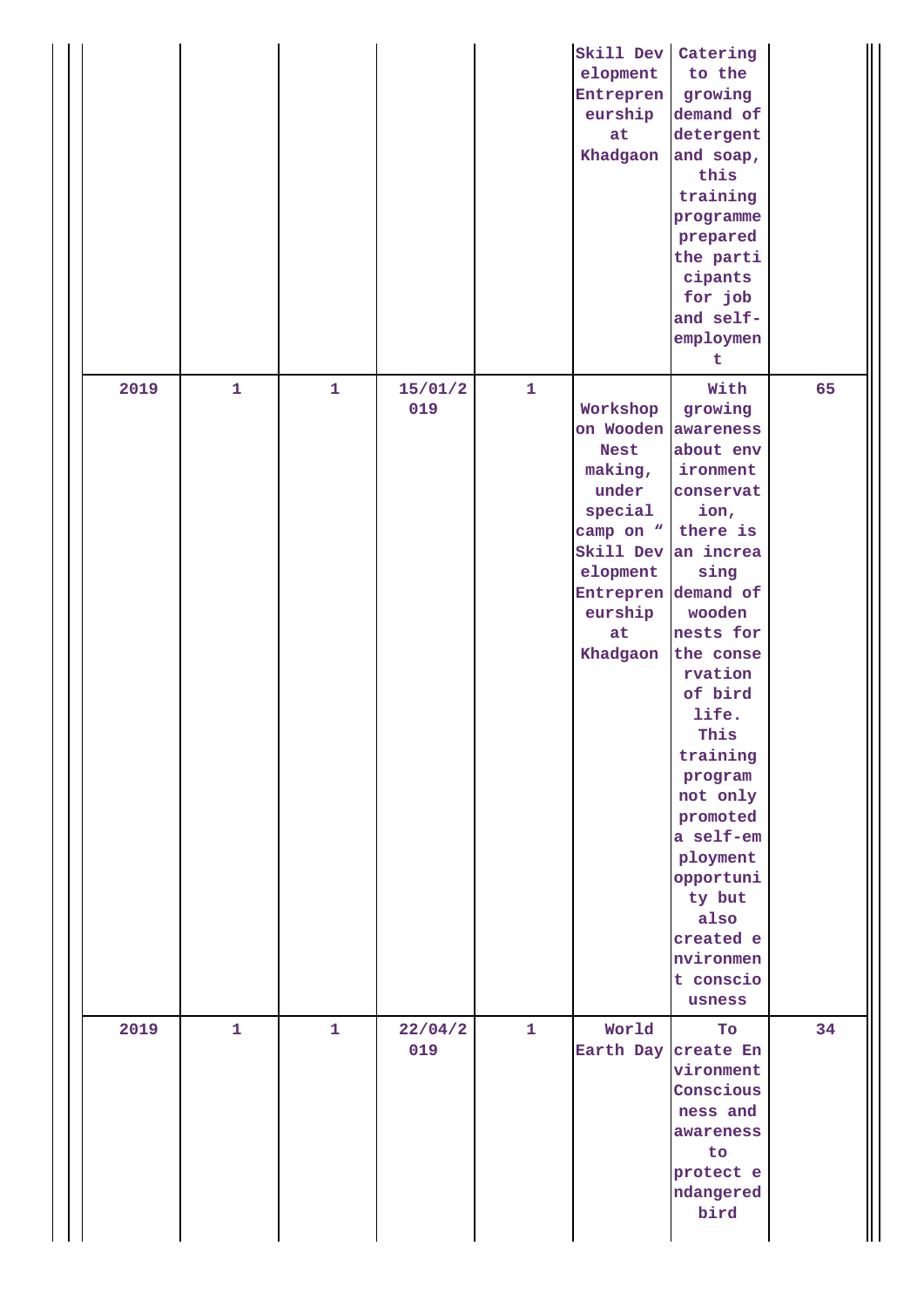|                                                                                                   | View File           | species<br>by making<br>a plastic<br>free zone<br>in nearby<br>industria<br>1 area(<br><b>MIDC</b><br>HIngna,<br>Nagpur, )                                                                                                                                                                                                                                                                                                                                                                                                                                                                                                                                                                                                                            |
|---------------------------------------------------------------------------------------------------|---------------------|-------------------------------------------------------------------------------------------------------------------------------------------------------------------------------------------------------------------------------------------------------------------------------------------------------------------------------------------------------------------------------------------------------------------------------------------------------------------------------------------------------------------------------------------------------------------------------------------------------------------------------------------------------------------------------------------------------------------------------------------------------|
| 7.1.5 - Human Values and Professional Ethics Code of conduct (handbooks) for various stakeholders |                     |                                                                                                                                                                                                                                                                                                                                                                                                                                                                                                                                                                                                                                                                                                                                                       |
| <b>Title</b>                                                                                      | Date of publication | Follow up(max 100 words)                                                                                                                                                                                                                                                                                                                                                                                                                                                                                                                                                                                                                                                                                                                              |
| <b>Teaching Staff</b>                                                                             | 15/06/2018          | • Teachers teach the<br>subjects assigned by the<br>Head of the Department<br>and principal and<br>complete the syllabus in<br>time. Teachers focus on<br>producing good results in<br>the subjects taught .<br>They report in time to<br>duty as per the working<br>hours prescribed and are<br>available in the campus<br>unless and otherwise,<br>they are assigned duties<br>elsewhere • Teachers<br>maintain dignity both<br>inside and outside the<br>classroom and try to set<br>a good example to the<br>students. . Apart from<br>teaching teachers counsel<br>the students on various<br>issues. • Teachers carry<br>out academic, co-<br>curricular and<br>organizational activities<br>that may be assigned to<br>them from time to time. |
| Office Staff                                                                                      | 15/06/2019          | . Non-teaching staff<br>exhibit the uppermost<br>values of professional<br>conduct that is required<br>in an educational<br>establishment and co-<br>operate with the teaching<br>staff, their colleagues,<br>providing support, help<br>and assistance as<br>required and facilitate<br>effective communication<br>throughout the college. .<br>Non-teaching staff do not<br>use their position in the                                                                                                                                                                                                                                                                                                                                               |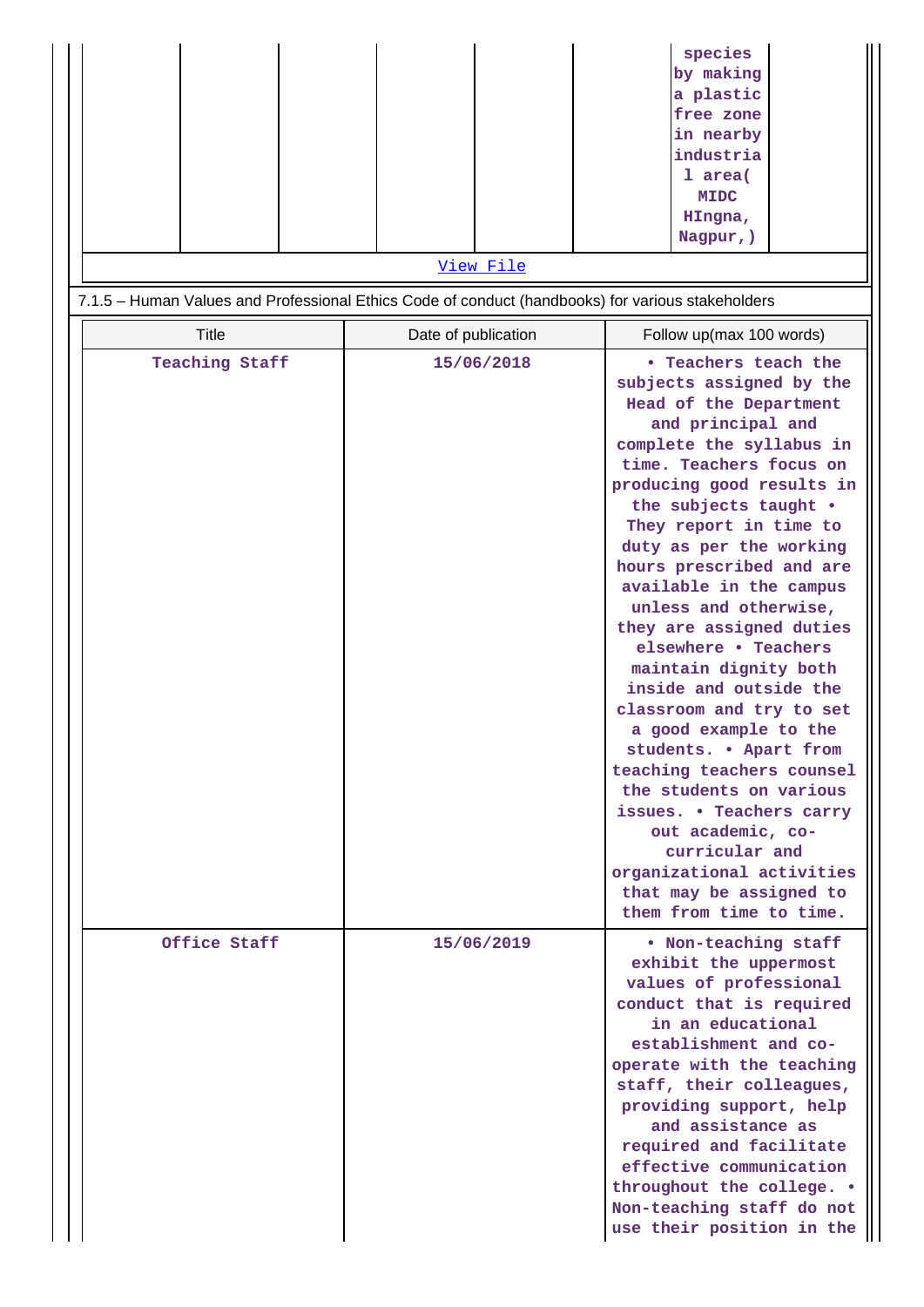|          |            | institute for any<br>misconduct, either with<br>the students or with any<br>faculty member and try to<br>maintain good<br>relationship and proper<br>interaction with the<br>students . Non-teaching<br>staff take full efforts<br>to meet required<br>standards in completing<br>assigned duties.                                                                                                                                                                                                                                                                                                                                                                                                                                                                                                                                                                                                          |
|----------|------------|-------------------------------------------------------------------------------------------------------------------------------------------------------------------------------------------------------------------------------------------------------------------------------------------------------------------------------------------------------------------------------------------------------------------------------------------------------------------------------------------------------------------------------------------------------------------------------------------------------------------------------------------------------------------------------------------------------------------------------------------------------------------------------------------------------------------------------------------------------------------------------------------------------------|
| Students | 15/06/2019 | • Students are<br>encouraged to maintain<br>the highest standards of<br>discipline and decent<br>behaviour inside the<br>campus as well as<br>outside. They are briefed<br>to strictly follow the<br>rules and regulations of<br>the college to maintain<br>the dignity and esteem of<br>the college. . It is<br>compulsory for students<br>to strictly follow the<br>6-day work schedule<br>Monday to Saturday and<br>attend classes regularly<br>in order to reach the<br>desirable standards of<br>academic attainment. .<br>Any form of ragging and<br>harassment of the fellow<br>students in the campus is<br>strictly prohibited and<br>refrained. If found<br>guilty he/she is liable<br>for criminal offence as<br>per law, following the<br>directives of Honble<br>Supreme Court of India. .<br>Students come to the<br>college in approved dress<br>code and keep the campus<br>neat and clean. |

## 7.1.6 – Activities conducted for promotion of universal Values and Ethics

| Activity                           | <b>Duration From</b> | Duration To | Number of participants |
|------------------------------------|----------------------|-------------|------------------------|
| International<br>Yoga day          | 21/06/2018           | 21/06/2018  | 30                     |
| <b>Blood Donation</b><br>camp      | 02/03/2019           | 02/03/2019  | 22                     |
| <b>Health Checkup</b><br>Programme | 02/03/2019           | 02/03/2019  | 416                    |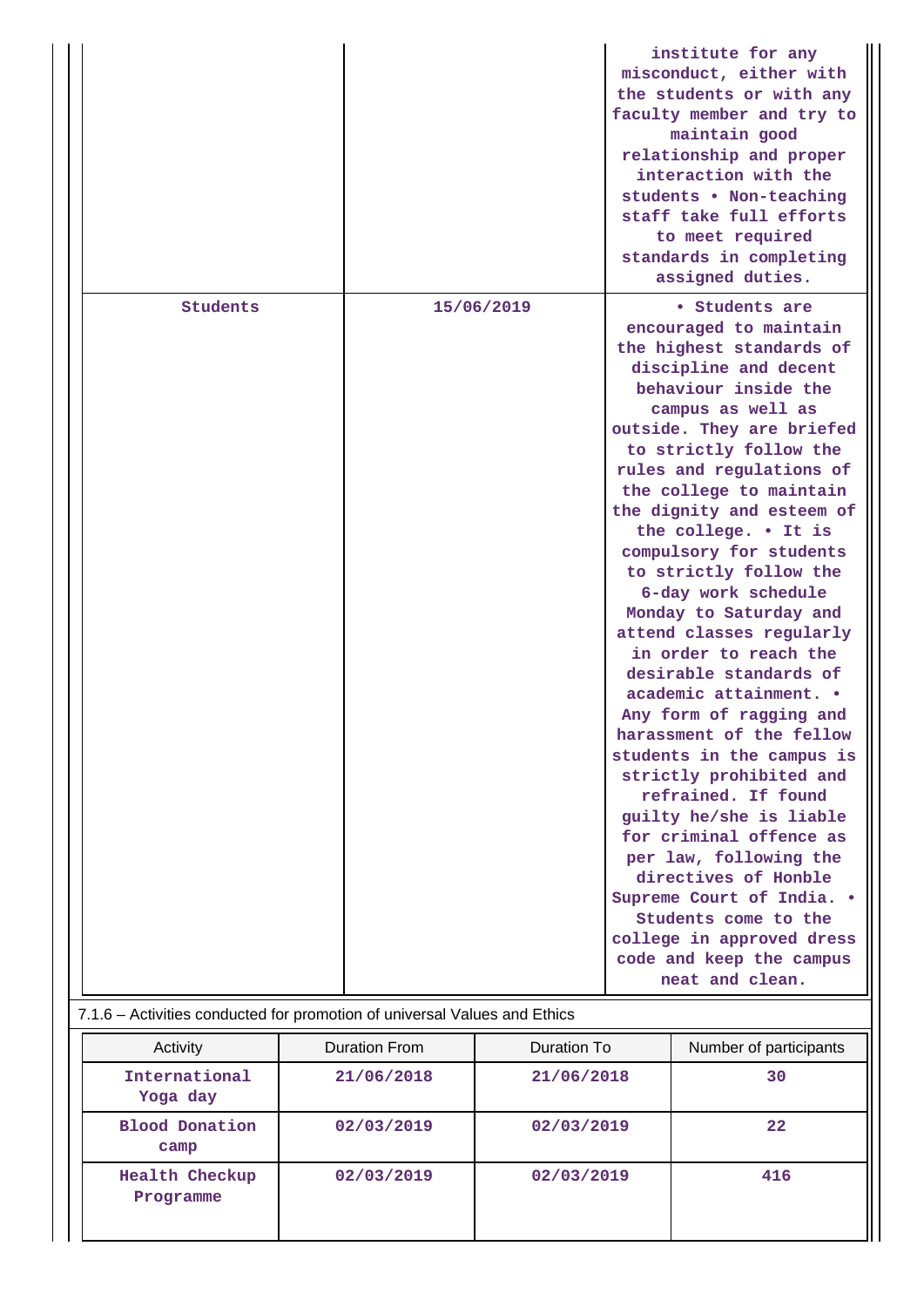| Inter collegiate<br>wild-life<br>photography<br>competition on the<br>occasion of<br>national wild-life<br>week                                                                                                                                                                                                                                                                                                                                                                                                                                                                                                                                                                                                                                                                                                                                                                                                                                                      | 30/01/2019                                                                   | 30/01/2019 | 46 |  |  |  |
|----------------------------------------------------------------------------------------------------------------------------------------------------------------------------------------------------------------------------------------------------------------------------------------------------------------------------------------------------------------------------------------------------------------------------------------------------------------------------------------------------------------------------------------------------------------------------------------------------------------------------------------------------------------------------------------------------------------------------------------------------------------------------------------------------------------------------------------------------------------------------------------------------------------------------------------------------------------------|------------------------------------------------------------------------------|------------|----|--|--|--|
| Expert talk on<br>Environment<br>Consciousness                                                                                                                                                                                                                                                                                                                                                                                                                                                                                                                                                                                                                                                                                                                                                                                                                                                                                                                       | 16/10/2018                                                                   | 16/10/2018 | 98 |  |  |  |
| World Earth Day                                                                                                                                                                                                                                                                                                                                                                                                                                                                                                                                                                                                                                                                                                                                                                                                                                                                                                                                                      | 22/04/2019                                                                   | 22/04/2019 | 19 |  |  |  |
|                                                                                                                                                                                                                                                                                                                                                                                                                                                                                                                                                                                                                                                                                                                                                                                                                                                                                                                                                                      |                                                                              | View File  |    |  |  |  |
| 7.1.7 – Initiatives taken by the institution to make the campus eco-friendly (at least five)                                                                                                                                                                                                                                                                                                                                                                                                                                                                                                                                                                                                                                                                                                                                                                                                                                                                         |                                                                              |            |    |  |  |  |
| power plant 4) E-waste management 5) Wormy-composting 6) Green-waste composting                                                                                                                                                                                                                                                                                                                                                                                                                                                                                                                                                                                                                                                                                                                                                                                                                                                                                      | 1) Rain-water harvesting 2) Green landscaping with trees and plants 3) Solar |            |    |  |  |  |
| 7.2 - Best Practices                                                                                                                                                                                                                                                                                                                                                                                                                                                                                                                                                                                                                                                                                                                                                                                                                                                                                                                                                 |                                                                              |            |    |  |  |  |
|                                                                                                                                                                                                                                                                                                                                                                                                                                                                                                                                                                                                                                                                                                                                                                                                                                                                                                                                                                      |                                                                              |            |    |  |  |  |
| 7.2.1 – Describe at least two institutional best practices<br>Best Practice -I: 1. Title of the Practice: Extension Activities 2. Objectives<br>of the Practice: Youth leadership and community development 3. The Context: -<br>The extension activity is the third dimension of education. Along with<br>academic, social and personal life, the NSS/NCC allows the students to<br>contribute services to the community and the nation. The college through these<br>extension activities provides the students a platform to get involved with real<br>life activities and there by become responsible citizens of India. 4. The<br>Practice: - The College annually organizes number of extension activities with<br>primary focus on the development of personality of students through community<br>services. Activities like NSS special camp, awareness rallies, cleanliness<br>drive blood donation camp bealth check-up camp plantation in the college and |                                                                              |            |    |  |  |  |

**donation camp, health check-up camp, plantation in the colleg at the NSS special camp site are organized by the college. Health check-up camp and yoga training is conducted in NSS camp for the students and villagers. 5. Evidence of Success: - Through these activities, students are motivated and get an opportunity to do social work and develop sense of nationality. N.S.S.**

**organizes expert talks on the importance of social service and community work. This helps the volunteers to understand the context of their relationship with the community. Special camps and rallies on social issues expose the students to the need of the community and various activities involve them in the problemsolving process. Medical help check-up and blood donation camp create among the**

**volunteers a sense of social responsibility, residential camps build a competency for group living and community sharing. The volunteers involve in different activities also acquire leadership qualities leading to national and social harmony 6. Problems Encountered and Resources required: - One of the major problems of the NSS is that the goals and objectives of the NSS are numerous and universities as well as people have high expectations of the NSS volunteers. The NSS volunteers are supposed to understand the community around, identify its needs and find solutions for them, acquire skills for mobilizing community participation, acquire leadership qualities and democratic attitude and come forward to tackle the situations created by emergencies or natural disasters. One very serious problem is that of finance. There is always a shortage of resources. Best Practice II:- 1. Title of practice : Competitive Examination Centre 2. Objective of the Practice: Enhancing competitive**

**abilities and to motivate students for probable career in Government and Corporate Sector. 3. The Context: - Job sectors in India include areas of the economy providing various professions and career opportunities each requiring a set of skills, specialties and qualifications. Government sector provides a**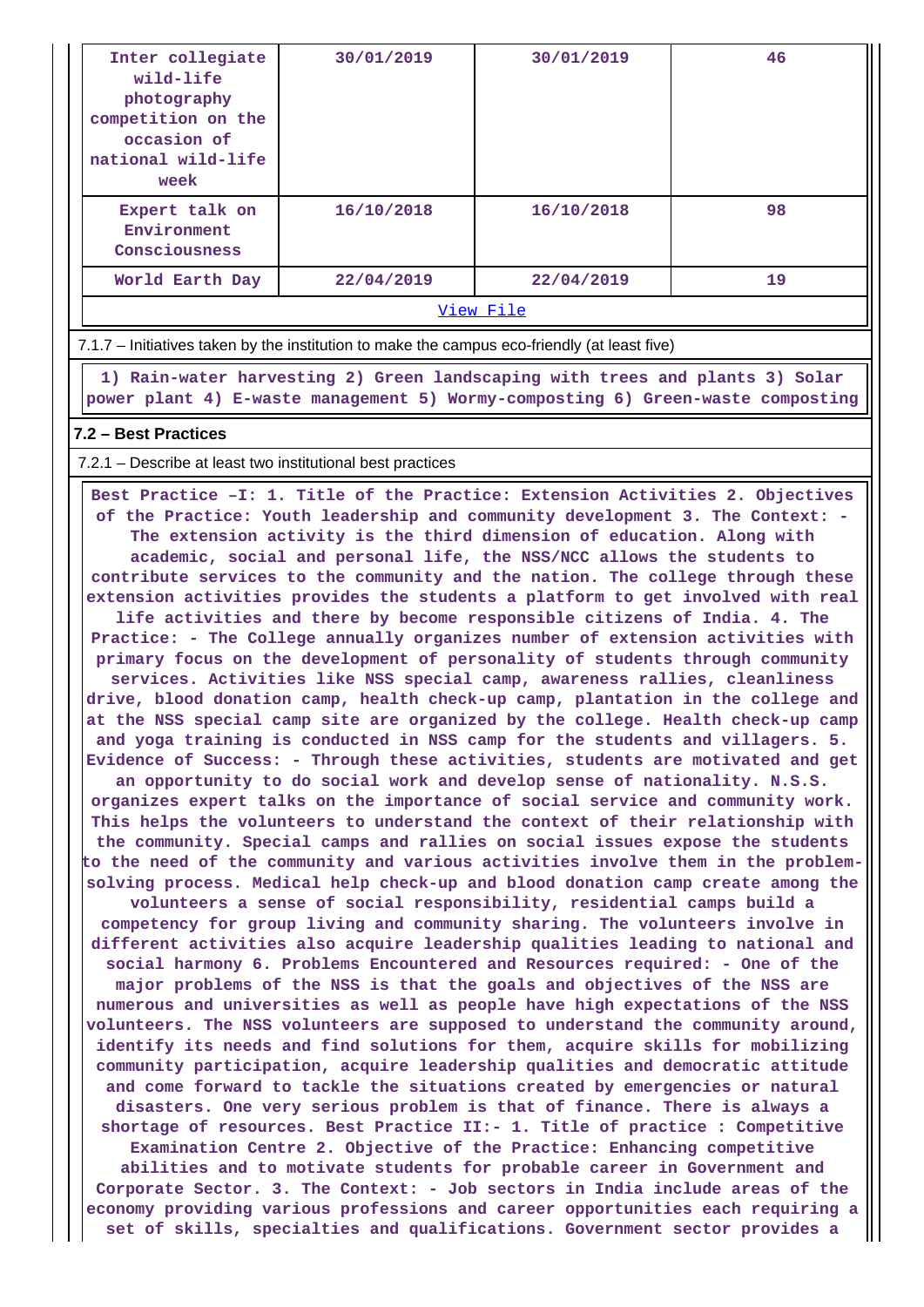**great opportunity for career establishment and growth through competitive examinations conducted by various government departments. 4. The Practice: - College has established a Competitive Examination Cell wherein interested students are enrolled and regular guidance classes and workshops are conducted to enhance their basic language skill, general aptitude, general knowledge and subject skills like basic mathematics, history, geography, which are required in a broader context to appear for exams like MPSC, Maharashtra Police Department, Railways and other Civil Service examination. Regular mock and practice exams are conducted to develop IQ, logical and critical thinking and build a strong foundation for a career. 5. Evidence of Success: - Regular coaching creates awareness about the various career opportunities in the government sector and students appear for different competitive examinations. A good number of students every year appear for Maharashtra police department exam and Army recruitments. A few students also appear for bank recruitment .The activities of the cell also create awareness among students about their community and civilian responsibilities and help learners make proper and realistic occupation choices and professional direction 6. Problems Encountered and Resources required:- The success of competitive examination cell lies to a great extent on the quality of teaching faculty who have certain fix financial demands. It is a challenge for the college to build financial resources to mobilize the activities of the cell. Regularity of the students is another challenge. Due to constraints of academic calendar sometimes students face difficulties to attend the classes regularly. Best practice III: Self-defence for girl students 1. Title of the Practice: Self- Defence for Girl Students (Swayam Siddha) 2. Objectives of the Practice: To provide physical skills and mental stability to handle Critical situation 3. The Context: - Woman empowerment along with social, educational parameters also incorporates the physical self-defence ability. The prime significance of self-defence is to make women competent enough to protect themselves against any unacceptable physical advances by anti-social elements. Women should be trained to analyze a dangerous situation and take actions to overcome them successfully. The college through this activity provides the girl students a platform to learn physical self-defence tactics with the help of trained instructors. 4. The Practice: - The college sports department annually organizes a self-defence training program for girl-students in the college premises. Trained expert of karate is engaged to conduct the sessions of self-defence practices. In this program girlstudents are trained in fast, operative methods of disabling an attacker. Various situations of physical attack are addressed: attack from the front, side, or behind, as well as attacks with or without a weapon. 5. Evidence of Success: - Through these activities, girl-students are motivated and get an opportunity to learn the tricks of mental as well as physical defence. This program teaches to protect themselves against anything that's unacceptable in terms of social conduct. This program also boosts the self-confidence of girls to analyze a dangerous situation and take actions to overcome them effectively. It also empowers girl-students to lead a safe and quality life. 6. Problems Encountered and Resources required: - One of the major problems of this program is that parents need to be made aware about the need of this training program so that more girls get enrolled. Increased financial assistance can help to increase the qualitative and quantitative implementation of this training program.**

 Upload details of two best practices successfully implemented by the institution as per NAAC format in your institution website, provide the link

[http://jncwadi.ac.in/uploaded\\_files/Best\\_Practices\\_2018-19.pdf](http://jncwadi.ac.in/uploaded_files/Best_Practices_2018-19.pdf)

#### **7.3 – Institutional Distinctiveness**

 7.3.1 – Provide the details of the performance of the institution in one area distinctive to its vision, priority and thrust in not more than 500 words